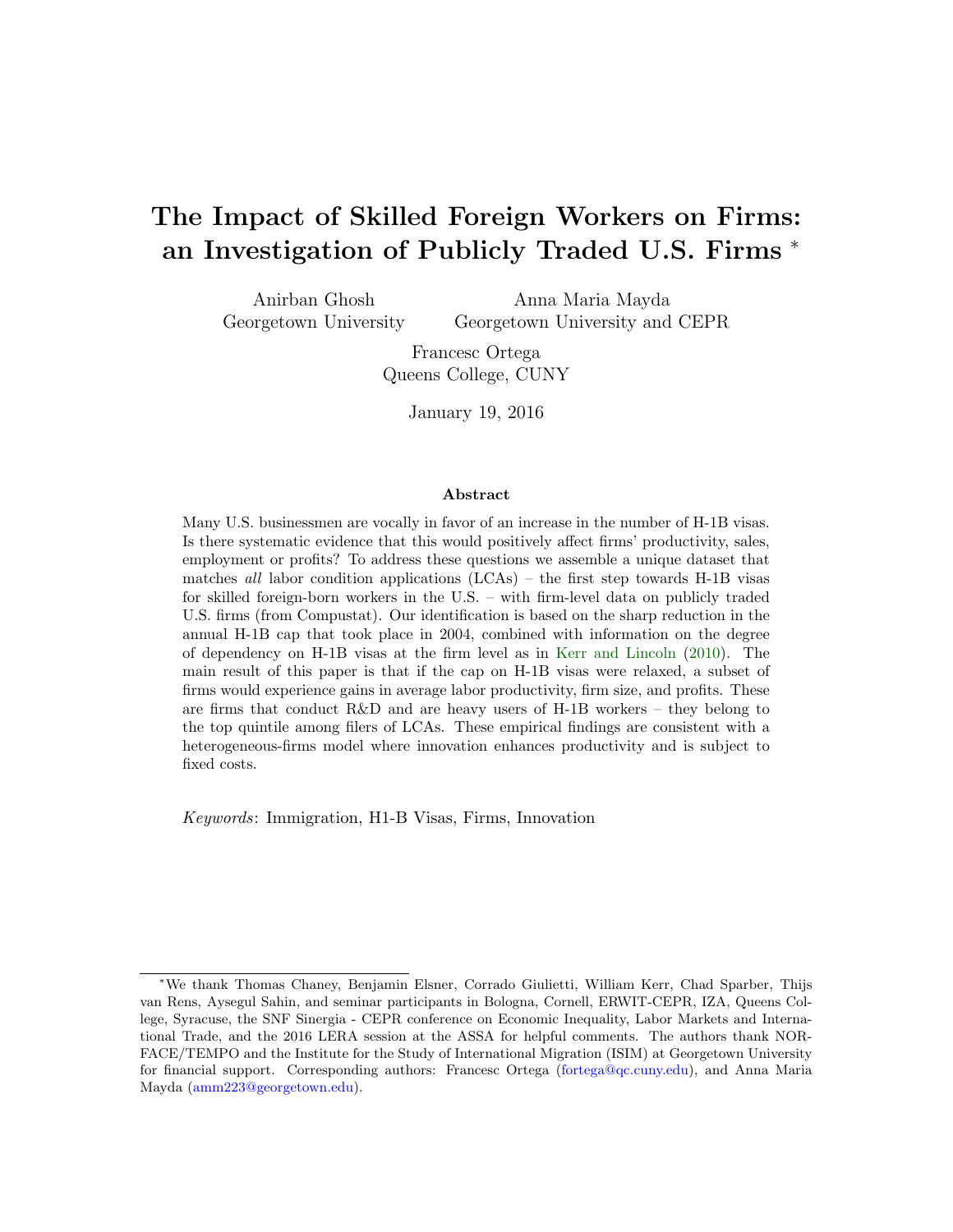"I want to emphasize that to address the shortage of scientists and engineers, we must do both – reform our education system and our immigration policies. If we don't, American companies simply will not have the talent they need to innovate and compete."(Bill Gates, Testimony at the U.S. House of Representatives, Committee on Science and Technology on March 12, 2008)

# 1 Introduction

As our opening quote illustrates, CEOs of large U.S. corporations often advocate passionately in favor of an increase in the number of H-1B visas. They argue that there is a shortage of skilled workers in the U.S. labor market in some fields and that, unless the cap on H-1B visas is raised, their firms will not be able to grow, and their innovation efforts and R&D activities may be at risk.<sup>1</sup> The goal of this paper is to evaluate the effects of H-1B visas on firms' productivity, sales, employment and profits.

There is abundant anecdotal evidence that the contribution of immigrants to innovation, entrepreneurship and education is substantial in the U.S.. Immigrants account for about one quarter of U.S.-based Nobel Prize recipients between 1990 and 2000, of founders of publicventure-backed U.S. companies in 1990-2005, and of founders of new high-tech companies with at least one million dollars in sales in 2006 [\(Wadhwa et al.](#page-32-0)  $(2007)$ ). These authors also report that 24 percent of all patents originating from the U.S. are authored by non-citizens.<sup>2</sup>

In addition several studies have established a connection between skilled immigration and patenting activity [\(Hunt and Gauthier-Loiselle](#page-31-1) [\(2010\)](#page-31-1), [Kerr and Lincoln](#page-31-0) [\(2010\)](#page-31-0) and [Parrotta et al.](#page-31-2) [\(2014b\)](#page-31-2)), although a recent study by [Doran et al.](#page-30-0) [\(2014\)](#page-30-0) questions this finding and has re-opened the debate. Thus even if we assume that skilled immigration increases the number of patents, it is not known whether the resulting patents translate into innovation with direct effects on firm performance.<sup>3</sup> By focusing on relevant outcomes,

<sup>1</sup>Several large American technology companies, such as Microsoft, Amazon or Facebook, have recently established offices in Vancouver (Canada). One of the main reasons seems to be the difficulty in obtaining H-1B visas for new hires in the United States and the larger abundance of (foreign) skilled labor in Vancouver. Karen Jones, Microsoft's deputy general counsel, put it in the following words: "The U.S. laws clearly did not meet our needs. So we have to look to other places." (Bloomberg Businessweek 2014).

<sup>&</sup>lt;sup>2</sup>In addition [Borjas](#page-30-1) [\(2005\)](#page-30-1) shows that foreign students receive over fifty percent of all doctorates granted in the field of engineering. As a share of college-educated employment, the foreign-born population in the United States has increased from 7 percent in 1980 to over 15 percent in 2010 [\(Peri et al.](#page-32-1) [\(2013\)](#page-32-1)). In comparison the foreign-born share in overall employment increased from 6.4 to 16 percent over the same period. The original data source is the U.S. Census, population ages 18 to 65.

<sup>&</sup>lt;sup>3</sup>Since the early 1990s there has been an explosion in the number of patents. As argued by [Hall and](#page-30-2) [Ziedonis](#page-30-2) [\(2001\)](#page-30-2), in some industries (e.g. semiconductors) the increase in patenting may be due to strategic use by firms. Namely, obtaining patents may allow firms to exercise hold-up or prevent competitors from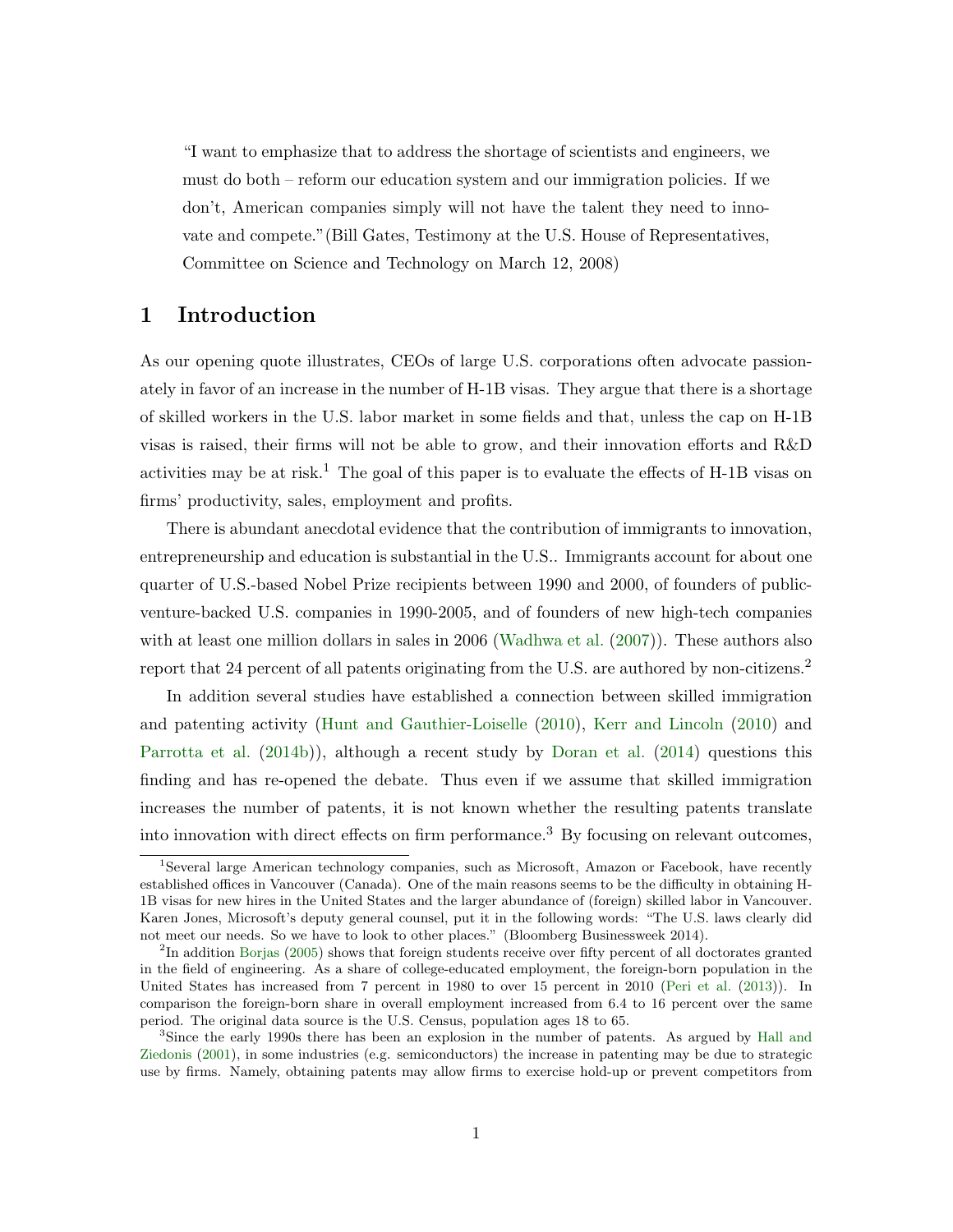such as sales, productivity, employment, and profits, we can examine whether the positive effect of skilled immigration on patenting activity documented in the literature in fact translates into improved firm performance. Our results suggest that this is indeed the case. Thus, H-1B workers appear to increase innovation and improve firm performance.

The main goal of our paper is to evaluate the claim that the current quota on H-1B visas is hampering the innovation and growth of U.S. firms, and to examine whether all firms benefit from these visas or only a subset of them. To do so we assemble a unique dataset that matches the universe of labor condition applications (LCAs) – the first step towards H-1B visas for skilled foreign-born workers in the U.S. – with firm-level data from Compustat, which includes all publicly traded U.S. firms. The merged data set allows us to estimate, at the firm level, the impact of skilled migration on the sales, productivity, employment, profits, and R&D expenditure of publicly traded U.S. firms. We do so employing flexible specifications that allow for non-linear effects.

Our identification is based on a sharp change in policy, namely the 2004 reduction in the annual H-1B cap – which offers an opportunity to identify the *causal* effect of H-1B workers on firm outcomes.<sup>4</sup> Since we do not observe the actual number of H-1B workers in the firm and, even if we did, this variable would be clearly endogenous, we estimate a difference-indifference specification where the impact of the treatment (the exogenous change in policy) is compared across different categories of firms. Specifically, we follow [Kerr and Lincoln](#page-31-0) [\(2010\)](#page-31-0) and use the number of LCAs in 2001 to measure each firm's degree of dependency on H-1B visas. We compare the change in outcomes before and after the policy change across firms, within the same industry, that are more dependent on H-1B visas (the "treatment group") and less dependent firms ("the control group").<sup>5</sup> Since the overall H-1B cap was sharply reduced between the two years, we expect firms that were initially more dependent on H-1B visas to display worse outcomes, namely, lower growth in productivity, firm size (employment and sales), and profits.

We have two main results. First, we find that increases in the number of H-1B workers lead to growth in productivity, firm size, and profits. However, not all firms benefit equally from an increase in the cap on H-1B visas. According to our estimates, the relationship between H-1B workers and measured firm outcomes is highly non-linear. Only firms that file

doing so. A very interesting account of the abuse of patents by some firms (*patent trolls*) is examined in a 2011 episode of 'This American Life' (episode 441: When Patents Attack!).

 $4B$ etween 2001 and 2003 the annual cap on H-1B visas was 195,000. In year 2004 it was reduced to 65,000 visas. The cap was raised again to 85,000 visas in 2006.

<sup>&</sup>lt;sup>5</sup>The paper by [Mitaritonna et al.](#page-31-3) [\(2014\)](#page-31-3) rationalizes why some firms use immigrant workers while others do not and the consequences of supply shocks at the regional level on firm-level productivity.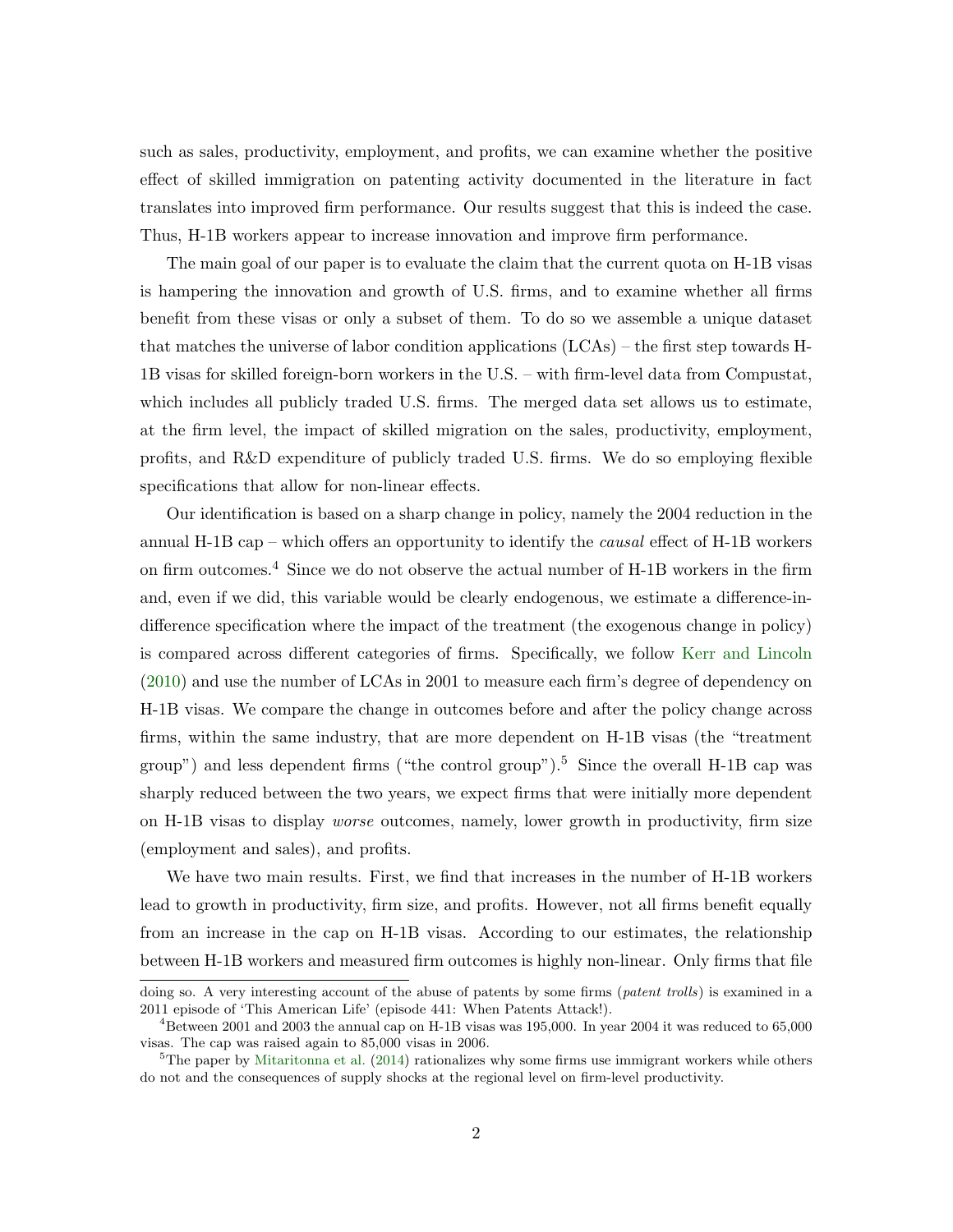a relatively large number of applications for H-1B visas appear to benefit from increases in the cap and, conversely, are more negatively affected when this cap is reduced. Secondly, we find that the effects are driven by firms that consistently conduct R&D activity, in addition to relying on H-1B workers.

Our empirical findings can be rationalized with a simple monopolistic competition model where firms are heterogeneous in initial productivity. These firms can choose to set up a lab to conduct R&D, which requires hiring skilled workers. To be viable, a lab requires a minimum size, in terms of the number of skilled workers, which amounts to a fixed cost. In addition there is a shortage skilled native workers and some firms need to rely on H-1B visas. Firms that are successful in setting up a lab experience an improvement in their productivity, which in turn has positive effects on sales, employment and profits. One of the strengths of our paper is that we are able to provide evidence for positive effects of H-1B workers on all these firm-level outcomes. In contrast, most of the literature has focused on one of these outcomes at a time, often relying on less comprehensive data.

Our paper is related to the large body of literature trying to measure the effects of different dimensions of globalization, such as trade and immigration, on firms, with an emphasis on implications for productivity and innovation. We discuss each of these in turn. We begin by briefly reviewing the relevant literature on (skilled) immigration and innovation. A seminal study in this literature is [Kerr and Lincoln](#page-31-0) [\(2010\)](#page-31-0) who focus on the effects of H-1B visas on patenting activity. While closely related, our analysis departs from theirs in important ways. First, our dataset contains the universe of publicly traded firms in the U.S. After merging it with the data on labor-condition applications (LCAs), we end up with almost four thousand firms. In contrast, the firm-level analysis in [Kerr](#page-31-0) [and Lincoln](#page-31-0)  $(2010)$  is based on a much smaller sample size (of only 77 firms).<sup>6</sup> Second, we broaden the scope of the analysis by examining a broader set of outcomes, which includes firm productivity, sales, profits, R&D expenditures, and TFP. Third, as noted above, in terms of identification, we rely on the time-variation arising from a single policy event, the large reduction in the national cap for H-1B visas that took place in year 2004 [\(Figure 1\)](#page-45-0). In contrast Kerr and Lincoln exploit year-to-year variation in the stock of H-1B visas.<sup>7</sup> Our

 ${}^{6}$ Moreover these firms have been selected on the basis of high patenting activity, their outcome of interest, or of heavy use of labor condition applications. In contrast in our data the majority of firms did not file any LCAs, although heavy users are also part of our dataset. Thus our median firm is very different from theirs, and representative of all public firms in the U.S.

<sup>7</sup>We decided not to rely on year-to-year variation in the national cap (or stock of H-1B visas). Because of implementation delays, deferrals, or reporting inaccuracies, the data are fairly noisy at an annual frequency. In addition computing the stock of visa holders requires a number of assumptions and imputations [\(Lowell](#page-31-4) [\(2000\)](#page-31-4)), introducing further noise.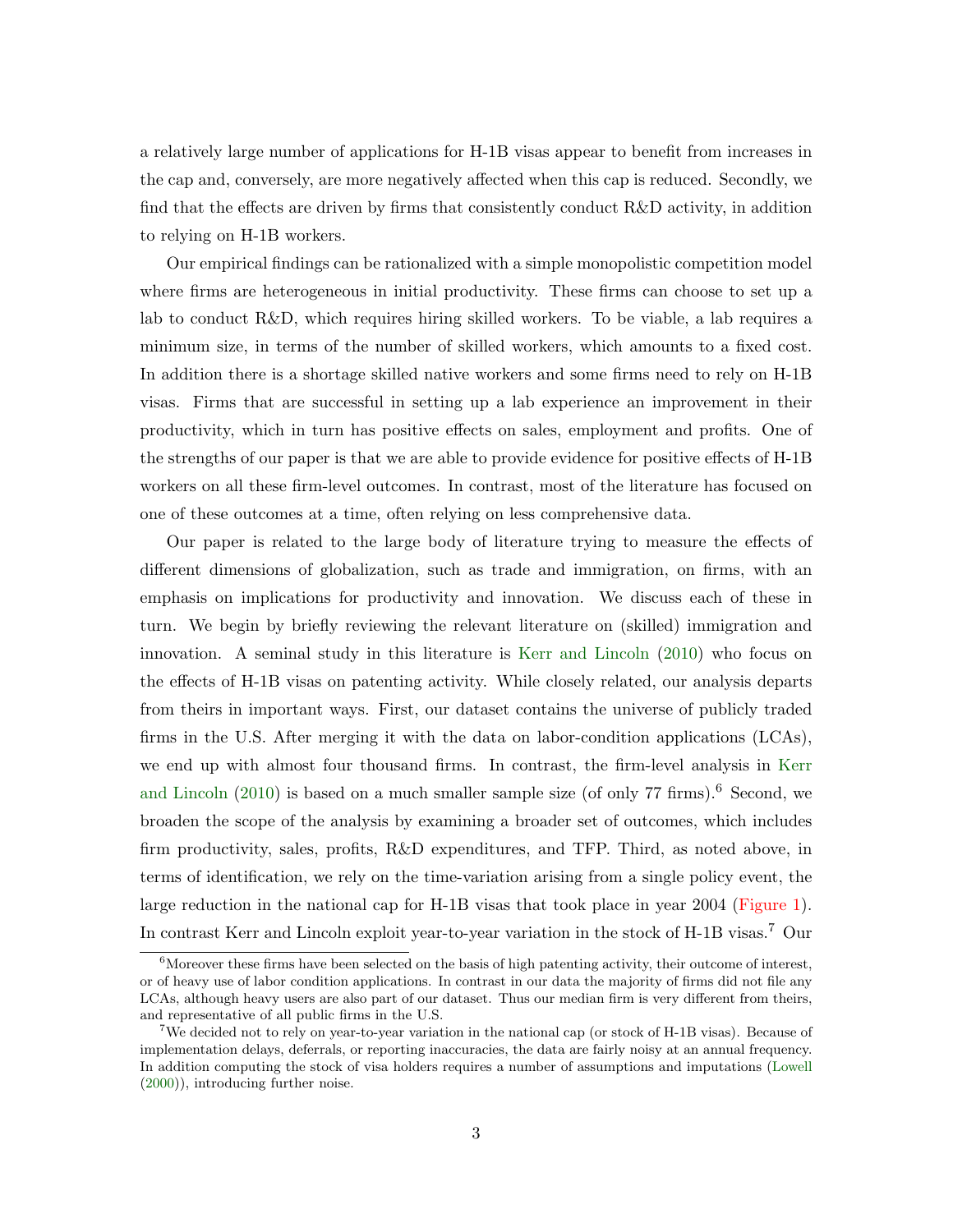paper is also related to the forthcoming paper by [Pekkala-Kerr et al.](#page-31-5) [\(n.d.\)](#page-31-5), which uses the same empirical strategy as [Kerr and Lincoln](#page-31-0) [\(2010\)](#page-31-0) to analyze the impact of hiring young skilled immigrants on the hiring and employment of several groups of skilled native workers. This paper uses administrative microdata from the U.S. Census Bureau, which is extremely accurate. However, as in [Kerr and Lincoln](#page-31-0) [\(2010\)](#page-31-0), the focus is on a subset of firms – specifically an unbalanced panel of 319 firms, selected on the basis of employment and patenting activity.

Our paper is also related to the work of [Hunt and Gauthier-Loiselle](#page-31-1) [\(2010\)](#page-31-1). Exploiting cross-state variation for the United States, these authors find that a one percentage-point increase in the share of immigrant college graduates in the population leads to an increase in patents per capita of 9 to 18 percent, and the main reason is that they disproportionately hold STEM (Science, Technology, Engineering and Mathematics) degrees. [Parrotta et al.](#page-31-2) [\(2014b\)](#page-31-2) analyze the connection between worker diversity within a firm and its patenting activity using data for Denmark. Their results suggest that ethnic diversity leads to more patenting. Along similar lines, [Chellaraj et al.](#page-30-3) [\(2008\)](#page-30-3) document that the presence of foreign graduate students has a positive impact on future patents. More similar to our paper, [Peri](#page-32-1) [et al.](#page-32-1) [\(2013\)](#page-32-1) use variation in the H-1B cap to try to identify the effects of increases in the population of STEM workers in a city on the wages of skilled and unskilled workers in the same city. They find that H-1B-driven increases in STEM workers are associated with increases in the wages paid to skilled workers (both in STEM and non-STEM occupations), and find no evidence of effects on the wages of unskilled workers. An important recent contribution to this literature is the work by [Doran et al.](#page-30-0) [\(2014\)](#page-30-0). These authors link data on H1-B visas, overall employment based on tax records, and patents at the firm level. Exploiting the visa lottery that took place in fiscal years 2006 and 2007, they analyze the effects of H-1B visas on patenting and overall firm employment. They find no evidence of an effect on patenting and at most a moderate effect on overall employment in the firm. These authors point out that their results are silent regarding the effects of H-1B visas on firms' productivity and profits, which we are able to address in our analysis. In addition [Doran et al.](#page-30-0) [\(2014\)](#page-30-0) focus their analysis on the median firm, which is relatively small, while our results suggest that because of the presence of fixed-costs of innovation only large firms may benefit from H-1B visas.

Let us now turn to the literature on economic openness and productivity. Many studies have explored the effects of international trade on productivity (see, for example, [Melitz](#page-31-6) [\(2003\)](#page-31-6), [Pavcnik](#page-31-7) [\(2002\)](#page-31-7), [Bernard et al.](#page-30-4) [\(2007\)](#page-30-4), [Melitz and Ottaviano](#page-31-8) [\(2008\)](#page-31-8) or [Lileeva and](#page-31-9)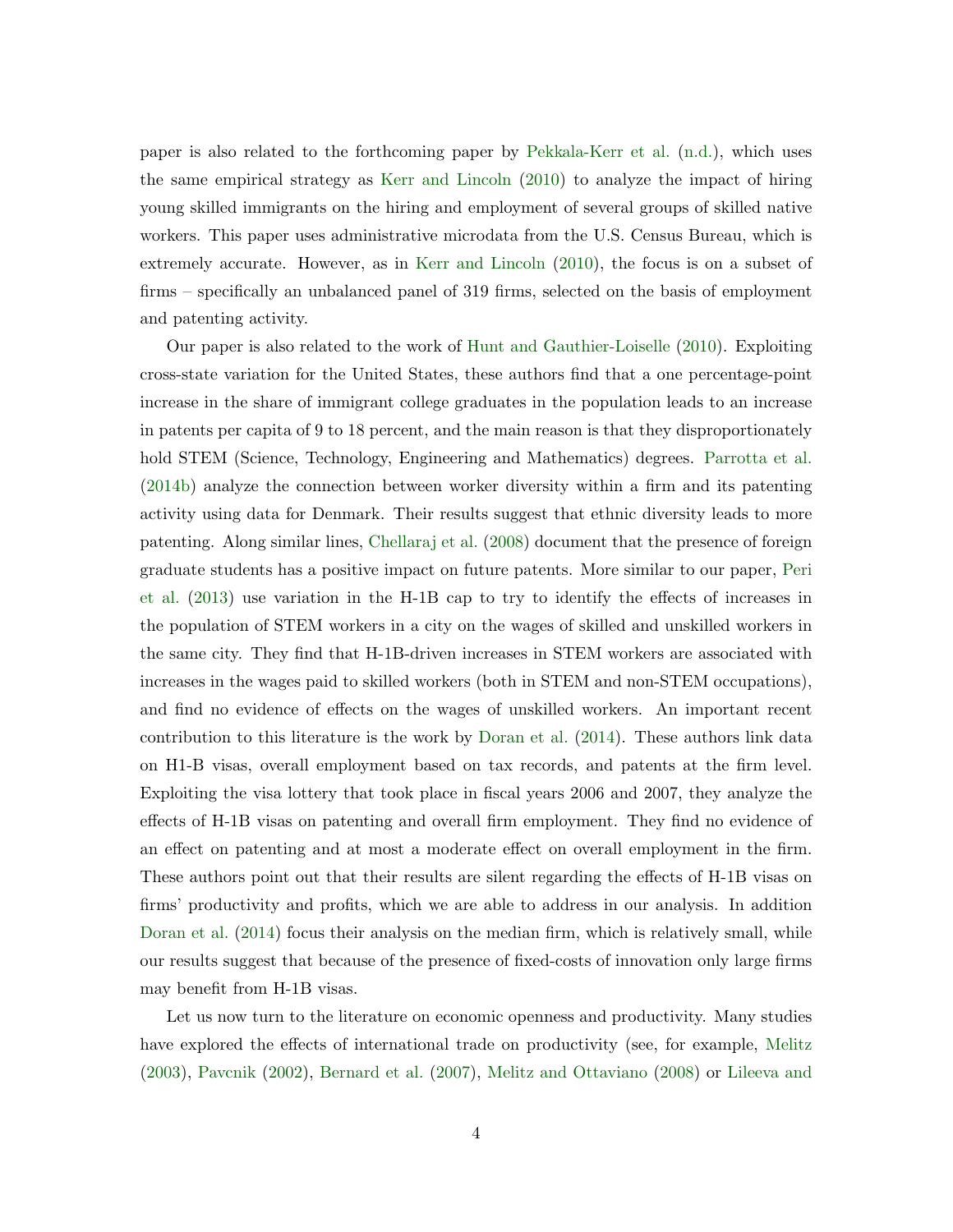[Trefler](#page-31-9) [\(2010\)](#page-31-9) and [Bustos](#page-30-5) [\(2011\)](#page-30-5)), which is closely related to our theoretical framework and our empirical strategy. Our paper is also related to the small literature that studies the effects of immigration on productivity. However, many of the migration studies rely on aggregate data and, as a result, require strong identification assumptions and are more vulnerable to omitted-variable bias.<sup>8</sup> These studies typically correlate the immigrant share in a country or region (a U.S. state or metropolitan statistical area) with aggregate productivity levels (as in [Quispe-Agnoli and Zavodny](#page-32-2) [\(2002\)](#page-32-2), [Peri](#page-31-10) [\(2012\)](#page-31-10), and [Ortega and](#page-31-11) [Peri](#page-31-11) [\(2014\)](#page-31-11)). Several of these studies find that foreign workers have a positive effect on productivity.<sup>9</sup> However, these studies typically are not able to disentangle which part of the effect arises from spillovers, which requires different identification strategies [\(Moretti](#page-31-12) [\(2004\)](#page-31-12), [Greenstone et al.](#page-30-6) [\(2010\)](#page-30-6)).

Very few papers have empirically analyzed the effects of immigration on firm-level pro-ductivity.<sup>10</sup> [Paserman](#page-31-13) [\(2013\)](#page-31-13) exploits cross-firm and cross-industry variation in the concentration of skilled immigrants and finds evidence of a negative correlation between the immigrant share and output per worker in low-tech industries, whereas the relationship becomes positive for high-tech industries. [Parrotta et al.](#page-31-14) [\(2014a\)](#page-31-14) analyze the effects of diversity within firms on total factor productivity, using a rich matched employeremployee dataset for Denmark. Their estimates point toward a negative association between ethnic diversity and firm-level productivity. In ongoing work, [Trax et al.](#page-32-3) [\(2013\)](#page-32-3) use German establishment data to estimate the effect of cultural diversity on total factor productivity. Their results suggest that higher immigrant concentration in a firm does not lead to higher TFP. However, they find that higher ethnic *diversity* in the firm or in the region where the firm is located do appear to have positive effects on TFP at the firm level, consistent with the findings in [Ortega and Peri](#page-31-11) [\(2014\)](#page-31-11). Thus the sign and magnitude of the effects of skilled immigration on firm-level productivity is still an open question.

The rest of the paper is organized as follows. [Section 2](#page-6-0) presents a theoretical frame-work that guides the empirical analysis. [Section 3](#page-8-0) presents the data sources and describes the matching algorithm. [Section 4](#page-13-0) presents summary statistics. [Section 5](#page-15-0) discusses our

<sup>8</sup>For an overview of the findings in the literature on the economic effects of skilled immigration see, for example, [Bertoli et al.](#page-30-7) [\(2012\)](#page-30-7).

<sup>&</sup>lt;sup>9</sup>Many studies only use a general measure of immigration. One exception is [Ortega and Peri](#page-31-11)  $(2014)$  who distinguish between the effect of overall immigration and the effect of the diversity of immigrants by country of birth.

<sup>&</sup>lt;sup>10</sup>[Teruel-Carrizosa and Segarra-Blasco](#page-32-4) [\(2008\)](#page-32-4) explore the effects of immigration on firm profits using data for Spain. While their dependent variable is profitability at the firm level, they only measure immigrant density at the city level. Thus identification is still based on cross-city variation. [Dustmann and Glitz](#page-30-8) [\(2011\)](#page-30-8) also analyze the effects of immigration into a region on the distribution of firms in that region.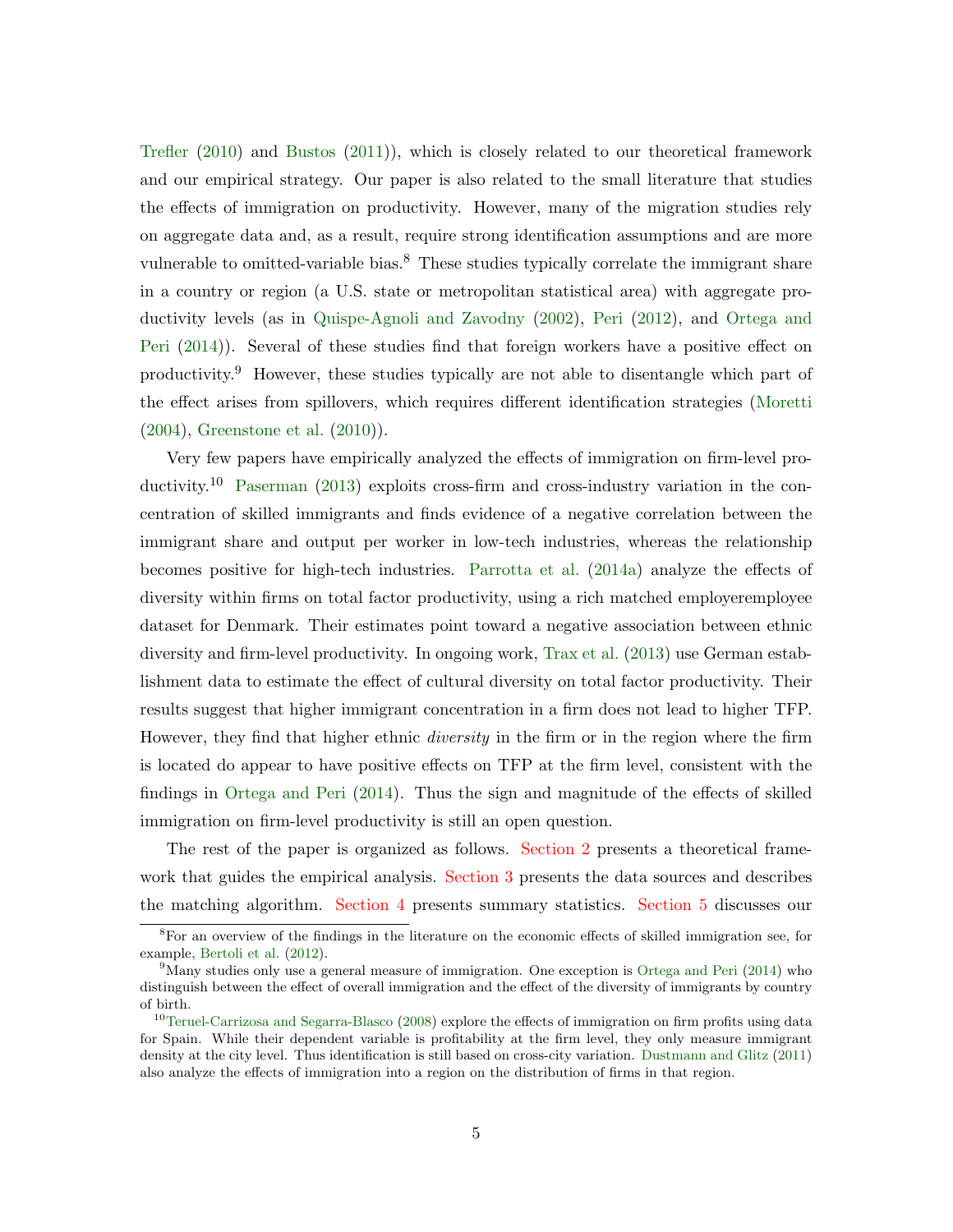empirical strategy. [Section 6](#page-19-0) presents our main estimates and [Section 7](#page-24-0) presents extensive sensitivity analysis. [Section 8](#page-27-0) discusses the theoretical implications of our empirical findings and [Section 9](#page-29-0) concludes.

# <span id="page-6-0"></span>2 Theoretical framework

Consider a standard monopolistic competition setup where producers vary in their level of productivity [\(Jovanovic](#page-31-15) [\(1982\)](#page-31-15), [Hopenhayn](#page-30-9) [\(1992\)](#page-30-9), or [Melitz](#page-31-6) [\(2003\)](#page-31-6), among many others) and production is subject to fixed and variable costs. The goal of the model is to derive predictions for the effects of adding skilled workers on all relevant firm outcomes. For now we shall assume that skilled workers and, in particular, foreign skilled workers hired through H-1B visas lead to higher firm productivity and derive a number of implications. Later on we shall provide empirical evidence based on our data supporting the connection between skilled labor and firm productivity.

#### 2.1 The economy

Consider a standard monopolistic competition setup where producers differ in their level of productivity. Specifically, we assume there is a representative consumer with CES preferences. The utility maximization problem is given by

$$
\max \left[ \int_J y(k)^{\frac{\sigma - 1}{\sigma}} dk \right]^{\frac{\sigma}{\sigma - 1}}
$$
  
s.t.  

$$
\int_J p(k) y(k) dk = X,
$$

where J is the set of goods available for consumption, X is income, and  $\sigma$  is the elasticity of substitution. As is well known, the solution to this problem gives rise to the familiar demand functions where the spending share on each good  $k$  is a function of its relative price:

$$
p(k)y(k) = \left(\frac{p(k)}{P}\right)^{1-\sigma} X,\tag{1}
$$

where  $P$  is the price level in the country:

$$
P = \left[ \int_{J} p(k)^{1-\sigma} dk \right]^{\frac{1}{1-\sigma}}.
$$
\n(2)

Let us now turn to profit maximization. Each firm wishing to produce is required to pay a fixed cost  $f$  (units of labor). There is one factor of production ("labor") that firms hire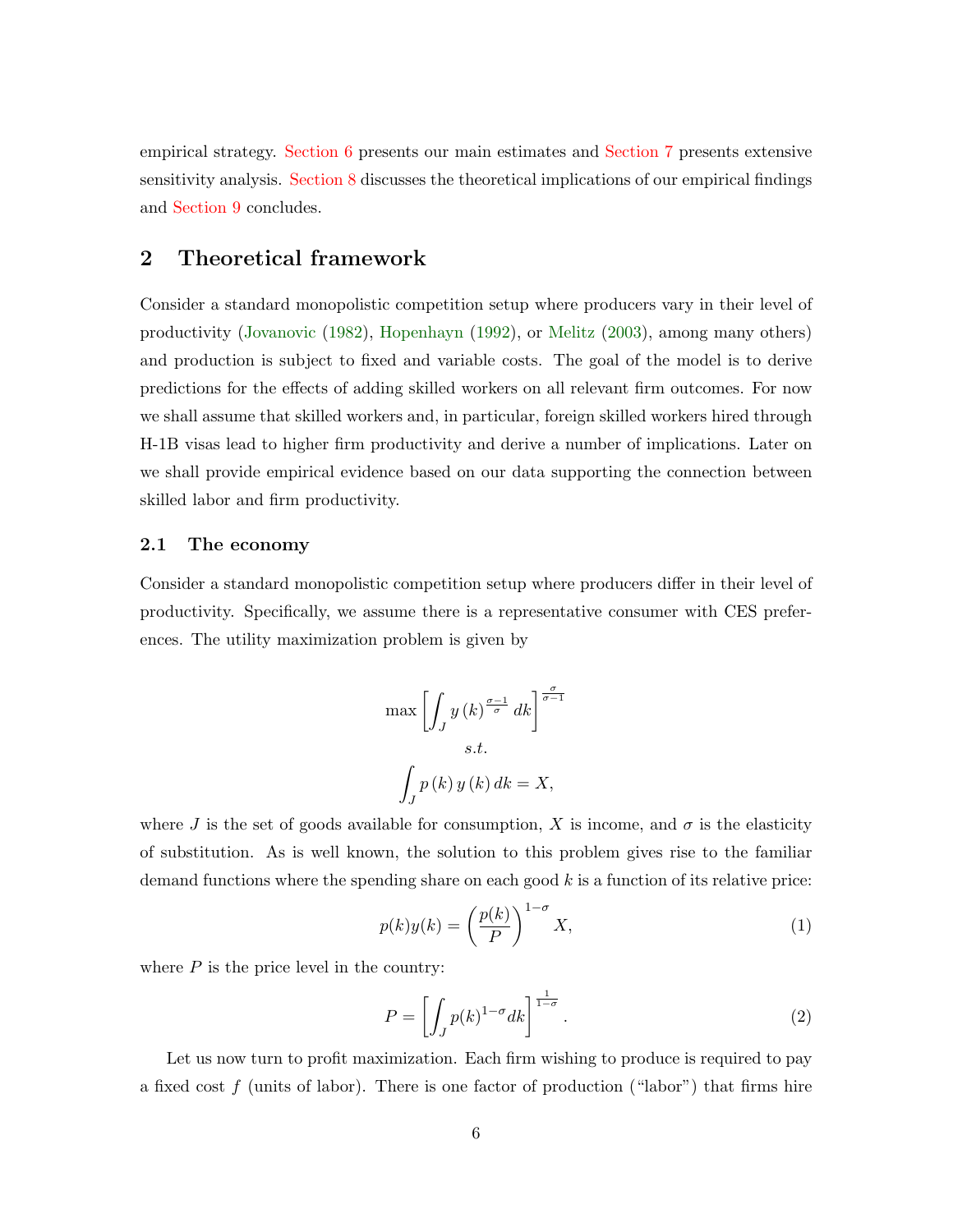at wage  $w$ . Since each firm produces its own unique variety, it faces a downward-sloping demand curve. In addition, by definition, in the monopolistic-competition model, each producer is sufficiently small that it takes  $P$  as given. As is well known, profit maximization implies that the price is a constant markup over the marginal cost, given by  $a(k)w$ , which differs across producers.

The profit maximization problem is as follows. The firm with marginal cost  $a(k)$  solves:

$$
\max [p(k)y(k) - a(k)wy(k) - fwI_{\{y(k) > 0\}}],
$$
\n(3)

where demand for its variety is given by:

$$
y(k) = \left(\frac{p(k)}{P}\right)^{1-\sigma} \frac{X}{p(k)}.\tag{4}
$$

#### 2.2 Key predictions

It is straightforward to show that, provided profits are non-negative, the optimal price, quantity, sales, employment and profits,  $^{11}$  are given by

<span id="page-7-0"></span>
$$
p[a] = \frac{\sigma}{\sigma - 1} aw = \overline{m} aw \tag{5}
$$

$$
y[a] = \frac{X}{P^{1-\sigma}} (\overline{m}aw)^{-\sigma} \tag{6}
$$

$$
py[a] = \frac{X}{P^{1-\sigma}} (\overline{m}aw)^{1-\sigma} \tag{7}
$$

$$
\ell[a] = \frac{X}{P^{1-\sigma}} (\overline{m}w)^{-\sigma} a^{1-\sigma} \tag{8}
$$

$$
\pi[a] = \frac{1}{\sigma} \frac{X}{P^{1-\sigma}} (\overline{m}w)^{1-\sigma} a^{1-\sigma} - fw. \tag{9}
$$

Thus, more productive firms (low a) charge lower prices, produce more, have higher sales, hire more workers, and obtain higher profits. We also note that a firm can always choose zero output, which delivers zero profits. Thus low productivity (high- $a$ ) firms will not operate. Given X, P and w, the productivity threshold is

$$
\pi(\hat{a}) = 0. \tag{10}
$$

To close the model it is customary to impose a free entry condition.<sup>12</sup> Furthermore, if we assume that *productivity*  $1/a$  is distributed Pareto, then we can solve for the productivity threshold, the price level, and other equilibrium values analytically. However, we are solely interested in the following comparative static exercise.

<sup>&</sup>lt;sup>11</sup>To lighten notation we drop the  $k$  subindex.

 $12$ In the formulation of [Melitz](#page-31-6) [\(2003\)](#page-31-6), there is an ex-ante stage where potential firms pay a fixed fee, also denominated in units of labor, in order to have the right to obtain a productivity draw. Entry into the lottery occurs up to the point where expected profits are driven to zero.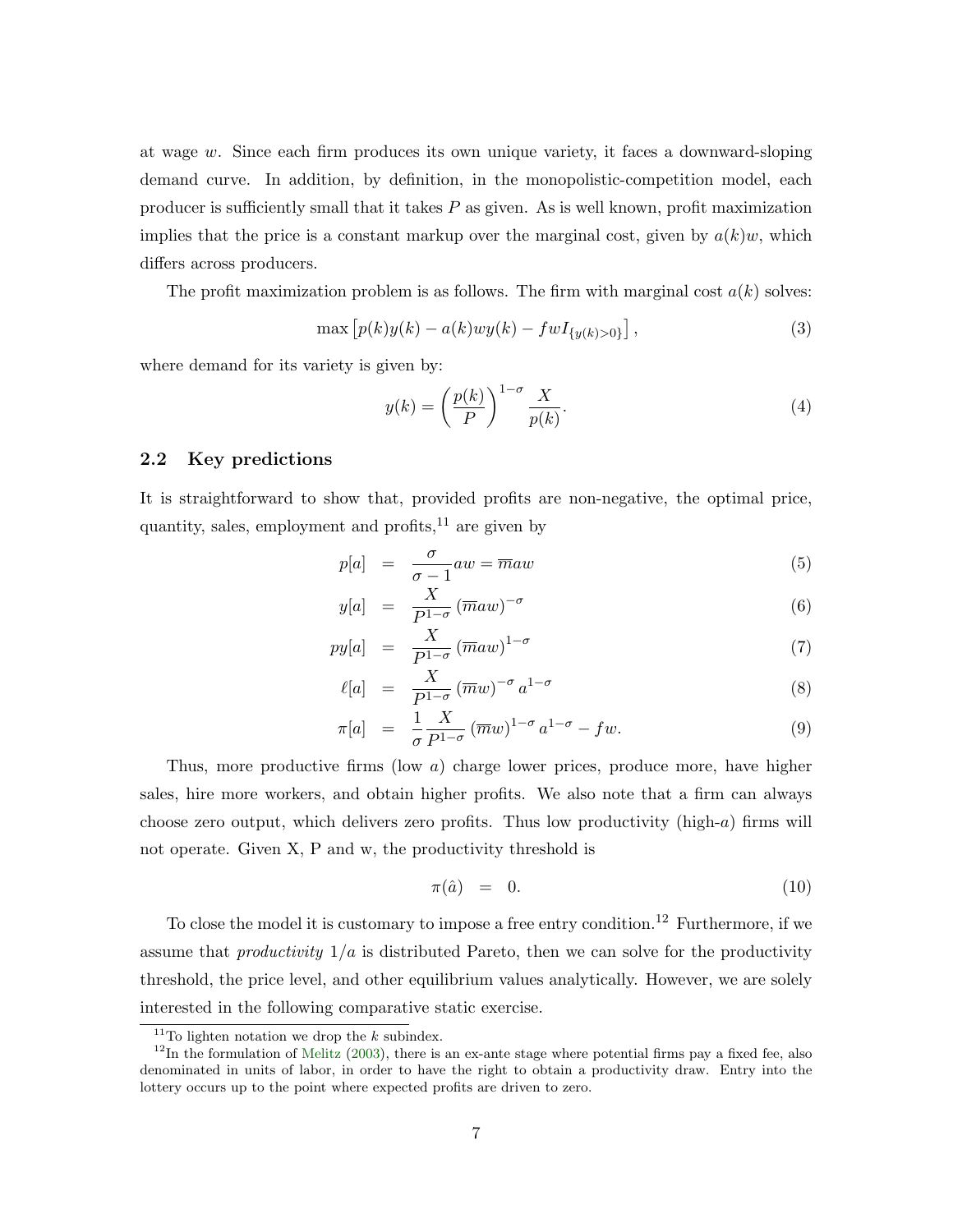#### 2.3 Comparative static: exogenous increase in productivity

Suppose that a firm's productivity  $1/a$  increased. How would this affect the firm's size (in terms of sales and employment) and profits, assuming no change in aggregate variables  $(X, P, w)$ ? By virtue of equations  $(6)$  -  $(9)$ , we have that

$$
\Delta \ln py[a] = (\sigma - 1)\Delta \ln a^{-1} \tag{11}
$$

$$
\Delta \ln \ell[a] = (\sigma - 1)\Delta \ln a^{-1} \tag{12}
$$

$$
\Delta \ln \pi[a] = \frac{\sigma - 1}{\sigma} \Delta \ln a^{-1}.
$$
\n(13)

Thus, provided that  $\sigma > 1$ , which is the relevant range for this parameter, an increase in firm productivity, whatever its source, will lead to increases in firm's sales (along with employment and output) and profits. These expressions will be the basis for our empirical specifications.

#### 2.4 Endogenous productivity

All the previous predictions follow regardless of the nature of the increase in firm productivity. However, in the context of our paper we focus on skilled labor as a potential source of increases in firm productivity. There are several channels through which the skills of a firm's workforce can lead to higher productivity [\(Moretti](#page-31-12) [\(2004\)](#page-31-12)). One such channel may be that skilled workers allow a firm to innovate, better tailoring its products to the changing needs of the market, or developing more efficient production processes for the firm's products.

For now we simply postulate that H-1B visas allow a firm to increase its stock of human capital.<sup>13</sup> And, in turn, this allows that particular firm to increase its productivity, which, as we have shown earlier, should lead to an expansion in firm size and an increase in profits. Later on we shall use our data to shed light on the mechanisms linking the availability of skilled workers in a firm and its productivity level.

# <span id="page-8-0"></span>3 Data

In this paper we use administrative records on labor condition applications (LCAs), the first step towards H-1B visas for foreign-born workers. We aggregate these data by employer and link them to firm-level variables obtained from the Compustat Industrial Annual data

 $13$ It is often argued that there is severe shortage of graduates with specific skills or with degrees in some particular occupations, e.g. STEM.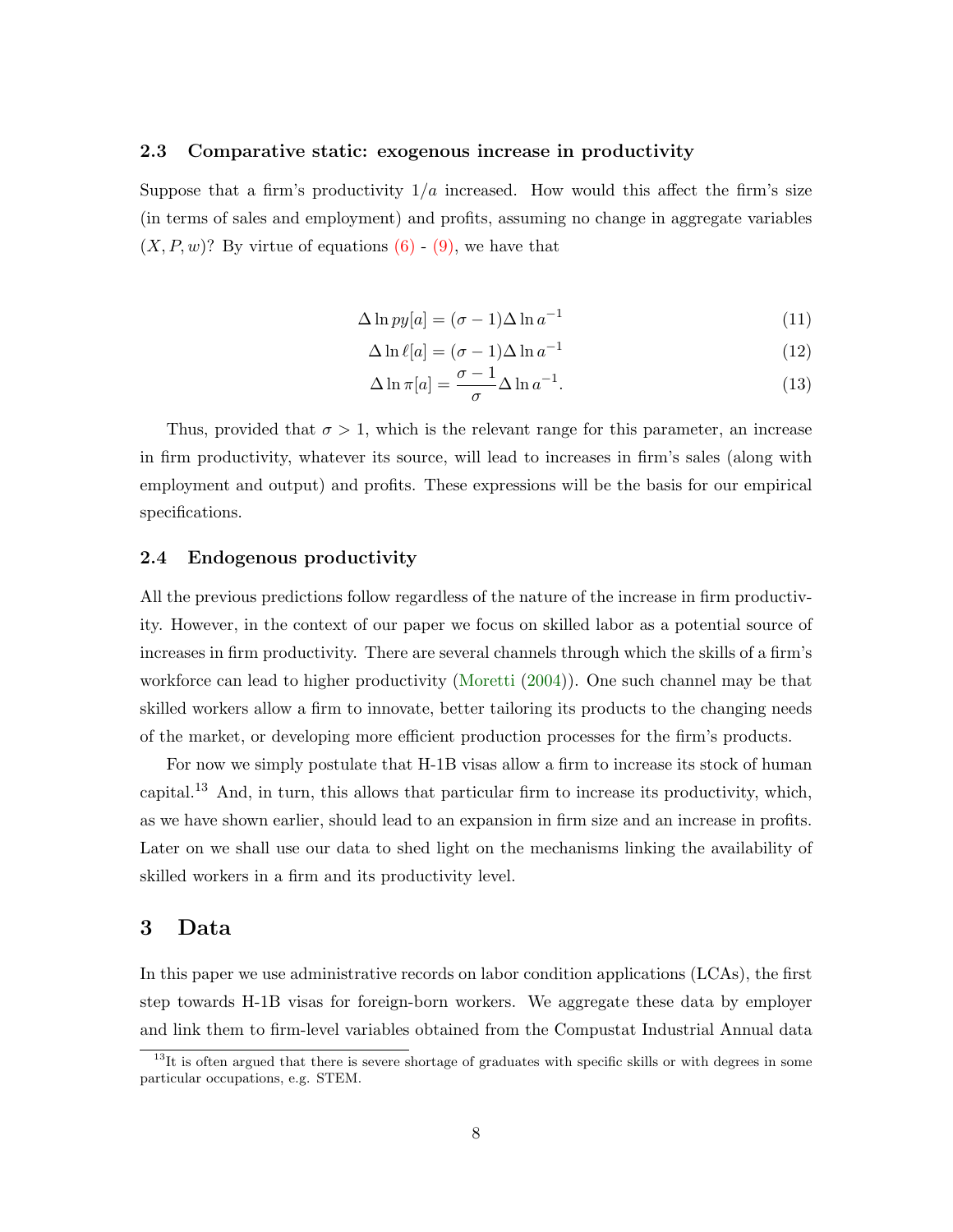set, which covers publicly traded firms in the United States. To the best of our knowledge, this is the first attempt to link the LCA records and data for all public firms in the U.S. Our analysis builds on [Kerr and Lincoln](#page-31-0) [\(2010\)](#page-31-0) who also linked LCAs and firm outcomes (patenting activity). However, their sample was small (only 77 firms) and selected to include only firms with high patenting activity. Thus one of the contributions of our paper is to provide a much larger dataset (the universe of LCAs and of publicly traded firms in the US) and to expand the number of firm outcomes that we explore to productivity, sales, employment, profits, and R&D expenditures. The following subsections introduce our two data sources and describe how we match them. We also present summary statistics of the data.

#### 3.1 The LCAs data

H-1B visas are used to employ a foreign worker in a "specialty occupation" which, in general, requires the applicant to hold at least a bachelor's degree. The H-1B visa is typically a 3-year visa, which can be renewed for a second three-year term. An employer who intends to hire a foreign worker under the H-1B program must first submit a labor condition application (LCA) to the U.S. Department of Labor. Each LCA has a case number, the employer's name and address, information on whether the application was certified (i.e. processed) or denied, the occupation code of and the wage offered to the immigrant worker, the prevailing wage and also an indicator of the source of the prevailing wage data. Importantly, the employer must document that the prospective H-1B visa holder will receive a wage that is no lower than the prevailing wage for the same position in the relevant geographic area or the wage actually paid by the employer to individuals with similar workplace characteristics. The employer must also attest that the working conditions of U.S. workers similarly employed will not be adversely affected.

LCA records are available online in the website of the Foreign Labor Certification Data Center.<sup>14</sup> Both first time applications as well as renewals require an application. However, the data provided by the Foreign Labor Certification Data Center does not distinguish between the two types. LCAs can be filed both by fax and electronically (e-file). Our data set includes 2001 fax filings and, for 2006, both e-file and fax data. The e-file option was available starting in 2002 and, by 2004, 90 percent of the LCAs were filed under the e-filing system. Our data for 2001 and 2006 covers 100 percent of all the LCAs submitted.

Once the LCA has been certified by the U.S. Department of Labor, which happens in

<sup>14</sup>http://www.flcdatacenter.com/CaseH1B.aspx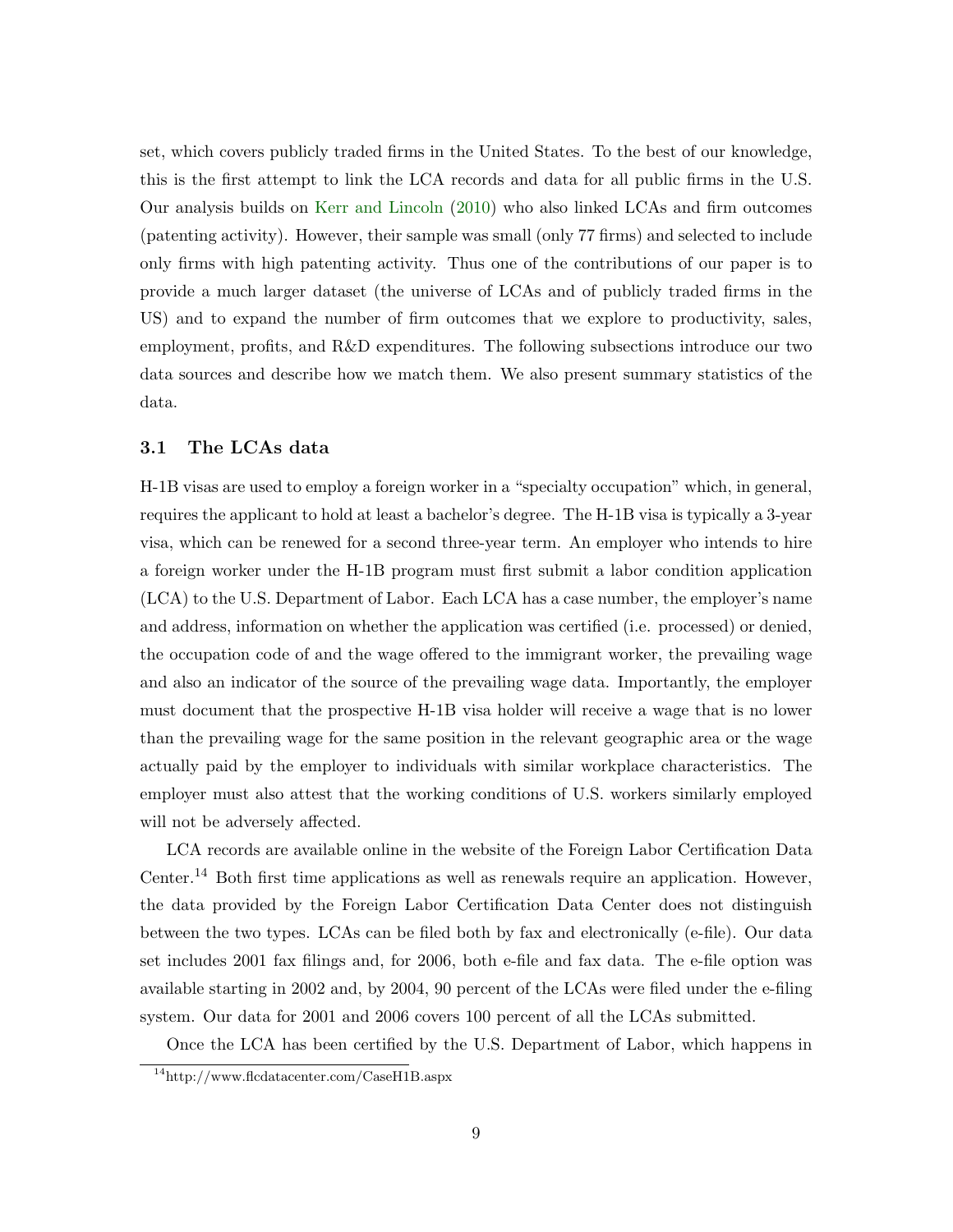the vast majority of cases, the employer files a petition to the United States Citizenship and Immigration Services (USCIS).<sup>15</sup> It is at this point in the process that the H-1B quota applies, that is, the total number of non-exempt approved petitions can be no greater than the cap. It is important to note that many petitions are exempt from the H-1B cap. Generally speaking, the cap does not apply to petitions filed on behalf of individuals who have previously been counted toward the cap, such as renewals or changes of employer. Petitions for initial employment are also exempt when the petitioner is a university, or is affiliated with one, or the petitioner is a nonprofit research organization.<sup>16</sup> Finally, if the USCIS approves the petition, a visa will be issued by the State Department if the individual lives abroad. If instead the individual is already living in the United States, the USCIS will convert the visa status to H-1B.

The annual cap on (non-exempt) H-1B visas varies over time, as illustrated in [Figure 1.](#page-45-0) The H-1B cap imposed by Congress was 115,000 visas in fiscal year 2000 and 195,000 visas in fiscal years 2001-2003. From fiscal year 2004 onward the cap was reduced to 65,000 visas, and from fiscal year 2005 onward, 20,000 additional visas were made available for individuals with a Master's degree (or higher) from a U.S. institution, which effectively raised the cap to 85,000 visas per year (2004 H-1B Visa Reform Act).<sup>17</sup> The quota was not binding between fiscal years 2000 and 2003 (both included) and became binding thereafter. As we explain in detail later, the sharp reduction that took place in fiscal year 2004 will be at the core of our identification strategy.

A very time-consuming part of this project has been creating the firm-level LCAs dataset using the raw LCA records. As mentioned previously, each individual LCA includes the employer name and address. The main problem we encountered is that the name of the employer is not consistent across LCAs in different years. An example of this is that the name "AGFIRST FARM CREDIT BANK" appears in an application in one year, and "AGFIRST FCB" is the name reported in an application for another year. To recognize whether an employer was the same across LCAs, we first located the employers from the same city whose name was similar enough to safely assume they were the same employer.

<sup>&</sup>lt;sup>15</sup>The certification process by the Department of Labor only checks for obvious errors, which are occasionally found. In 2006, out of 385,235 applications, only 8,088 were denied (i.e., 2.1 percent).

<sup>&</sup>lt;sup>16</sup>In addition 6,800 visas are set aside each year for nationals of Chile and Singapore under the provisions of free trade agreements. The unused visas are added to the H-1B cap of the following year. Typically, less than one thousand of these visas are used every year.

<sup>&</sup>lt;sup>17</sup>Typically, the number of certified LCAs is much higher than the H-1B cap. There are multiple reasons for this. First, not all H-1B visas are subject to the cap, as discussed earlier, but still require an LCA. In particular, renewals are exempt from the cap. There may also be attrition, that is, an employer may choose not to apply for an H-1B visa despite having previously filed an LCA.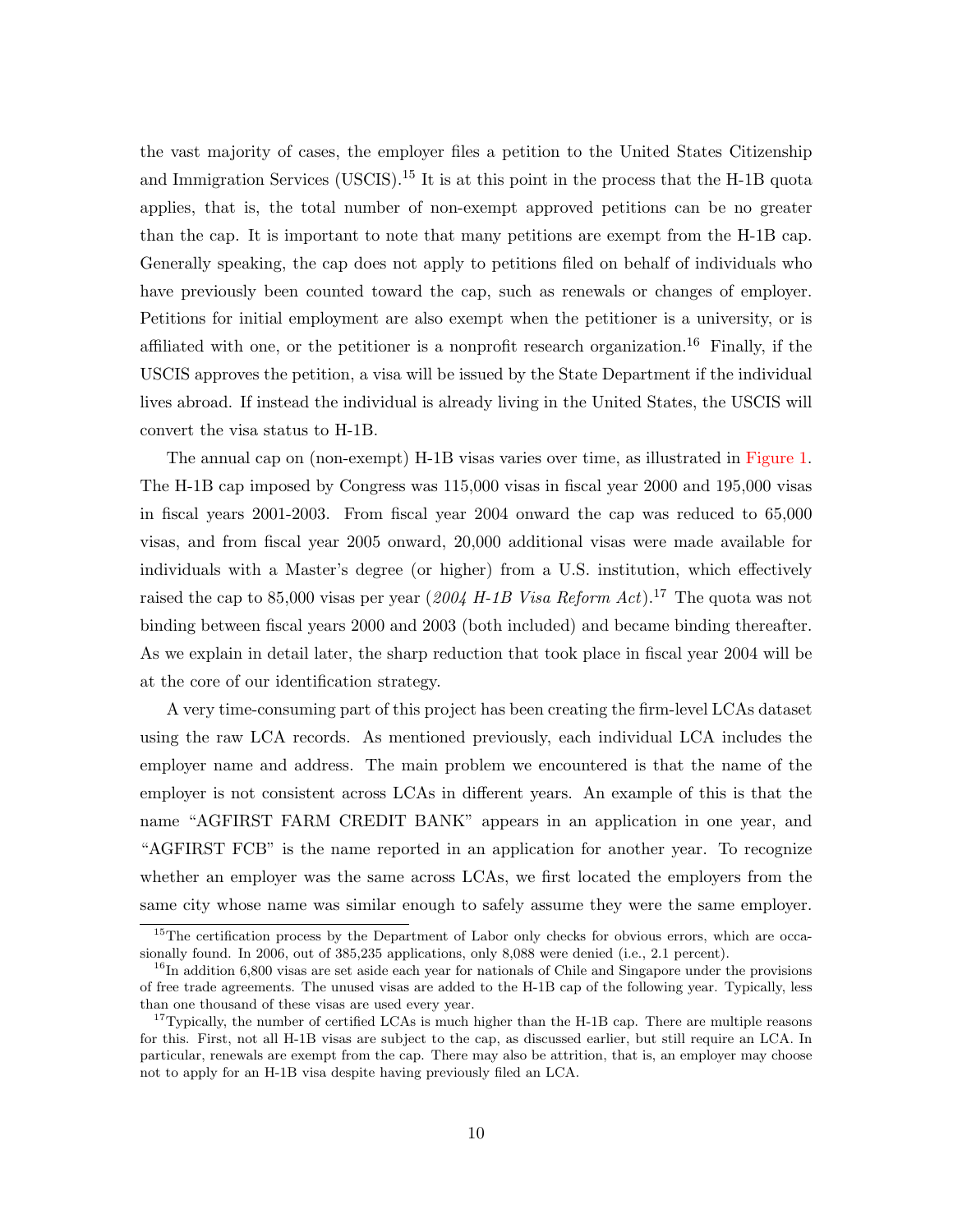Next, we focused on employers from different cities whose names were similar. We used probabilistic record-linking techniques to assess the similarity between two strings of characters. If more than 75 percent of the characters matched between two applications then those applications were deemed to belong to the same firm. For example, there was an 86 percent match between "BATON ROUGE INTERNATIONAL" and "BATON ROUGE INTERNATIONAL INC" as a *similar*. In addition we inspected the top applicants – i.e. firms characterized by the largest numbers of LCAs – and manually checked that they had been correctly assigned. Once we determined which employer names corresponded to the same firm, we assigned a unique identifier to that firm. To check the accuracy of our data, we also compared our totals for LCAs for the top applicants with data from other sources and found consistent results.

[Table 1](#page-33-0) presents the list of the top 5 users of LCAs for each year between 2001 and 2006. The rankings are fairly stable across these six years, with Microsoft, Oracle, IBM, Infosys, Patni Computer Systems, and Satyam Computer Services topping the rankings. But we also note how the number of LCAs filed by the top firms increased importantly over the 5-year period, ranging from 564-1,736 to 1,262-4,406. In 2006 Microsoft was the firm that filed the most LCAs  $(4,406)$ .<sup>18</sup> At the other end of the spectrum, almost 80 percent of the firms did not file any LCAs in year 2001 and only 5.3 percent filed exactly one LCA. It is worth noting that some of these firms may be small start-ups that, if successful, may grow to be large and successful firms. These firms may be particularly constrained in hiring highly skilled workers in some occupations. We view the inclusion of these firms as an important strength of our dataset, and an important distinction with the data used by [Kerr and Lincoln](#page-31-0) [\(2010\)](#page-31-0), whose sample included only firms that were chosen for their high patenting activity and their large number of LCAs.

It is also interesting to examine which sectors have the highest average LCAs. As we can see in [Table 9,](#page-41-0) based on the 2001 data, the sectors with the highest LCAs are Manufacturing (33), Construction (23), Media and Telecommunications (51), Transportation (49) and Professional, scientific and technical services (54). As a caveat, we note that some employers with large numbers of LCAs are not in the (Compustat) data since these firms are not publicly-traded firms, such as Ernst and Young or Deloitte consulting, both of which are partnerships, or all universities.

<sup>&</sup>lt;sup>18</sup>In that year 3 out of the top 5 were firms incorporated in India, compared to only one in 2001.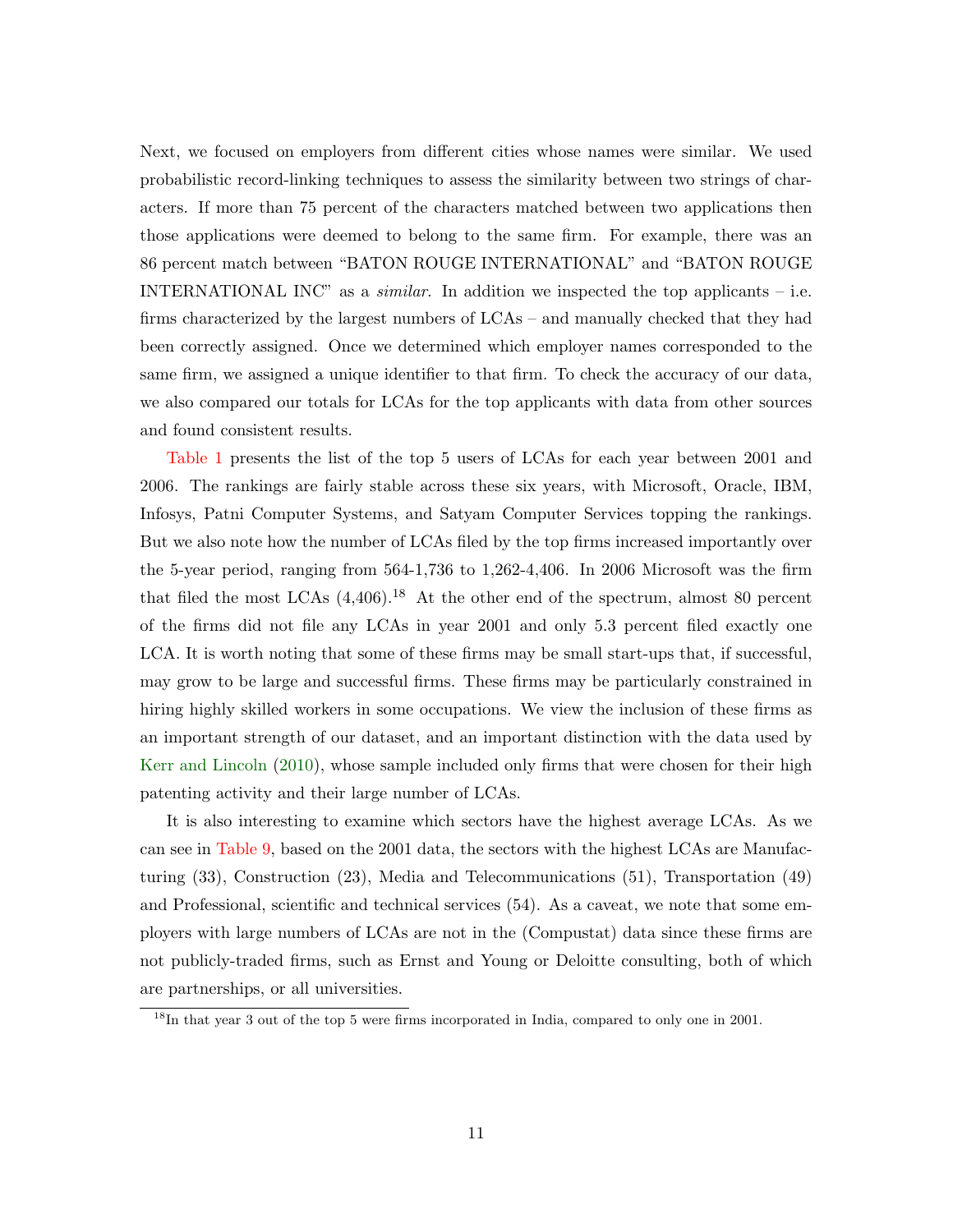#### 3.2 Compustat and the matching process

Compustat is a dataset containing the balance sheet information of all publicly traded firms in the United States. We restricted the sample to firms appearing both in years 2001 and 2006. In addition we dropped firms with missing or zero values for some of the key variables (employees, sales and capital).<sup>19</sup> We then proceeded to match firms in the LCAs dataset with the firms in our Compustat sample. At this stage of the process, we carried out further manual matching, especially for top applicants, to make sure that they were not missed in Compustat. If a firm appeared in Compustat but not in the LCAs dataset in a given year, we assumed that it did not file LCAs in that year.<sup>20</sup>

#### 3.3 Firm-level variables

The resulting matched dataset contains almost 4,000 firms, which we shall describe in detail in the next section. Here we introduce the main variables and definitions. We employ two measures of firm size: sales and the total number of employees.<sup>21</sup> Besides firm size we also focus on sales per employee, which we use as a simple measure of average labor productivity in the firm, gross profits, and R&D expenditures as important outcomes of interest. We focus on the log changes for all the outcomes of interest between years 2001 and 2006. Thus the reduction in the cap in year 2004 lies at the midpoint.

As we shall see, R&D expenditures are missing for almost half of the firms. This is problematic because expenditures in R&D are our proxy for innovation. This data challenge has been discussed by several authors. [Bound et al.](#page-30-10) [\(1984\)](#page-30-10) and [Hirschey et al.](#page-30-11) [\(2012\)](#page-30-11) recommend setting to zero all missing values of the variable R&D expenditures in Compustat.<sup>22</sup> Following their lead we create a version of the R&D expenditures variable that makes an imputation similar to the one suggested by these studies but that requires weaker assumptions. Our imputation assumes that R&D expenditures were equal in years 2001 and

<sup>&</sup>lt;sup>19</sup>Over the period 2001-2006 there were approximately 6,000 publicly traded firms in the United States. In comparison in our data we have sales information for 6,278 firms for year 2006, covering the vast majority of public firms. Some key variables were missing for some of these firms in that year: 472 firms did not report the number of employees and 153 firms did not report capital expenditures. We drop these firms along with one firm that reported negative sales and another with negative expenditure on R&D.

<sup>&</sup>lt;sup>20</sup>Recall that our LCAs data contains the universe of applications. Thus, under the assumption that our matching has been successful, it is entirely correct to make the assumption that an unmatched firm-year observation across the two datasets corresponds to a firm that filed zero applications in that year. In practice, our matching algorithm was not perfect but we believe our assumption simply introduces some noise in the estimation but no biases.

<sup>&</sup>lt;sup>21</sup>This variable refers to the total number of employees (usually at year-end) corresponding to consolidated subsidiaries, including both domestic and foreign. Unfortunately, we cannot disaggregate a firm's workforce by skill level of the employees.

 $22$ See the discussion in [Bound et al.](#page-30-10) [\(1984\)](#page-30-10), page 25 and the table in the previous page.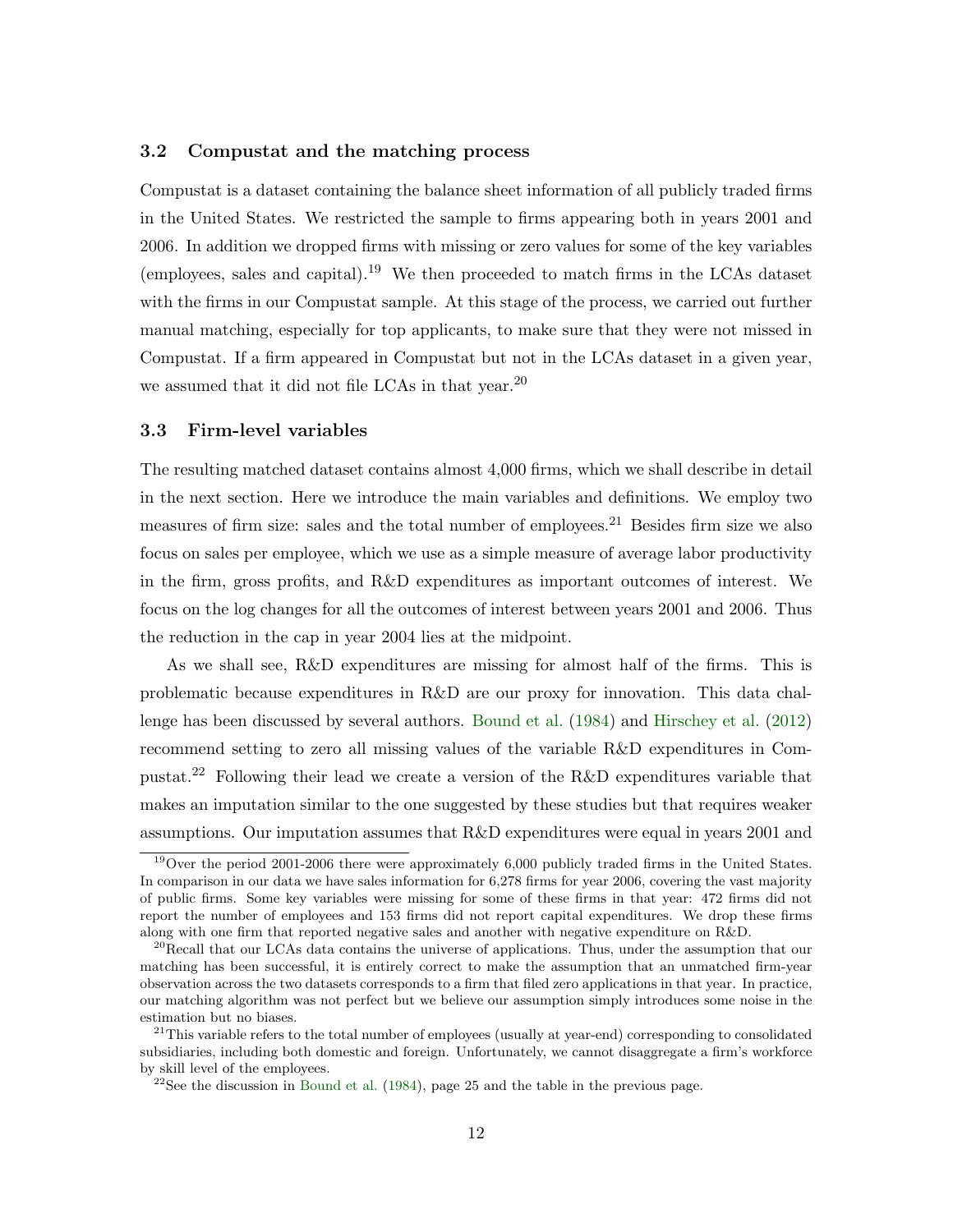$2006$  (at whatever value) for firms with missing values for this variable.<sup>23</sup> Nevertheless, we also create a subsample restricted to firm-year observations with positive values for R&D expenses in the two years.

We also build firm-level measures of Total Factor Productivity (TFP). To do this we exploit the longitudinal dimension of our data with over  $40,000$  firm-year observations.<sup>24</sup> Building firm-level estimates of TFP is a two-step process. In the first step we need to estimate the coefficients of the production function, assumed to be Cobb-Douglas but with factor shares that are allowed to vary by industry. The second step then uses these estimates to build a residual TFP term. In our analysis we present a naive estimation of the firm-level production functions where we assume exogenous regressors and estimate the production function by OLS. In the second case we address endogeneity concerns following [Levinsohn](#page-31-16) [and Petrin](#page-31-16) [\(2003\)](#page-31-16). However, their method requires data on intermediate inputs (materials), which are missing for almost half of the sample, undermining the performance of their estimator in the context of our application. We provide more details in the Appendix.

### <span id="page-13-0"></span>4 Summary statistics

At the end of our matching procedure, we are left with almost four thousand firms with complete data on sales, factor usage, R&D expenditures, and LCAs for both 2001 and 2006.<sup>25</sup> About 20 percent of the firms in our sample filed at least one LCA in years 2001 and 2006.

[Table 2](#page-34-0) presents summary statistics for our matched LCA-Compustat dataset, which contains 3,945 firms. The table is divided in three panels which focus on, respectively, firm outcomes in levels for years 2001 and 2006, 2001-2006 changes in firm outcomes, and the distribution of LCAs. We note that sales, sales per employee, capital expenditures and profits are higher on average in 2006 than in 2001, respectively they increased by 46, 30, 20, and 50 log points. These changes partly reflect the fact that these variables are expressed in current dollars. However, note that also average employment and TFP increased, respectively, by 17 and 21 log points, and these variables should be immune to

<sup>&</sup>lt;sup>23</sup>Specifically, we replace missing values by a small positive number (10 dollars), and we also add the same amount to all other firms in order not to distort the distribution. As a result, the firms with missing values in both years will display a zero log change in R&D expenditures.

 $^{24}$ In our main analysis we only use data for years 2001 and 2006 and restrict the sample to firms that are present in the dataset in both years. To estimate TFP we use also data for the years in between.

<sup>&</sup>lt;sup>25</sup>The number of public firms in the U.S. between 2001 and 2006 was fairly constant, at about  $6,000$  firms. Hence, our sample restrictions leave us with about 66 percent of the universe of publicly traded firms.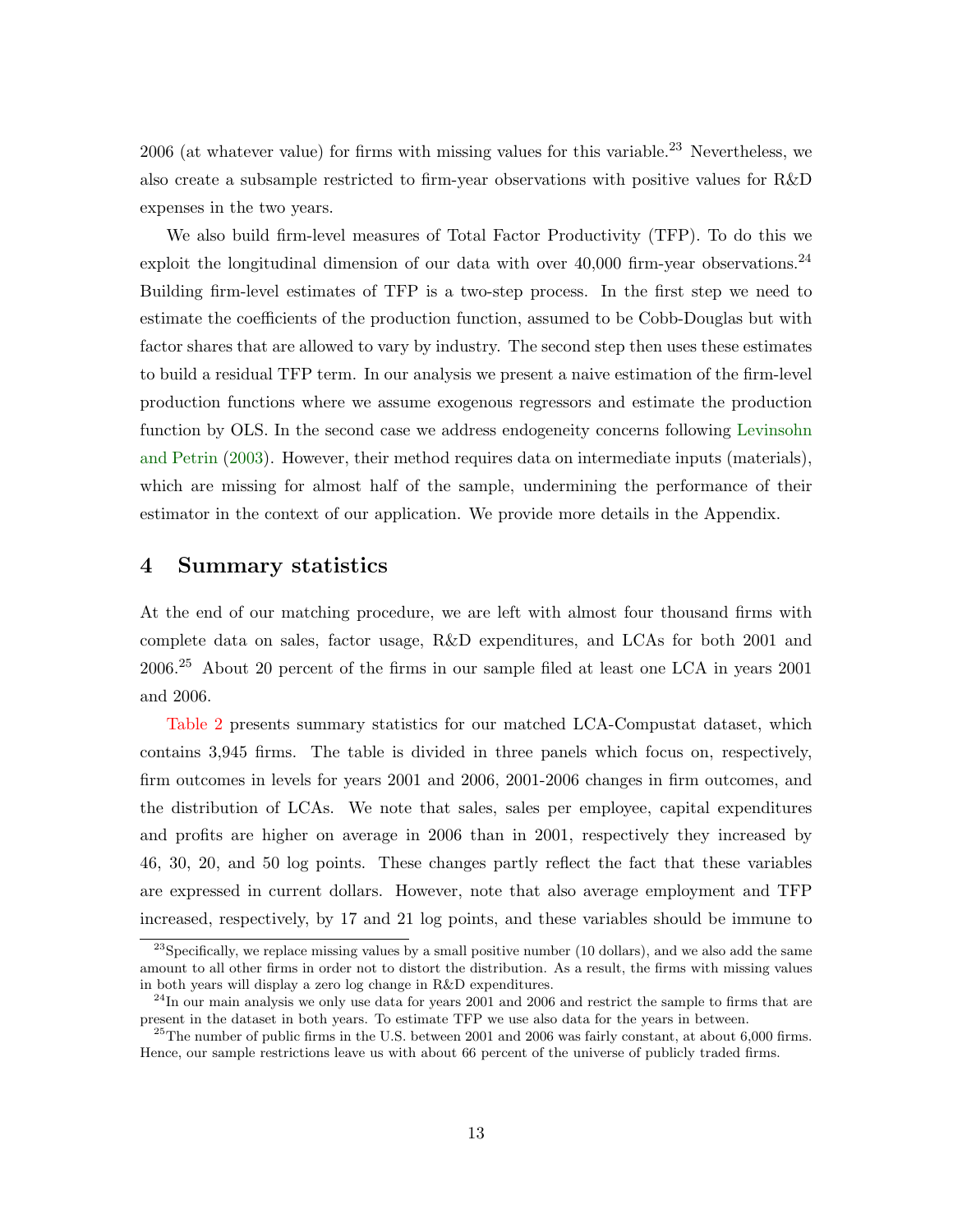price inflation.<sup>26</sup>

Let us now turn to  $R\&D$  expenditures, our proxy for the innovation activity of a firm. In year 2001 the average expenditure was around 112 thousand dollars. However, it is worth noting that only about half of the sample reported this variable to Compustat (1,923 firms in 2001 and 1,962 in 2006). These were essentially the same firms in the two years (1,804 firms reported R&D expenditures in both years). As discussed earlier, we report two variations of the change in the log of R&D expenditures: the raw variable (available for less than half of the sample) and an imputed one (where we assigned a zero change to firms with missing values for R&D in both years). Between 2001 and 2006 the average R&D expenditure increased by about 20 log points.<sup>27</sup> However, the increase was not uniform across firms and many firms reduced R&D expenditures during this period.

We now turn to LCAs. In 2001 the average firm in our sample submitted slightly over 5 applications whereas in 2006 the average had risen to almost 10. We now describe the distribution of firms on the basis of 2001 applications, which will be the basis for our measure of dependence on H-1B workers. According to our data almost 80 percent of the firms in our sample did not file any applications in 2001. Hence, even when we restrict to publicly traded firms, only a minority of firms attempt to hire H-1B workers. To continue our exploration of the distribution of LCAs, among the firms with at least one application in 2001 we build quintiles but disaggregate the top two quintiles into four deciles to obtain higher resolution at the top of the distribution. These cutoffs will later be used in our non-parametric analysis. The resulting breakdown is as follows: 5.3 percent of all firms in our sample filed one application, 5 percent filed 2-3 applications, 3.3 percent filed 4-7 applications, 1.6 percent filed 8-10 applications, 1.3 percent filed 11-18 applications, 1.8 percent filed 19-59 applications, and 2.1 percent filed 60 or more applications.<sup>28</sup>

We also created a subsample for firms that conducted R&D in both 2001 and 2006, which contains about one quarter of the whole sample (969 firms).<sup>29</sup> [Table 3](#page-35-0) presents the summary statistics. These firms are larger, as measured by sales and employment (by 93 and 53

<sup>&</sup>lt;sup>26</sup>Obviously, these increases are not due to compositional changes since we are considering the same exact set of firms in both years 2001 and 2006.

<sup>&</sup>lt;sup>27</sup>Later, when we refer to the R&D subsample, we mean all firms with positive expenditure in the original data. Our imputed R&D variable assumes a constant value for the two years for firms with missing values but note that this constant value may differ across firms. Reassuringly, the average log change is very similar in the raw and imputed variables, respectively, 19 and 20 log points.

 $^{28}$ Two firms (Microsoft and Satyam Computer Services) filed over 1,000 LCAs in year 2001. In 2006 these two firms filed over 4,000 applications each.

 $^{29}$ Specifically, a firm is included in this subsample if its expenditures in research and development in both years were at least \$5,000.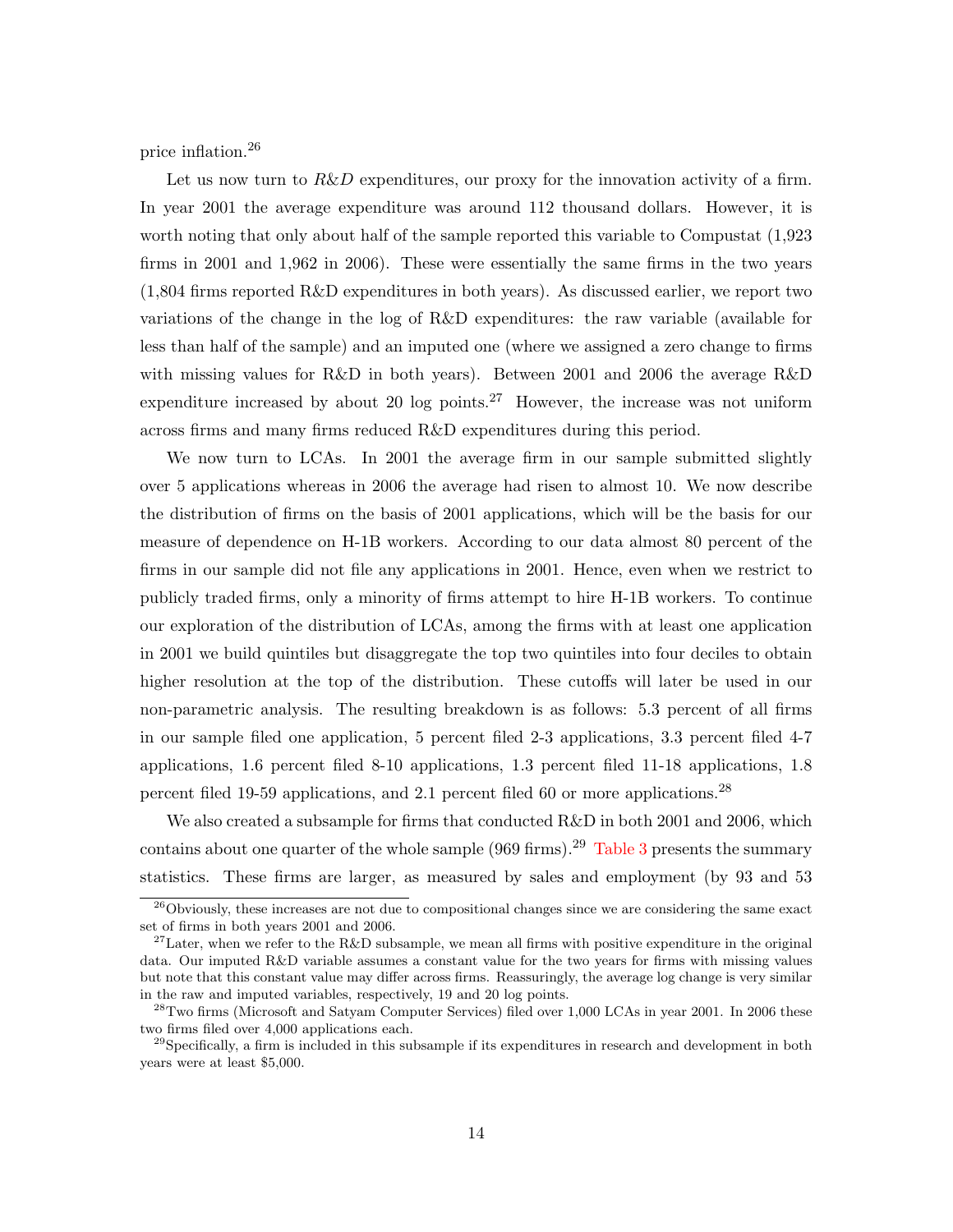percent, respectively), than the firms in the whole sample and their mean R&D expenditures are twice as large than the average firm in the whole sample. For this subsample, between 2001 and 2006, sales, employment, and profits increased, respectively, by 49, 13, and 49 log points, which is very similar to the increases reported in the previous table for the whole sample. Turning now to TFP and R&D expenditures, the average increases in the R&D subsample were 31 and 28 log points, respectively, which are noticeably larger than the corresponding increases for the whole sample (21 and 19 log points). Turning now to LCAs, we note that the average number of LCAs for the firms in the R&D subsample was 13 in 2001 and 23 in 2006, more than twice the number of applications in the sample of all firms. In the R&D subsample only 61 percent of firms did not file any LCAs in 2001 (compared to 80 percent in the whole sample). At the other end of the spectrum, 5.5 percent filed 60 applications or more in 2001, compared to only 2.1 percent in the whole sample. Thus the firms conducting R&D file many more LCAs, which may partly be due to their larger size. At any rate, since these firms use H-1B workers more intensively (as proxied by the number of LCAs), we expect them to be more affected by changes in the overall cap for H-1B visas.

## <span id="page-15-0"></span>5 Empirical strategy

#### 5.1 Specifications

We are interested in estimating the impact of the number of H-1B visa workers in a firm on several outcomes pertaining to that firm. The theory is silent on the functional form so our main estimates will be based on a flexible, non-parametric specification. At this point it helps to start with a more restrictive, but simpler, linear model.

Ideally, we would like to estimate a specification of the following type:

$$
\ln y_{ijt} = \alpha_i + \gamma_t + \beta H 1 B_{ijt} + \delta_j \times t + \epsilon_{ijt},\tag{14}
$$

where  $lny_{ijt}$  represents the outcome of firm i, in industry j, in year t, and  $\alpha_i$  and  $\gamma_t$  are, respectively, firm and year fixed effects. In addition,  $H1B_{ijt}$  is the actual number of H-1B visa workers in firm i in industry j, at time t. Finally,  $\delta_i \times t$  captures the time trend specific to industry j. The key coefficient of interest is  $\beta$ , which we interpret as the effect of adding one H-1B worker. To a first-order approximation, coefficient  $\beta$  is also informative more generally about the effects of skilled labor (native or immigrant) on the firm's outcomes.

There are two serious challenges in implementing an estimation of this model. First, we lack data on the actual number of H-1B visa workers in each firm, which often differs from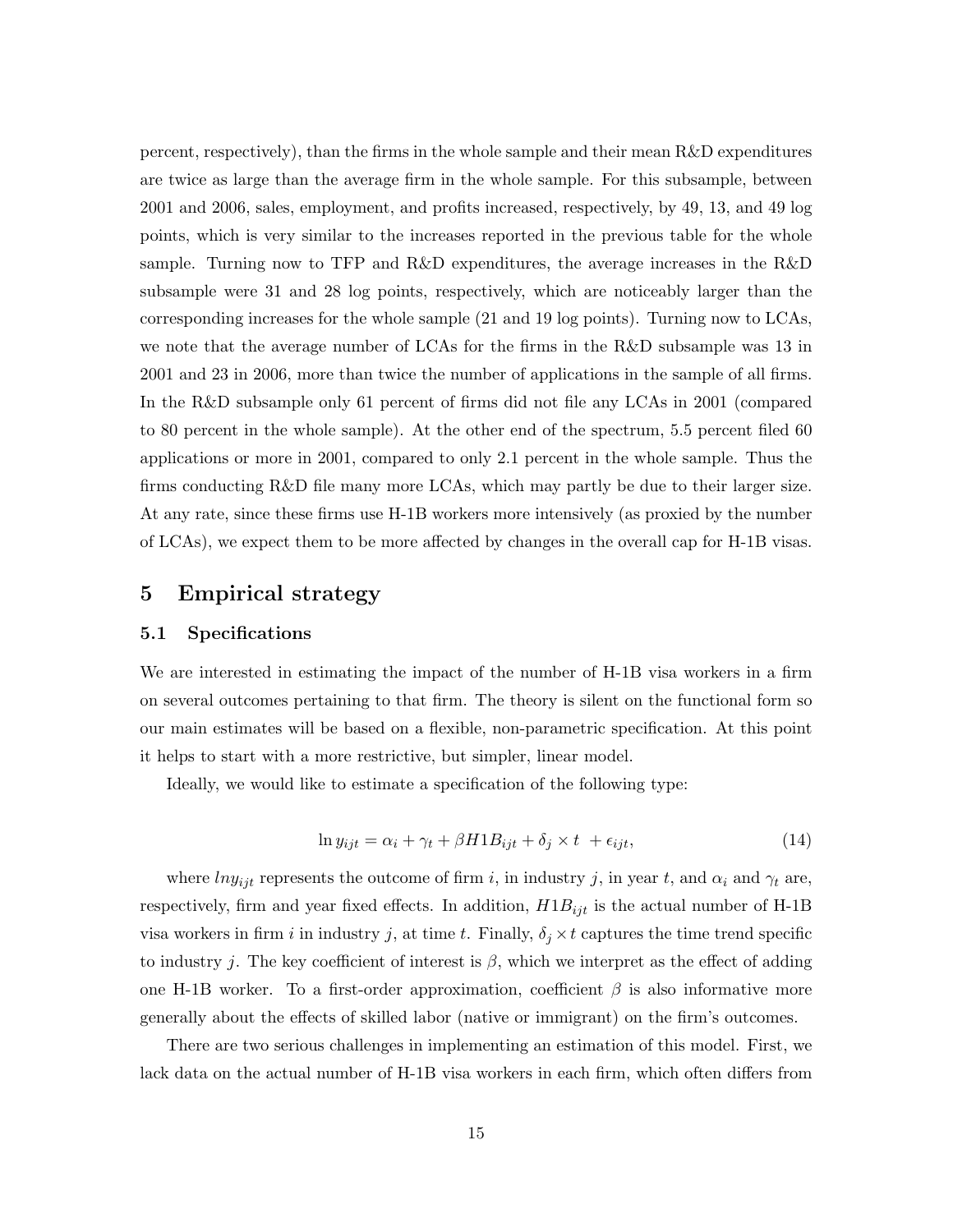the number of LCAs for the reasons noted earlier. Thus the estimation of this model is not feasible. Second, even if we had those data, the specification above would lead to a biased estimate of  $\beta$  because H-1B visas are not randomly distributed across firms.

For these reasons the model that we estimate is the following:<sup>30</sup>

<span id="page-16-0"></span>
$$
\ln y_{ijt} = \alpha_i + \gamma_t + \beta_1 H1B_t \times LCA2001_{ij} + \delta_j \times t + \epsilon_{ijt}.
$$
\n(15)

The crucial difference between the two equations is that in equation  $(15)$  we do not need data on the number of H-1B visas awarded to each firm in any given year. Our identification strategy exploits the sharp decrease in the annual cap in H-1B visas in year 2004. To allow for implementation delays we pick our pre and post dates to be 2001 and 2006. In 2001 the annual quota was 195,000 H-1Bs and in 2006 it was 85,000, which substantially altered the policy environment by making it much harder to obtain an H-1B visa. This policy change provides us with time-variation that is arguably exogenous from the point of view of an individual firm. We combine the change in policy with the approach proposed by [Kerr](#page-31-0) [and Lincoln](#page-31-0) [\(2010\)](#page-31-0), which postulates that changes in the annual cap should have larger effects on firms that rely to a greater extent on H<sub>1</sub>-B visas. The key distinction between the approach by [Kerr and Lincoln](#page-31-0) [\(2010\)](#page-31-0) and ours is that their identification is based on year-to-year changes in policy, whereas our time-variation arises from a single policy change that took place in  $2004.<sup>31</sup>$ 

Another difference with the analysis in [Kerr and Lincoln](#page-31-0) [\(2010\)](#page-31-0) is that they built the measure of H-1B dependency on the basis of LCAs *divided by employment in the firm*. In contrast, we do not adopt this normalization. While normalizing by firm size is reasonable from an empirical point of view, we use the level of LCAs in year 2001 as our measure of dependency, which is more consistent with our theoretical model. In addition we note that using aggregate employment at the firm level is a rough way to normalize and imposes a number of implicit assumptions. For instance, it does not take into account that employment differs systematically across sectors for technological and other reasons, or that the share of the workforce consisting of skilled workers also differs widely across firms and industries. Unfortunately, this information is not available in Compustat.<sup>32</sup>

<sup>&</sup>lt;sup>30</sup>This specification is similar to the one used by [Kerr and Lincoln](#page-31-0) [\(2010\)](#page-31-0) in their firm-level analysis, although our measure of dependency on H-1B visas is slightly different, as we discuss below.

 $31$ Furthermore, the measure of policy chosen by [Kerr and Lincoln](#page-31-0) [\(2010\)](#page-31-0) is the national stock of H-1B visas (as estimated by [Lowell](#page-31-4) [\(2000\)](#page-31-4)) whereas we rely on the annual cap on H-1B visas. In practice this makes a difference because Lowell's estimate of the stock of H-1B visas was practically the same in years 2001 and 2006, which would not reflect the change in the policy environment illustrated in [Figure 1.](#page-45-0)

 $32\text{We also note that the sample of firms in Kerr and Lincoln (2010) is effectively restricted to firms that}$  $32\text{We also note that the sample of firms in Kerr and Lincoln (2010) is effectively restricted to firms that}$  $32\text{We also note that the sample of firms in Kerr and Lincoln (2010) is effectively restricted to firms that}$  $32\text{We also note that the sample of firms in Kerr and Lincoln (2010) is effectively restricted to firms that}$  $32\text{We also note that the sample of firms in Kerr and Lincoln (2010) is effectively restricted to firms that}$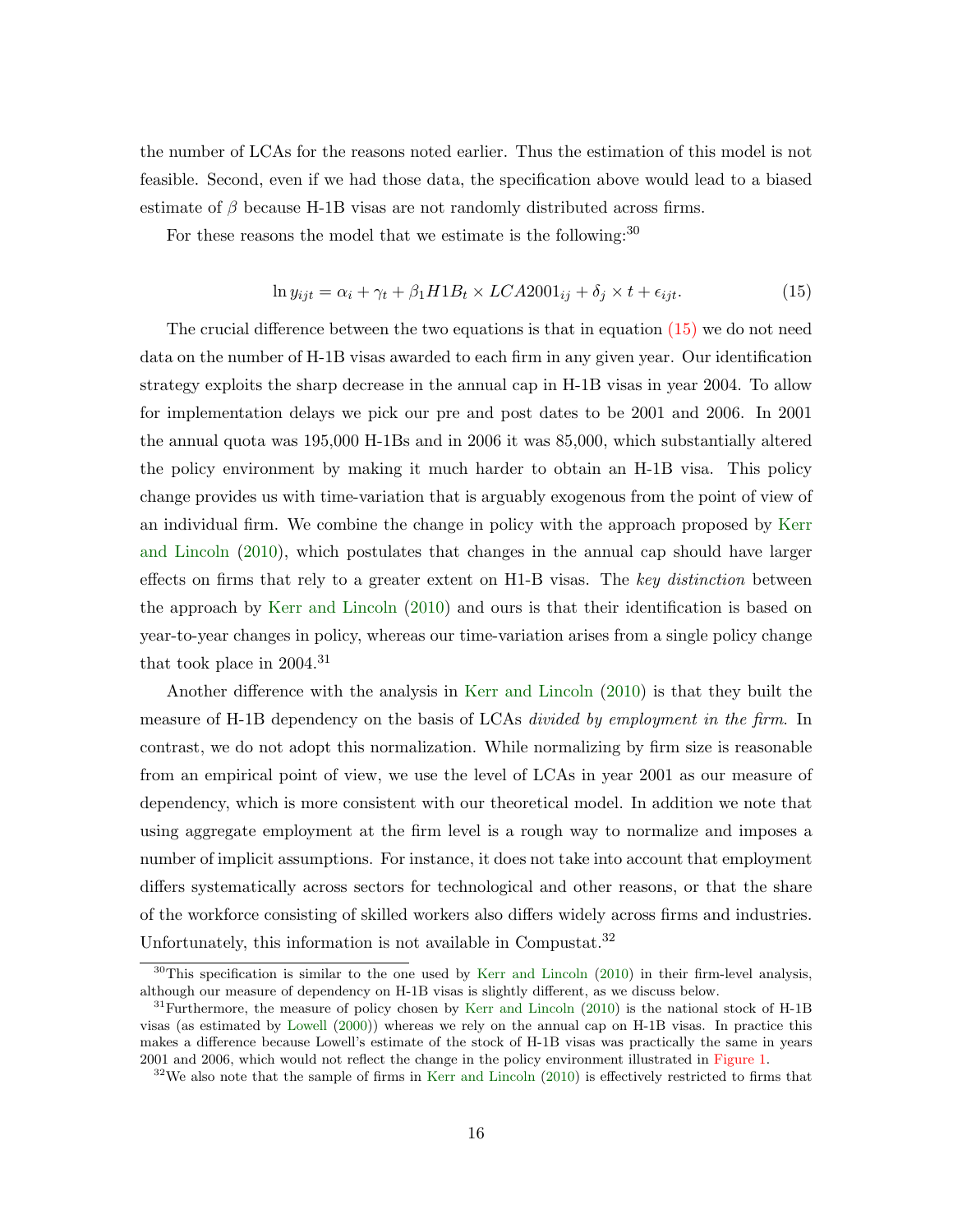Thus our goal is to investigate whether the exogenous change in the national H-1B cap between 2001 and 2006 affected firms differently, according to their pre-existing dependency on H-1B visas. In particular, we measure the degree of dependency by using the number of LCAs filed by each firm in year 2001.<sup>33</sup> We expect firms that were more dependent on H-1B visas in 2001 to be more adversely affected by the reduction in the cap than less dependent firms. In other words, more H-1B-dependent firms should exhibit worse outcomes between 2001 and 2006 – namely lower growth in sales, productivity, employment, and profits – than less dependent firms.

Our setup is potentially subject to a problem of reverse causality because firms that grow faster may want to hire more skilled foreign workers. However, note that our measure of dependency is based on LCAs in year 2001 alone. Thus, to the extent that firms are not able to anticipate their growth rate for the 5-year ahead period, reverse causality is not a major concern. Furthermore we will show in the next section that the pre-treatment trends in the main outcomes of interest (for the period 2000-2003) are not correlated with the number of LCAs filed by firms in 2001.

By differencing equation [\(15\)](#page-16-0) between years 2001 and 2006, we obtain:

<span id="page-17-1"></span>
$$
\Delta \ln y_{ij} = \alpha + \beta_1 \Delta H1B \times LCA2001_{ij} + \delta_j + \varepsilon_{ij},\tag{16}
$$

where the constant captures the aggregate time trend and the industry dummy variables allow for industry-specific trends.<sup>34</sup> We consider a number of firm outcomes  $y_{ij}$ : sales per employee, sales, employment, and profits. We expect  $\beta_1$  to be positive, i.e. *relaxing* the national cap on H-1B visas should benefit more those firms that are more dependent on H-1B visas. Conversely, a reduction in the cap (as in year 2004) should reduce the growth of the more dependent firms.

In addition, we also estimate the following (closely related) specifications:

<span id="page-17-0"></span>
$$
\Delta \ln y_{ij} = \alpha + \beta_2 LCA2001_{ij} + \delta_j + \varepsilon_{ij}
$$
\n(17)

$$
\Delta \ln y_{ij} = \alpha + \beta_3 \Delta RelH1B \times LCA2001_{ij} + \delta_j + \varepsilon_{ij}.
$$
\n(18)

In specification  $(17)$ , we have dropped the size of the change in the annual cap. Given

rely heavily on H-1B visas and that account for a substantial number of patents on a regular basis (footnote 26, page 501). For a similar subsample in our data, we show that whether we normalize or not the measure of dependency does not alter the results.

<sup>&</sup>lt;sup>33</sup>Since in 2001 the annual quota was not binding, the number of LCAs in that year is a good approximation for the unconstrained number of H-1B visas obtained by the firm in that year.

<sup>&</sup>lt;sup>34</sup>To ease notation we have dropped the time subindices, which are now unnecessary. The data (in changes) is now a cross-section.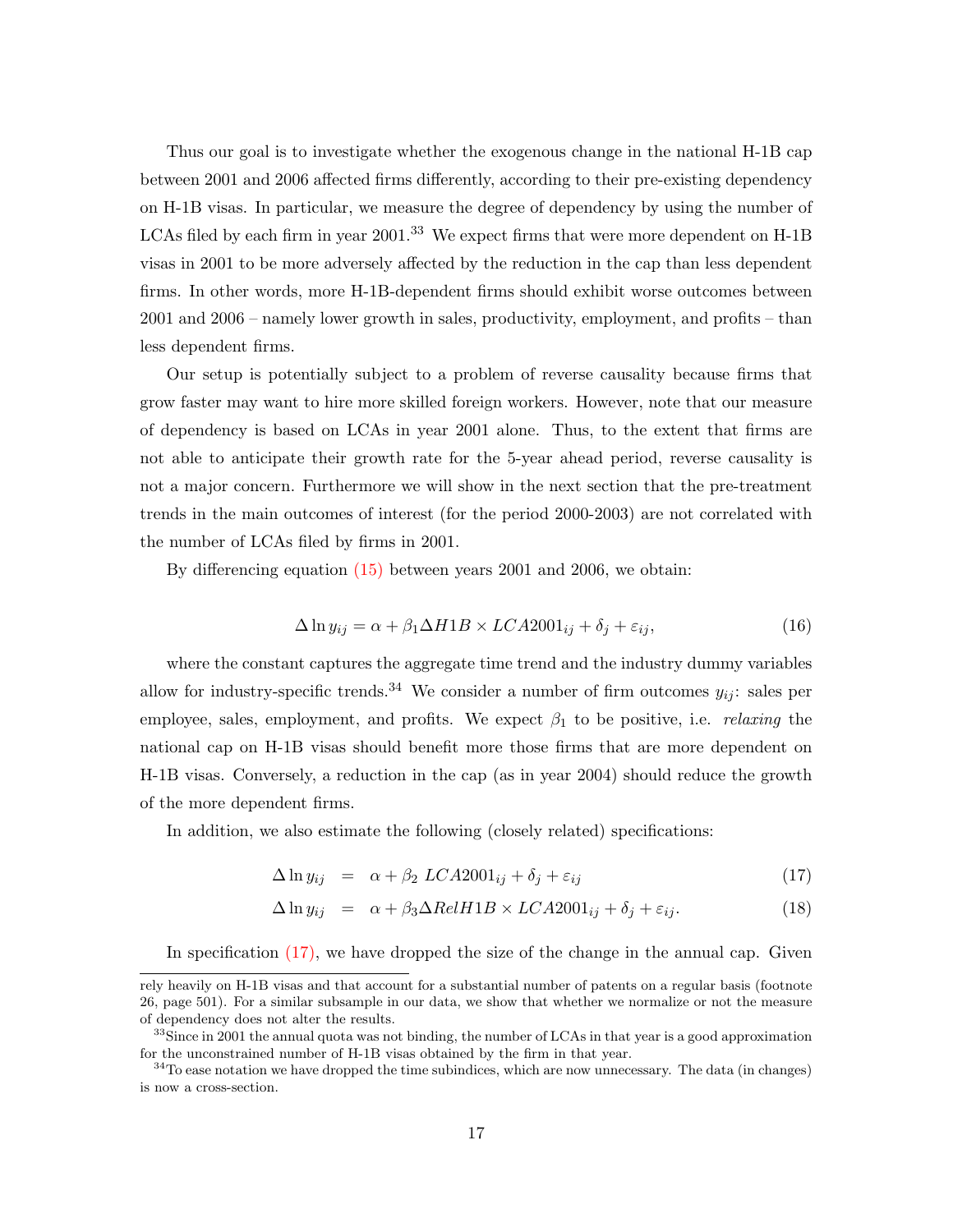that our data (in changes) is now a cross-section, this solely entails a re-scaling of the main coefficient of interest. Importantly, the sign of the coefficient changes since the annual cap was reduced between 2001 and 2006 (by 110,000 visas).<sup>35</sup> In specification  $(18)$ , we build an alternative measure of the change in the policy environment meant to account for the large increase in the overall number of applications, which coupled with the sharp reduction in the annual cap made it even harder to obtain a H-1B visa in a non-exempt sector. Thus, in place of the change in the H-1B cap we now use  $\Delta RelH1B$ , where  $RelH1B$  is defined as the annual H-1B cap divided by the overall number of non-exempt LCAs in the corresponding year.<sup>36</sup>

#### 5.2 The parallel trends assumption

Our empirical specification can be interpreted as a difference-in-difference estimator, where the treatment and control groups are categories of firms with different levels of LCA dependency and the treatment is the sharp reduction in the annual H1-B cap around year 2004. This estimation strategy requires that the pre-treatment trends in the outcomes of interest be the same for the treatment and control groups (parallel trends). As we argue next, our measure of H-1B dependency is not correlated with pre-treatment *changes* in the outcomes of interest, consistent with the parallel trends assumption.

We begin by relating the *levels* of sales, employment, profits and R&D expenditures with our measure of dependency on H-1B visas. The lack of correlation between the outcome variables in levels and our measure of dependency is not a necessary condition for the difference-in-difference estimator but it is provides a helpful benchmark. The top panel in [Table 4](#page-36-0) presents the estimates of the following relationship:

$$
\ln y_{ij,2002} = \alpha + \beta LCA2001_{ij} + \delta_j + \epsilon_{ij}.\tag{19}
$$

Clearly, firms that filed a higher number of LCAs in year 2001 tend to be larger in size (by sales and employment), and to have higher profits and spend more in R&D activity. This is not surprising since firms with large sales, employment, profits and R&D will tend to file a large number of applications for H-1B visas.

We next consider a specification relating our measure of dependency to the *change* in outcomes (in logs) at the firm level, which nets out these level differences between the treatment and control groups. This is now in line with our empirical specification. We

<sup>&</sup>lt;sup>35</sup>Hence, coefficient  $\beta_2 = -\beta_1 \times 110,000$ .

<sup>36</sup>Aggregate data on LCAs by sector are publicly available.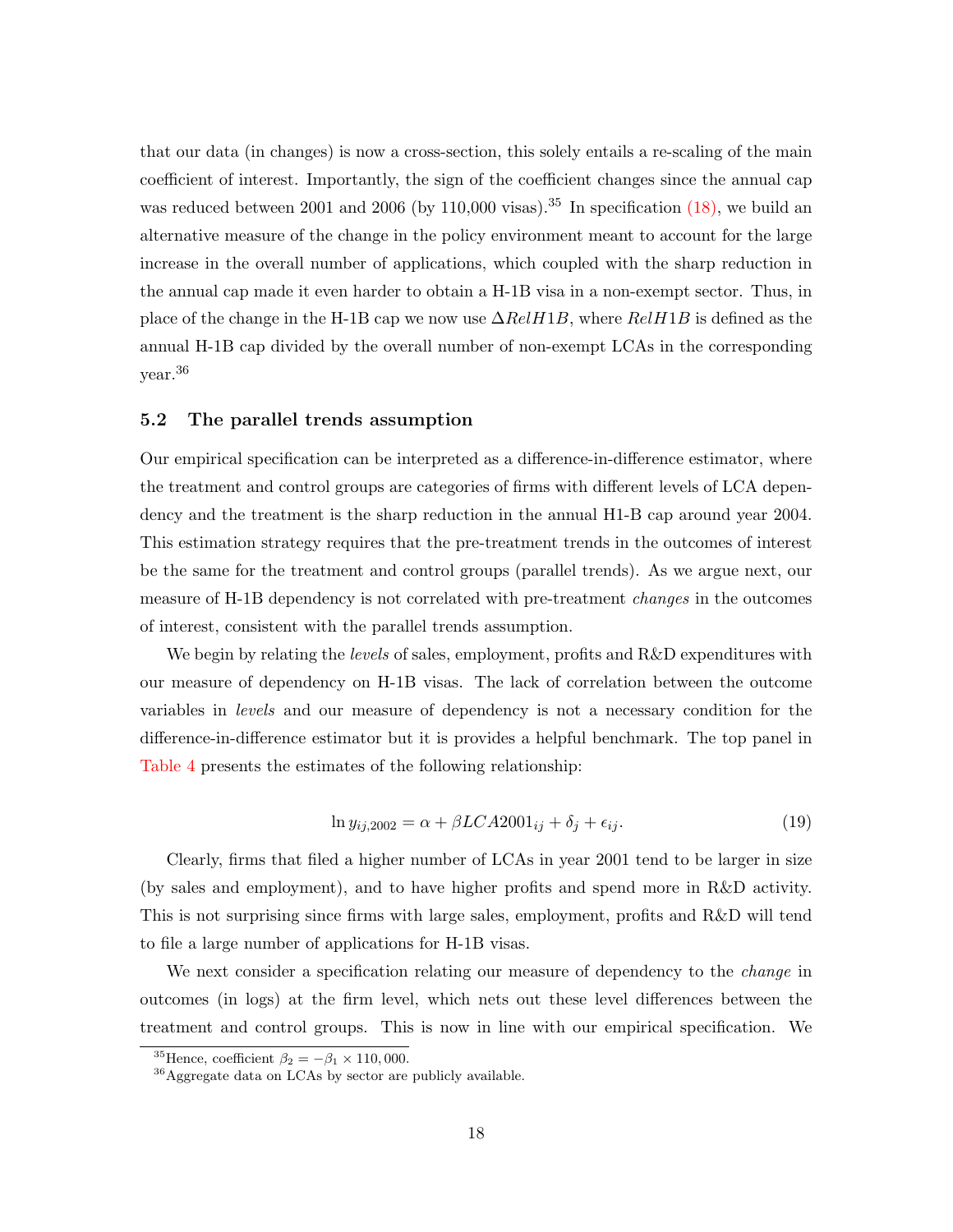estimate this model using data for the pre-treatment period, that is, using changes between years 2000 and 2003. The results are presented in panel 2. We now find no evidence of a systematic relationship between our measure of dependency on H-1B visas and changes in firm-level outcomes, providing evidence that the trajectories of firms in terms of their outcomes of interest were not correlated with their usage of the H-1B visa program in year 2001.

To further probe this relationship panel 3 presents a specification that contains controls for firm size. Specifically, we include indicators for the size of each firm in terms of their 2001 employment quartile. The results are remain unchanged. Finally, panel 4 reports estimates based on the subsample of firms that consistently conducted R&D in years 2001 and 2006, which will turn out to be an important subsample in our analysis. Again we do not find evidence of correlation between the use of H-1B visas in 2001 among these firms and their 2000-2003 trajectories.

## <span id="page-19-0"></span>6 Estimates

#### 6.1 Linear relationship

Let us begin with the estimates of the linear model, where we also experiment with different versions of the main explanatory variable, as in equations  $(16)$  through  $(18)$ . In this model the dependent variables are, in turn, the 2001-2006 change in the logs of sales per employee, sales, employment, and profits. We estimate these models on three subsamples: all firms, firms with at least one LCA filed in 2001, and the R&D subsample.

[Table 5](#page-37-0) presents the estimates. The top panel displays the estimates corresponding to equation [\(16\),](#page-17-1) the specification that most closely resembles the one used by [Kerr and](#page-31-0) [Lincoln](#page-31-0) [\(2010\)](#page-31-0). The explanatory variable here is the change in the national cap on H-1B visas between years 2001 and 2006 interacted with the number of applications filed by the firm in year 2001, our firm-level measure of dependency on H-1B visas. Recall also that the cap on H-1B visas fell between 2001 and 2006 so the change in the cap is a negative number. Thus if firms' sales also fell, the estimated coefficient of the interaction between the change in the cap and the measure of dependency on H-1B visas should be positive. In columns 1-4 we present estimates corresponding to our key four dependent variables for the whole sample  $(3.943 \text{ firms})$ .<sup>37</sup> As hypothesized, the positive coefficients in columns 1-4 suggest

<sup>&</sup>lt;sup>37</sup>We exclude two firms that filed over 1,000 applications in year 2001 (Microsoft and Satyam). Exploratory analysis shows that those two firms are outliers since they behave very differently than the rest of firms, biasing the estimates of the linear model.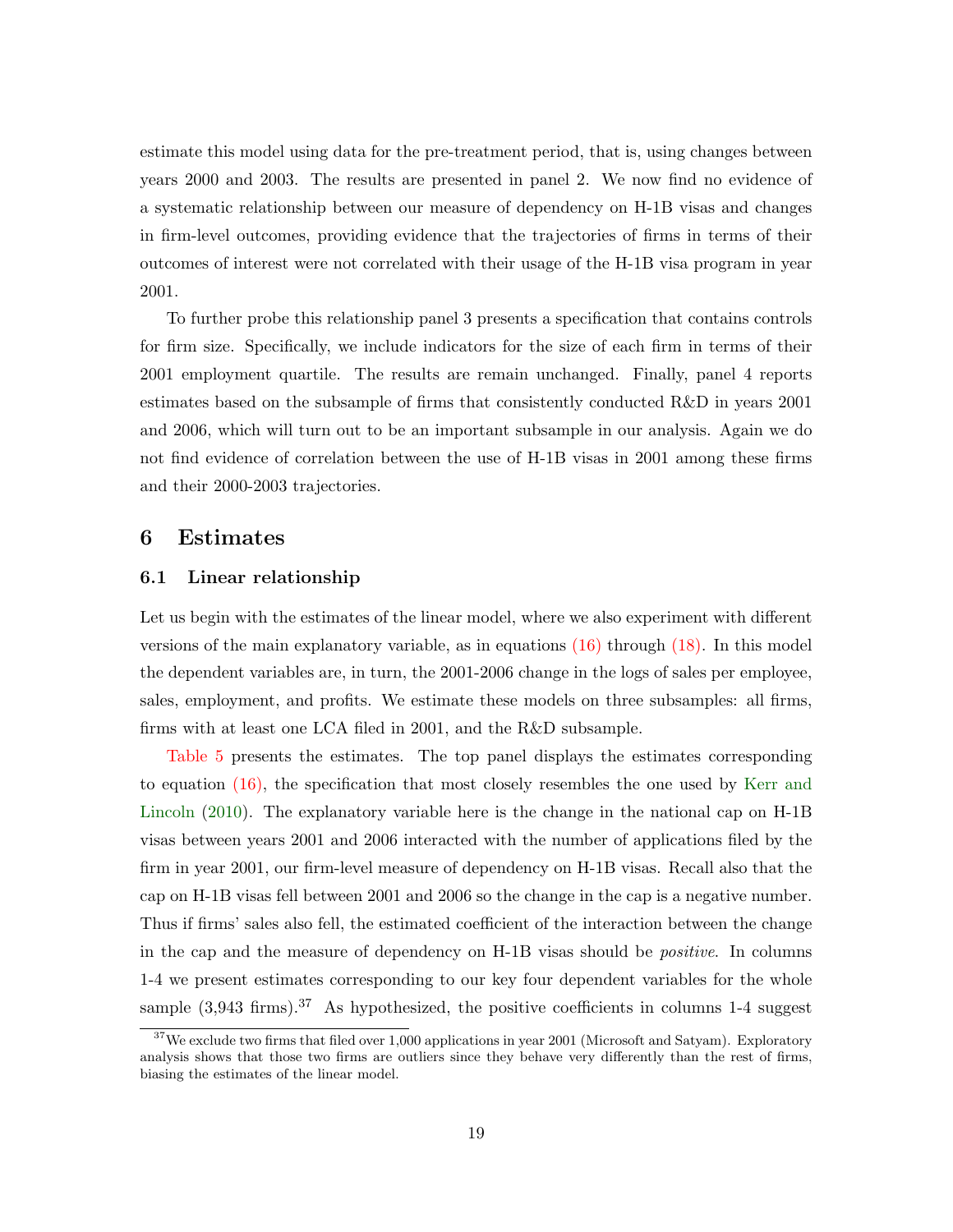that increases in the national cap on H-1B visas are associated with larger increases in the outcomes that we examine. However, we also note that we can only reject the zero null for sales (marginally) and sales per employee in columns 1-2. Qualitatively, the results are very similar in the middle and bottom panels.<sup>38</sup> Consistent with the earlier findings, in columns 1-4 we find significant coefficients for average labor productivity (sales per employee) and, marginally, also for sales. <sup>39</sup>

In columns 5-8 we display the estimates for the same models but now we restrict the sample to firms that filed at least one LCA in year 2001 (801 firms). The pattern of estimates is fairly similar to the one found for the whole sample, although the point estimates tend to be larger in absolute value. Hence, the previous findings appear robust to identifying the effects solely off of the variation across firms that filed LCAs in year 2001, namely, along the intensive margin.

Finally, the estimates in columns 9-12 are based on the subsample of firms conducting R&D activities during both years (of at least \$5,000). The pattern of estimates is now more striking. Focusing on the top panel, we now find positive and significant estimates for the four outcomes: sales per employee, sales, employment, and profits. Moreover the coefficients for sales, employment and profits are much higher than for the whole sample. These estimates strongly suggest that one of the channels through which H-1B workers help improve firms' outcomes may be by increasing innovation activity, a hypothesis that we investigate further in the sections to come.

#### 6.2 Flexible specification

We believe that the specifications estimated above might be too restrictive since they impose a linear relationship between growth in firm outcomes and the number of H-1B workers in the firm. This seems particularly problematic in the context of the recent literature emphasizing firm-level heterogeneity and a non-linear relationship between productivity and outcomes such as sales, employment, profits or exports and firm productivity [\(Melitz](#page-31-6) [\(2003\)](#page-31-6)). Thus we adopt a non-linear approach, as in the analysis in [Kerr and Lincoln](#page-31-0) [\(2010\)](#page-31-0)

<sup>&</sup>lt;sup>38</sup>Naturally, the three specifications are essentially equivalent. Recall that our estimation is based on a cross-section of changes. Thus multiplying a regressor by a constant only re-scales the estimated coefficient. In the middle panel we do not interact the measure of dependency by the change in the cap for H-1B visas. Thus we now expect negative coefficients because we hypothesize that more dependent firms will experience worse outcomes.

 $39$ Note that in 2001 technology companies – which tend to use lots of H-1Bs – were still recovering from the bursting of the technology bubble, while by 2006 their performance was again good. Since we show that firms that tend to use more H-1Bs, like technology companies, were doing worse in 2006 than in 2001, this effect biases our results towards zero ? making them a lower bound of the true impacts.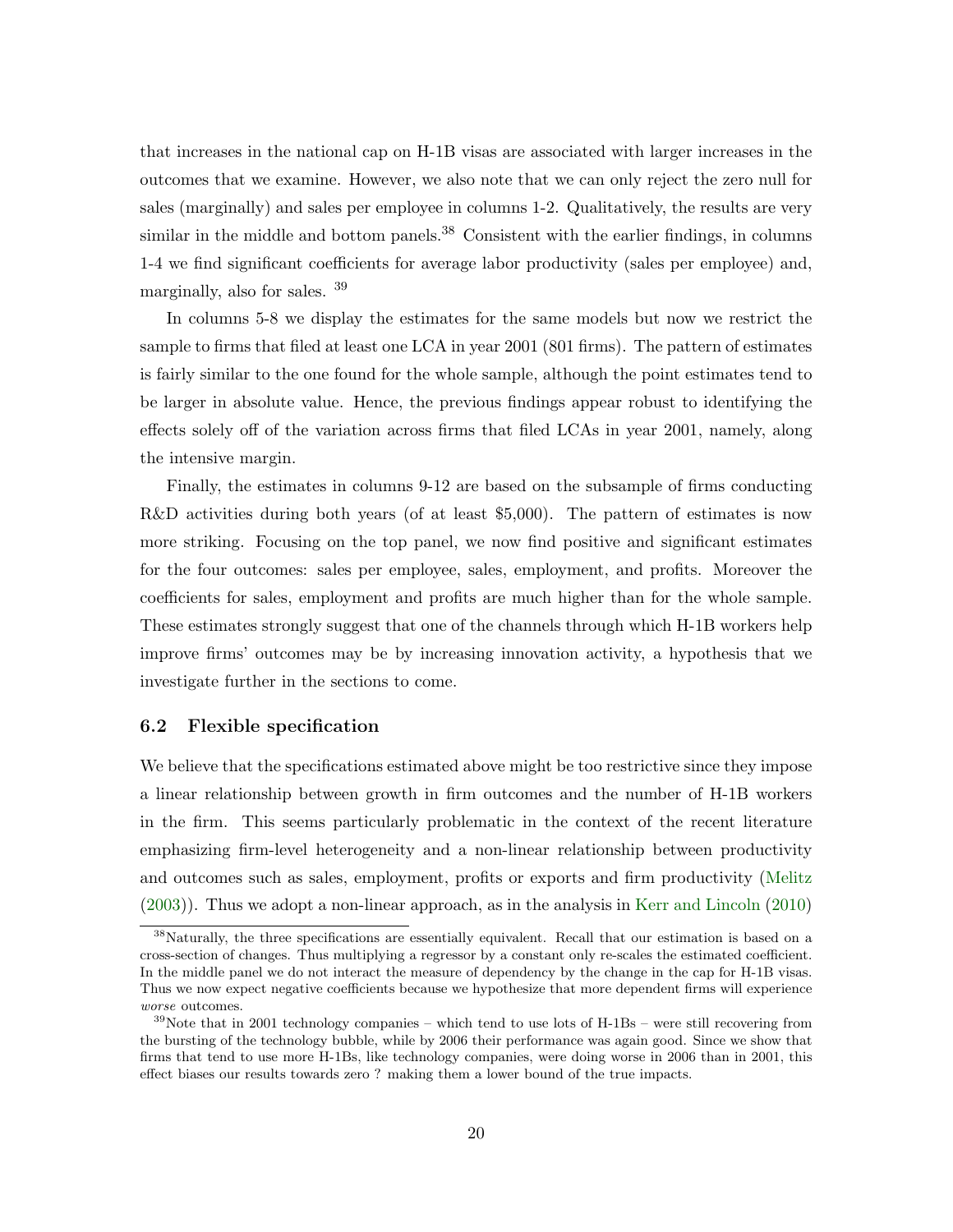at the state and city levels. $40$  Specifically, we divide firms into groups according to their LCAs dependence in 2001. We build *eight* categories of firms: those with zero applications in 2001 plus five quintiles for the distribution of firms conditional on at least one LCA in 2001, where the top two quintiles are subdivided into two deciles each. $^{41}$  In particular, we estimate the following specification:

$$
\Delta \ln y_{ij} = \alpha_j + \Delta H1B \times \sum_p \beta_p \times D\{a_p \le LCA2001_i \le b_p\} + \varepsilon_{ij},\tag{20}
$$

where  $a_p$  and  $b_p$  refer to the lower and upper bounds of each of the 7 brackets of LCA use in 2001. We expect *positive* coefficients for firms that rely on H-1B visas and the coefficients should be higher for the groups that exhibit a larger dependency on H-1B visas.

[Table 6](#page-38-0) presents the estimates. Columns 1-4 present the results for the whole sample for our four main outcomes (sales per employee, sales, employment and profits). The omitted category are firms with zero applications in 2001. Let us begin by focusing on our measure of average labor productivity (sales per employee) and on overall sales (columns 1 and 2). For the first five brackets of firms (fewer than 18 LCAs in 2001) we do not find a consistent pattern for any of the outcomes. However, we find large, positive, and significant coefficients for the top bracket (60 or more applications in year 2001). Turning to columns 3 (employment) and 4 (profits), we observe a similar pattern, with larger coefficients for the top two brackets than for the brackets with lower use of LCA applications, although we can only reject the zero null for the specification on firms' profits.

Next, we turn to columns 5-8, which provide estimates for the same outcomes but restricting the estimation to the R&D subsample. The pattern that emerges is similar, with significant coefficients for the category of firms containing the top filers of LCAs in 2001. There are, however, two points worth noting. First, the estimated coefficients are substantially larger than for the whole sample of firms, over 50 percent larger for sales, employment and profits. Secondly, despite the much smaller sample size, the estimates are more significant, including the one for employment that is now statistically significant. We interpret these findings as further evidence that one of the channels through which skilled immigration improves firms' outcomes is through innovation, as measured by R&D expenses. In order to assess this interpretation further columns 9-12 report estimates on the subsample of firms that either did not report  $R\&D$  expenditures or had very small amounts

 $40$ Their firm-level analysis was carried out using only the linear model due to the limited number of firms in their sample (77 firms).

 $^{41}$ By construction the quintiles have similar size in terms of the number of firms.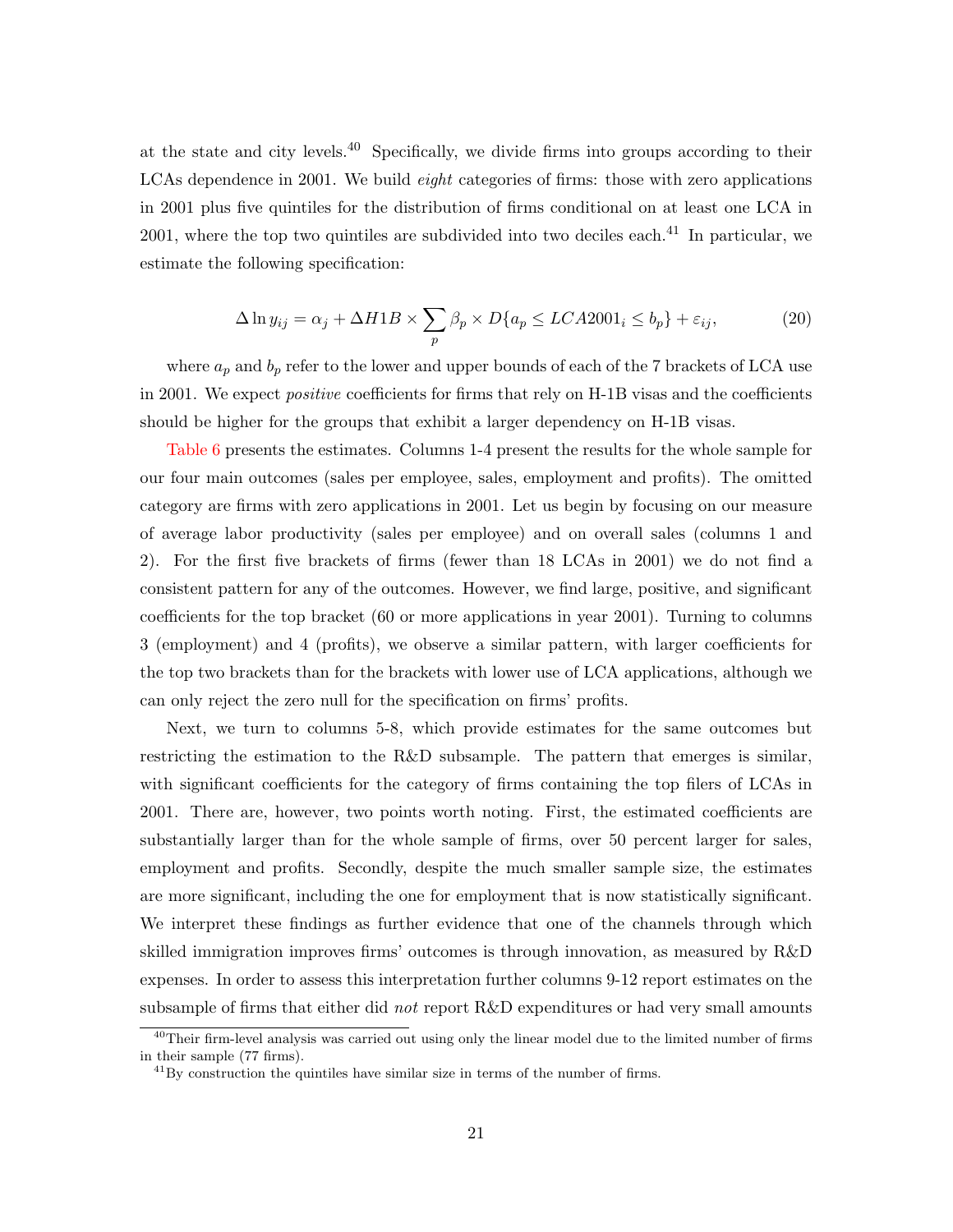(below \$5,000).<sup>42</sup> In this case the pattern observed in columns 1-8 vanishes, providing additional support for our interpretation.<sup>43</sup> In a nutshell, these estimates reveal that the effects detected for the whole sample are, in fact, driven by the subsample of firms that carry out R&D.

In light of our results in this section, we now learn that the positive association between H-1B workers and firm outcomes uncovered using the linear specification is driven fundamentally by the heavy users of H-1B visas. An important implication is that if the cap on H-1B visas were to be relaxed, only the heaviest users of H-1B visas would benefit in terms of productivity, firm size, and profits. Specifically, our results suggest that the threshold can be found at around 18 LCAs per year.

Our finding that the results are driven fundamentally by the subsample of firms that conduct R&D activity resonates with the findings in [Kerr and Lincoln](#page-31-0) [\(2010\)](#page-31-0), who argue that H-1B workers lead to increases in innovation, as measured by patenting activity. Furthermore our results show that the increase in innovation is accompanied by effects on other relevant firm outcomes, such as average labor productivity, firm size, and profits. It is also interesting to compare our finding with the results in [Paserman](#page-31-13) [\(2013\)](#page-31-13). Using data for Israeli firms, this author found that immigration was associated with reductions in output per worker in low-tech industries, but with increases in this variable in high-tech industries. Our results for sales follow this same pattern. However, we find similar effects on sales per employee for firms in the subsamples that do and do not carry out R&D activities.

#### 6.3 The innovation channel: TFP and R&D

In this section we ask two questions. First, we examine whether the earlier finding of an effect on average labor productivity (sales per employee) is driven by an increase in Total Factor Productivity. Second, we explore further the connection between the availability of H-1B workers and innovation activity, the focus of [Hunt and Gauthier-Loiselle](#page-31-1) [\(2010\)](#page-31-1) and [Kerr and Lincoln](#page-31-0) [\(2010\)](#page-31-0). In particular, we are interested in knowing whether the R&D activity of firms is constrained by the limited availability of skilled workers.

<sup>42</sup>Our guess is that the firms that did not report expenditures in R&D were firms that did not conduct any meaningful R&D activity in these years.

<sup>&</sup>lt;sup>43</sup>Specifically, despite the large sample, we cannot reject the null hypothesis of a zero effect for sales, employment and profits. We do find a positive effect on sales per employee. However, this effect is based on a non-significant positive effect for sales and a non-significant negative effect for employment, which combined give rise to a significant effect on sales per employee.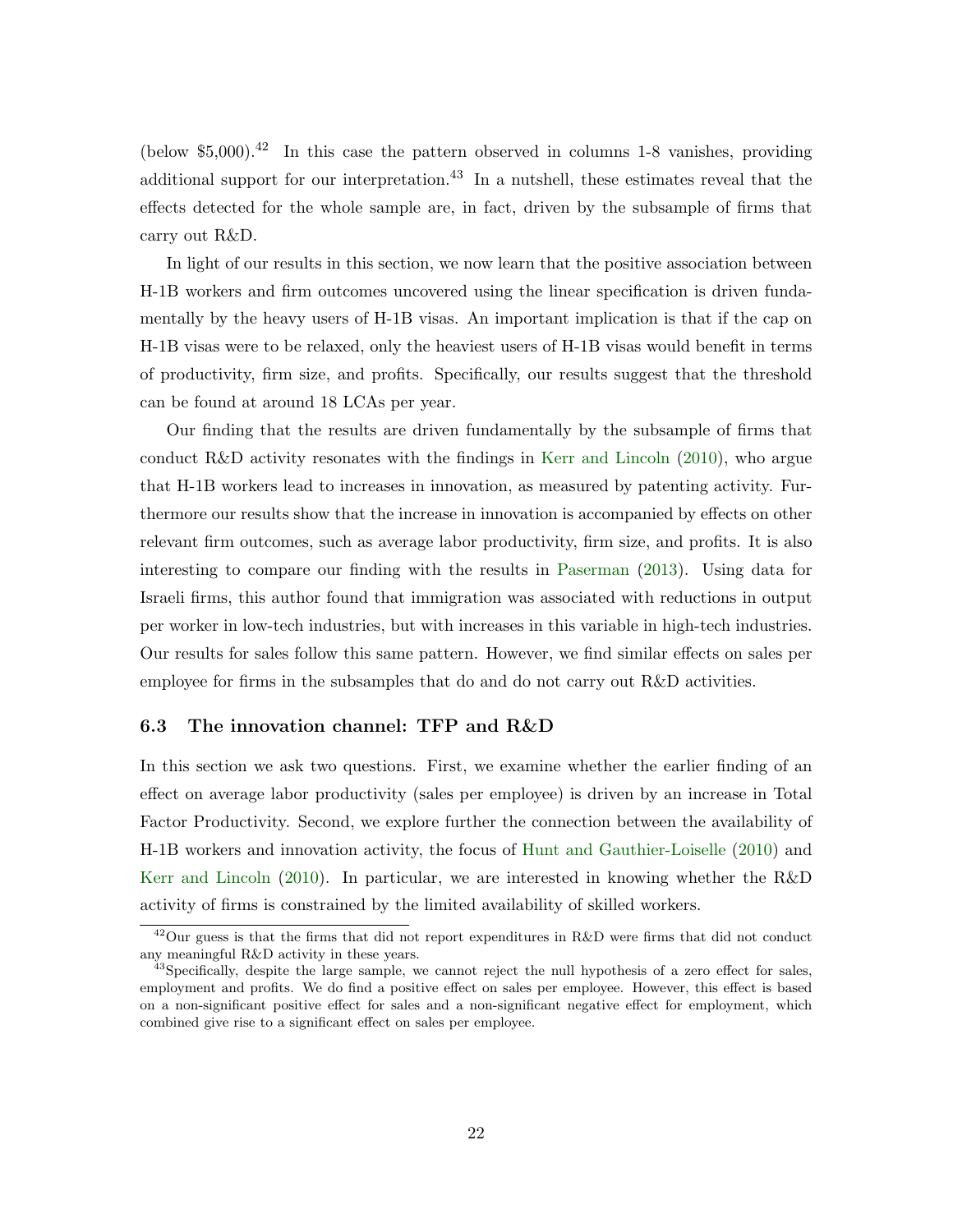#### 6.4 Total Factor Productivity

We begin with the question of whether H-1B workers increase TFP in their host firms.<sup>44</sup> As discussed earlier, we need to build firm-level measures of TFP. We do so in two ways. The first, and simplest approach, consists in estimating the production function for each industry by OLS and then constructing TFP for each firm as a residual (denoted by  $TFP<sup>1</sup>$ ). The second approach [\(Levinsohn and Petrin](#page-31-16) [\(2003\)](#page-31-16)) relaxes the assumption of exogenous regressors in the estimation of the production function (denoted by  $TFP^2$ ). However, it requires data on intermediate inputs, which is missing for the majority of firms in our sample.<sup>45</sup>

[Table 7](#page-39-0) presents the estimates. Columns 1-4 are estimated on the sample of all firms. For convenience, the first column reproduces earlier estimates for our measure of average labor productivity (sales per employee). As noted earlier, we found that increases in the cap for H-1B visas appear to increase exclusively the labor productivity of heavy users of H-1B visas. In column 2 we replace the dependent variable by the change in the log of  $TFP<sup>1</sup>$ , estimated following the first approach described in the previous paragraph. The results are very similar to those presented in the first column, suggesting that H-1B workers help firms increase their TFP. Column 3 now estimates the same model but makes use of  $TFP^2$ , the measure constructed using the Levinsohn-Petrin approach. It is important to note that the number of firms has fallen by 45 percent, from 3,789 to 2,115. In this case we do not find any significant coefficients.

Skipping for now column 4, we turn to columns 5-7 that report the estimates of the same models but for the R&D subsample. The pattern of estimates for sales per employee and TFP is very similar, both in terms of significance and coefficients. As before, we find a significant effect on TFP, but only for the first measure of TFP. For the second measure the sample size falls by almost 50 percent, which may be the reason for the lack of significant results.<sup>46</sup> Alternatively, it is also possible that the relationship between immigrant skilled labor in a firm and TFP is more complicated than we have contemplated here. For instance, using German establishment data, [Trax et al.](#page-32-3) [\(2013\)](#page-32-3) find no evidence of the impact of higher immigrant concentration in a firm on the firm's TFP. However, they do find evidence of a positive productivity effect of ethnic diversity within the firm.<sup>47</sup>

 $^{44}$ It is also possible that there may be effects that are external to the firm [\(Moretti](#page-31-12) [\(2004\)](#page-31-12)).

<sup>45</sup>For more details on the construction of these TFP measures, see the Appendix.

<sup>46</sup>For the TFP built on the basis of the Levinsohn-Petrin estimation the sample size falls to 580.

 $47$ The findings in [Parrotta et al.](#page-31-14) [\(2014a\)](#page-31-14) point toward a negative relationship between ethnic diversity and TFP at the firm level in Denmark.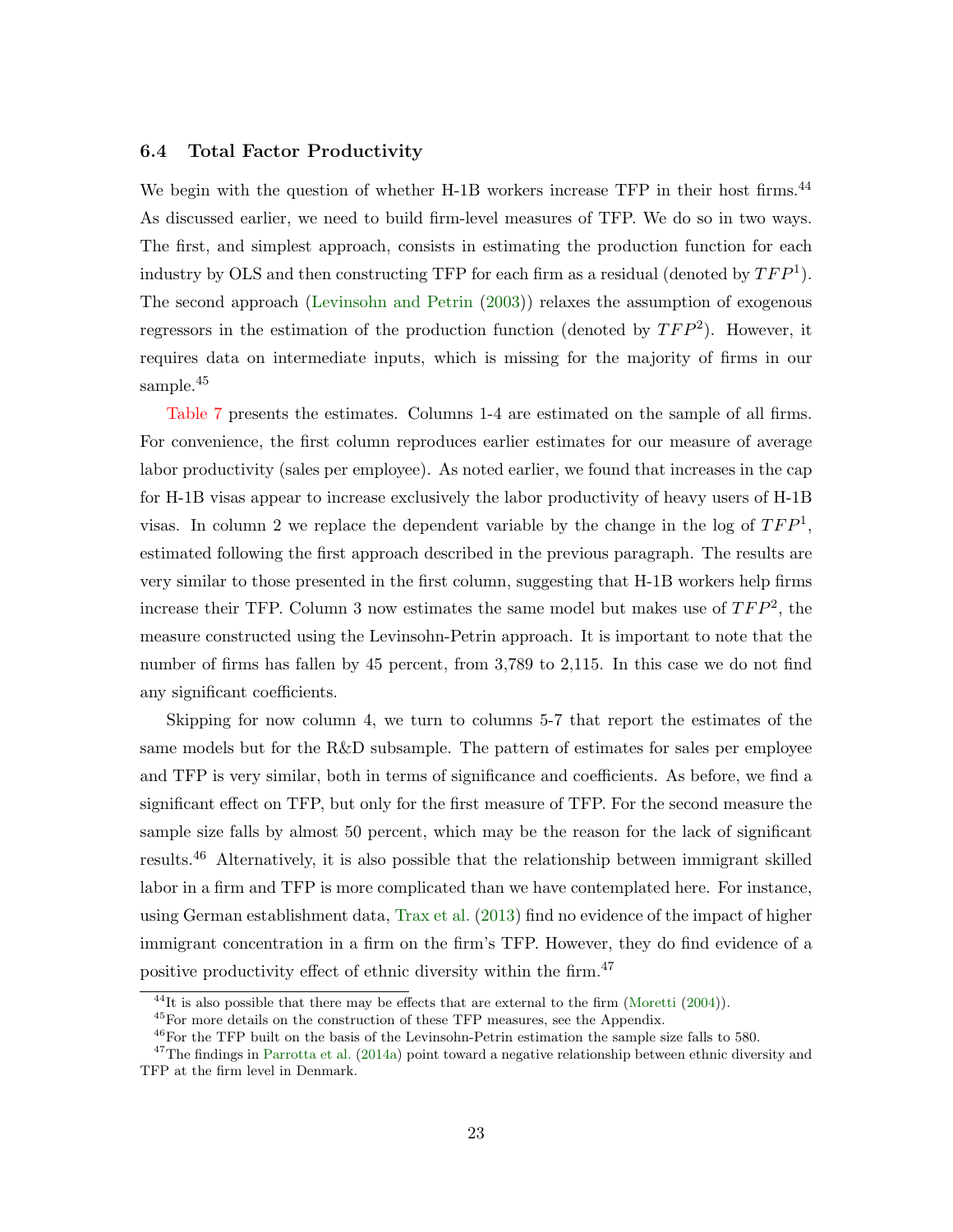#### 6.5 Research and Development

We now ask whether H-1B workers allow firms to increase their innovation efforts, as measured by R&D expenditures. To do so we use the change in the log of R&D expenditures as the dependent variable in columns 4 and 8 in [Table 7.](#page-39-0) Beginning with column 4, which refers to the full sample and required an imputation for about half of the firms in the sample, we do not find evidence of a differential effect on firms with a greater dependency on H-1B visas. However, when we restrict to the R&D subsample (column 8) we do find a positive and significant effect for the category of firms with the highest degree of dependency (60 or more LCAs in 2001). These estimates, thus, suggest that there may be a scarcity of foreign skilled workers that limits the innovation activity of U.S. firms.

## <span id="page-24-0"></span>7 Sensitivity analysis

#### 7.1 Manufacturing

Our identification strategy is based on the idea of exploiting the different consequences (for more versus less H-1B dependent firms) of the reduction in the national cap for H-1B visas that took place in year 2004. This argument is more powerful when it is applied to firms within a single industry so that we can rule out confounding factors that vary at the industry level. One way in which we have partially addressed this question is by including industry fixed-effects in all our econometric models. In this section we now re-examine this question by estimating our main models on subsamples of increasingly homogeneous firms in terms of the industry they belong to.

To warm up we first collect some summary statistics in [Table 8.](#page-40-0) This table provides the names of each 2-digit industry along with our estimated capital and labor shares for each industry. For instance, the highest labor shares are found in the Construction industry (23), with 0.92.<sup>48</sup> [Table 9](#page-41-0) presents average values for LCAs, sales, employment and R&D expenditures for each industry for years 2001 and 2006. The industries with higher average LCAs (in 2006) are Professional, scientific and technical services (54) and Finance and Insurance  $(51)$ .<sup>49</sup> Most relevant for our purposes, we note that the sectors where firms have the highest average R&D expenditures are 32 and 33, both containing firms in Manufactur-

<sup>&</sup>lt;sup>48</sup>These labor shares have been estimated on the basis of the first approach outlined in the previous section and explained in detail in the Appendix.

<sup>49</sup>In contrast in 2001 the industries with higher average LCAs were Professional, scientific and technical services (54), and Transportation (49). According to our data, the widespread use of H-1B workers in the financial sector is a fairly recent phenomenon.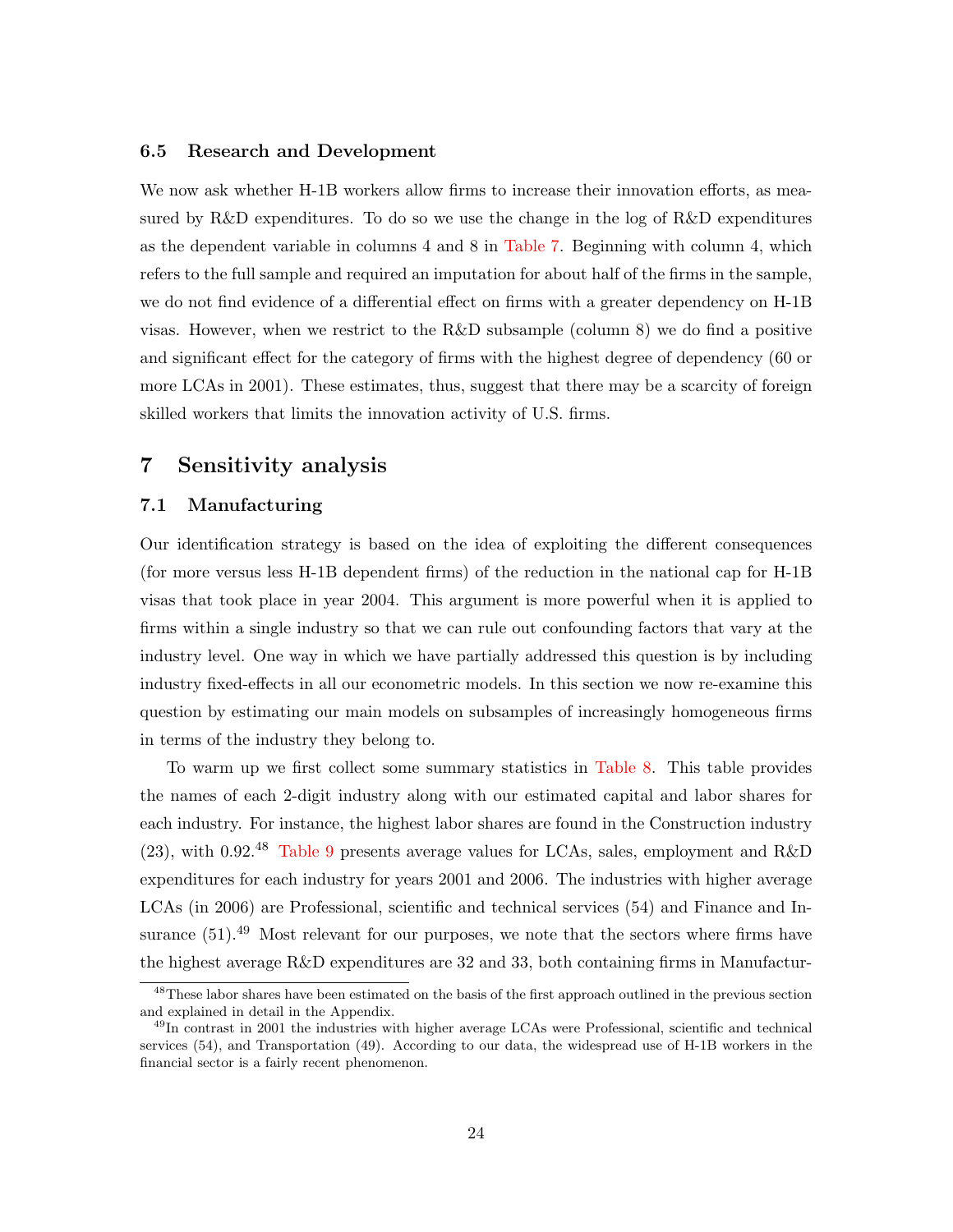ing. This offers an alternative approach to test our hypothesis that the channel connecting the use of H-1B workers and firm outcomes operates, at least in part, through R&D activity. Specifically, we shall estimate our models on the subsample of firms in Manufacturing. If we find larger effects for the Manufacturing subsample then this will strengthen the link between H-1B workers and innovation efforts. In restricting to subsets of industries, our analysis in this section is based on smaller samples. Hence, we adapt our flexible specification by switching to a coarser partition of firms in terms of H-1B dependency. Instead of 8 groups, we now consider only 4: non-users (zero LCAs in 2001), low users (LCAs 1-18, corresponding to quintiles 1-4), medium users (19-59 LCAs, corresponding to the first half of quintile 5), and heavy users (60 or more LCAs in 2001).

[Table 10](#page-42-0) presents the results. The top panel replicates the earlier findings using the coarser partition, providing a robustness check. As before, we confirm that heavy users of LCAs, and to some extent also moderate users, are the ones that would benefit the most from an increase in the cap on H-1B visas. This can be seen clearly for productivity, sales, profits, and TFP.<sup>50</sup> The second panel presents estimates for the R&D subsample. A clearer pattern emerges, with substantially larger coefficients. Moreover, we now find statistically significant effects on employment and R&D expenditures, which provides evidence in favor of the innovation channel as an explanation for the improved outcomes in terms of sales, employment and profits. So far these two panels simply provide a robustness check on our earlier results by employing a less demanding specification (four brackets only).

The bottom panel presents estimates for firms in the manufacturing sector (NAICS 31- 33), which is a large category containing industrial equipment, computers, semiconductors, transportation, and so on. Importantly, many of these sub-sectors invest heavily in R&D. We now find large and significant effects for the middle and top brackets (19 LCAs or above) for firm size (measured both by sales and employment) and for profits. In fact, the coefficients are very similar for sales and employment so, not surprisingly, we now do not find a significant effect on sales per employee (column 1). Again we now find evidence suggesting that H-1B workers allow heavy users of H-1B visas to increase the scale of their R&D activities.

It is also interesting to examine the magnitudes implied by our estimates. Consider, for instance, the estimated coefficient for firms in the top bracket (i.e. 60 or more applications in 2001) for the profits outcome (column 4 in [Table 10\)](#page-42-0). This coefficient is 1.38 for the

 $50$ It is not as clear for employment and R&D activities, where we do not find statistically significant results. We note, however, that the pattern of the point estimates for employment does line up as expected. This is a common finding across all our tables.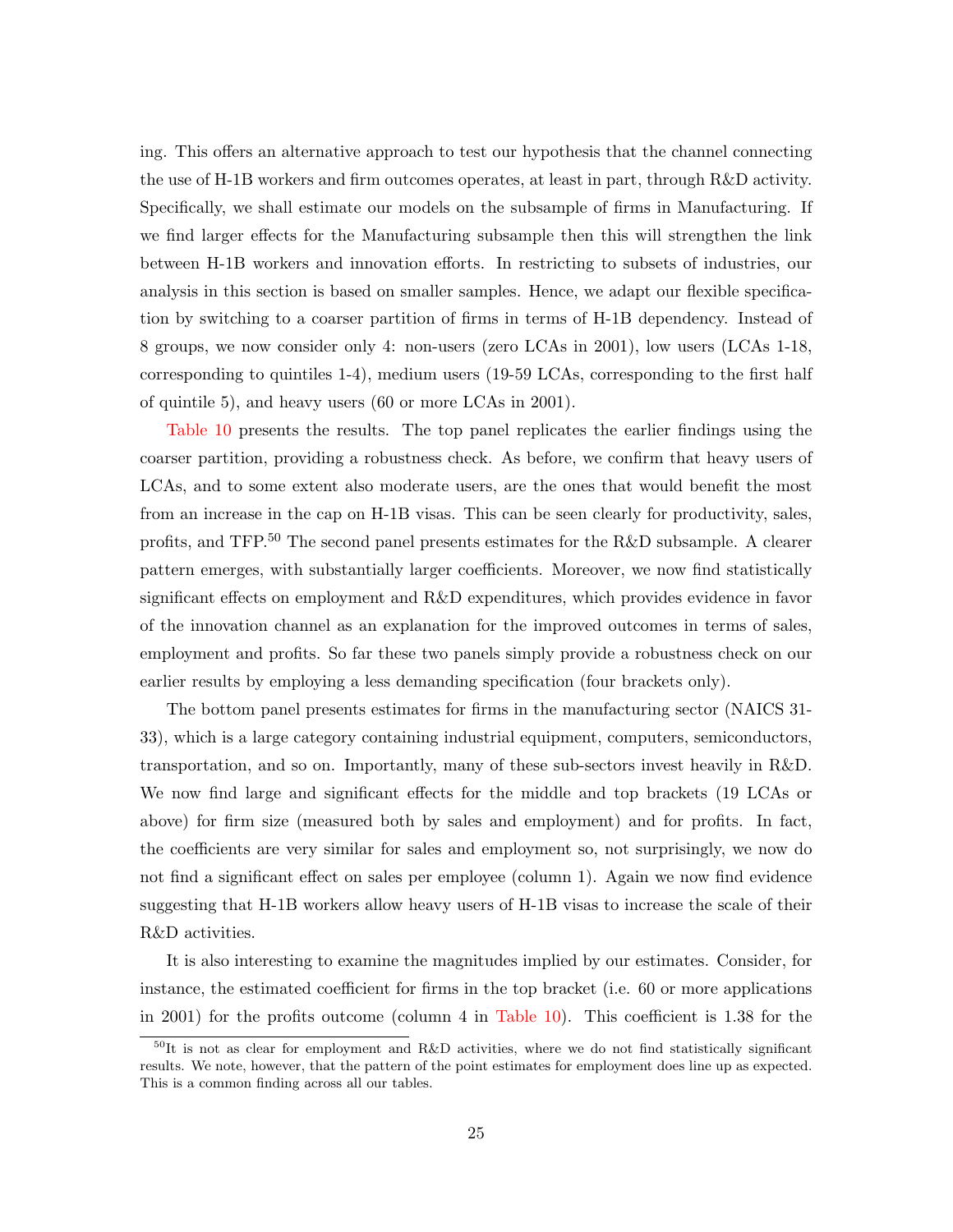whole sample. Suppose now that the cap on H-1B visas were set back to its value in 2001, namely, it was increased by 110,000 visas to bring the annual cap back to 195,000 visas. Our estimates imply that profits for firms in this bracket would increase by about 16 percent  $(0.15 \log \mathrm{points})$ .<sup>51</sup>

In conclusion, our estimates reveal that the effects of immigration on firms' outcomes are the result of increased innovation that allows the firm to grow in size and to become more profitable. In addition, for the manufacturing industry we find evidence of positive effects also for the category of firms containing firms with a lower degree of dependency on H-1B visas (19 or more applications in 2001).

#### 7.2 Headquarters in the United States

A striking feature revealed by the data on LCAs [\(Table 1\)](#page-33-0) is that several firms at the top of the ranking of applications have their headquarters outside of the United States (e.g. Satyam Computer Services and Infosys Technologies).<sup>52</sup> Naturally, these firms will tend to rely more heavily on foreign-workers, typically from the countries where their headquarters are located, than otherwise similar firms in the same industry. These firms therefore contribute to the identification of our coefficients of interest. One concern we may have is that perhaps our identification relies solely on these firms. To address this point we estimate our models excluding all firms with headquarters located outside of the United States, which is the case for about 10 percent of all firms in our dataset.

[Table 11](#page-43-0) reports our findings. Let us begin with the top panel, which contains all firms in our dataset with headquarters in the United States. The estimates that we obtain are very similar to those reported in [Table 10](#page-42-0) for the whole sample. The one noteworthy difference is that we now have a significant coefficient for the top bracket regarding the employment outcome. This is quite intuitive since US-based firms that experience an increase in productivity will be more likely to expand their workforce in the United States, close to their headquarters, than firms with headquarters in a foreign country. The estimates in the middle and bottom panels, R&D and Manufacturing, respectively, are very similar to those obtained with the full sample. Thus we conclude that our results are robust to excluding firms with headquarters outside of the United States from our analysis.

<sup>&</sup>lt;sup>51</sup>This increase is relative to the increase in profits for firms that did not apply for any LCAs in year 2001. Presumably, profits for these firms would be unaffected by a change in the cap for H-1B visas.

<sup>&</sup>lt;sup>52</sup>Often these firms are ADR, American Depository Receipts, as is the case for Satyam Computer Services.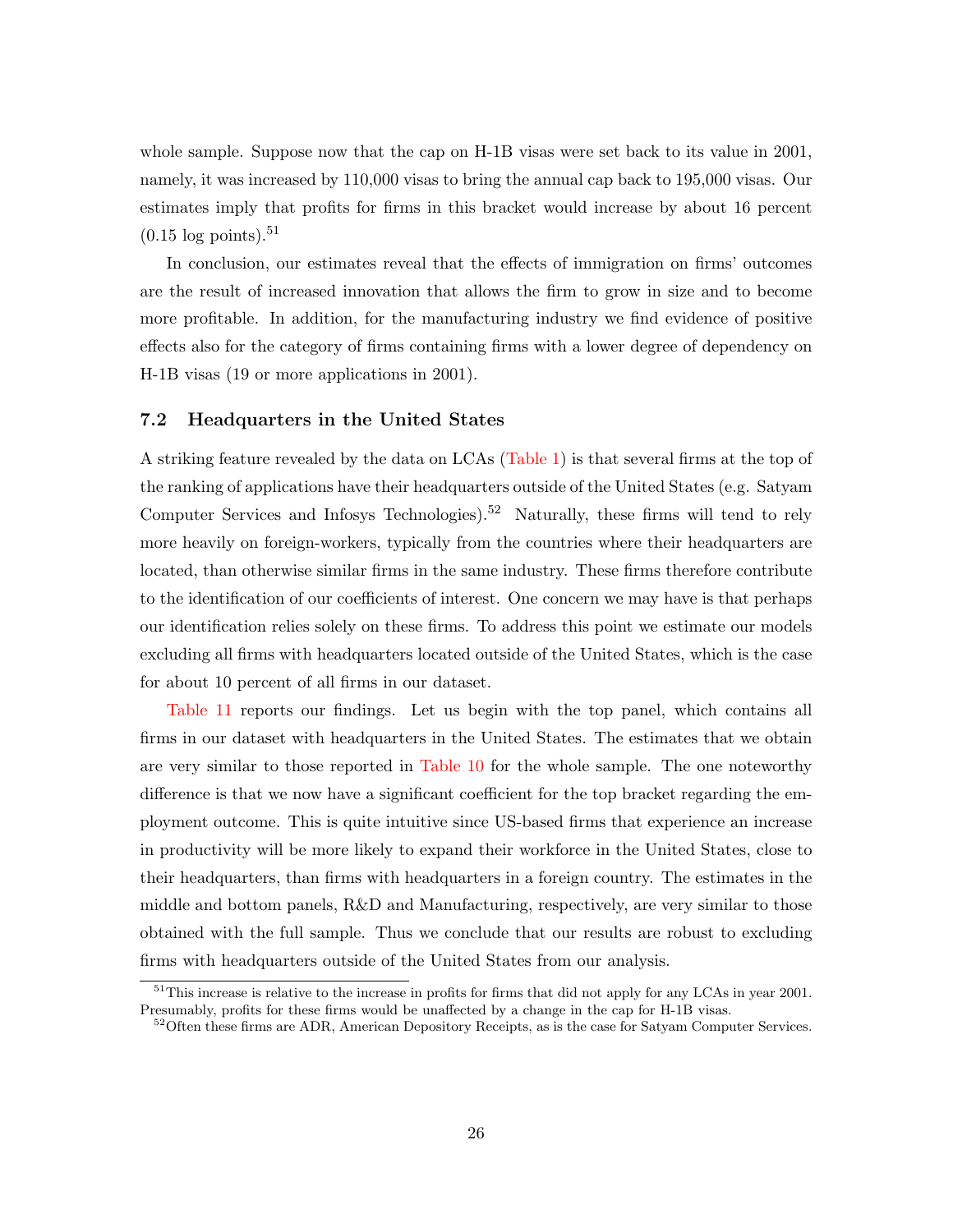#### 7.3 Controlling for size

One concern is that our results may be driven by systematic growth rate differences across firms of different size. Since our measure of dependency strongly correlates with firm size, if larger firms grow at lower rates than smaller firms in the same industry then we may obtain a spurious correlation between our measure of dependency and changes in outcomes.

To address this concern we partition firms by size. Specifically, we consider 4 classes of firms (quartiles) by employment in 2001: firms with fewer than 150 employees, firms with 150-799 employees, firms with 800-4599 employees, and firms with 4,600 employees or more. Then we include class-size fixed effects in the regression  $(\mu_s)$ . Thus identification is now based on the comparison of trajectories between firms that rely differentially on H-1B visas within the same industry and size class. Thus we estimate

$$
\ln y_{ijst} = \alpha_i + \gamma_t + \beta_1 H1B_t \times LCA2001_{ij} + \delta_j \times t + \mu_s \times t + \epsilon_{ijst} \tag{21}
$$

$$
\Delta \ln y_{ijs} = \alpha + \beta_1 \Delta H1B \times LCA2001_{ij} + \delta_j + \mu_s + \varepsilon_{ijs}.
$$
\n(22)

We note that controlling for firm size by including 2001 employment quartile dummies is a very flexible way of controlling for firm size, clearly superior to normalizing by dividing our measure of dependency by the level of employment in 2001 because our specification allows for differential effects by size quartiles.

[Table 12](#page-44-0) presents the estimates of our flexible specification including now the size class dummy variables. The main results are qualitatively unaffected, as can be seen in the middle panel (R&D subsample). We do note that the magnitude of the coefficients is a bit smaller than in [Table 10](#page-42-0) due to the fact that employment size (even if predetermined) soaks up some of the variation.<sup>53</sup>

# <span id="page-27-0"></span>8 Discussion: fixed costs of innovation

We have provided evidence of a connection between changes in the national cap on new H-1B visas and several important outcomes of firms that file a significant number of applications for these visas. Furthermore, we have shown that the results arise from the industries with higher R&D (like manufacturing) and, within these industries, from the firms that consistently report R&D expenditures. In this section we take a closer look at the nature of the connection between H-1B workers, R&D activity, and firms' outcomes.

<sup>&</sup>lt;sup>53</sup>An alternative measure of firm size can be built by defining quartiles of sales in 2001. The results are very similar and available upon request.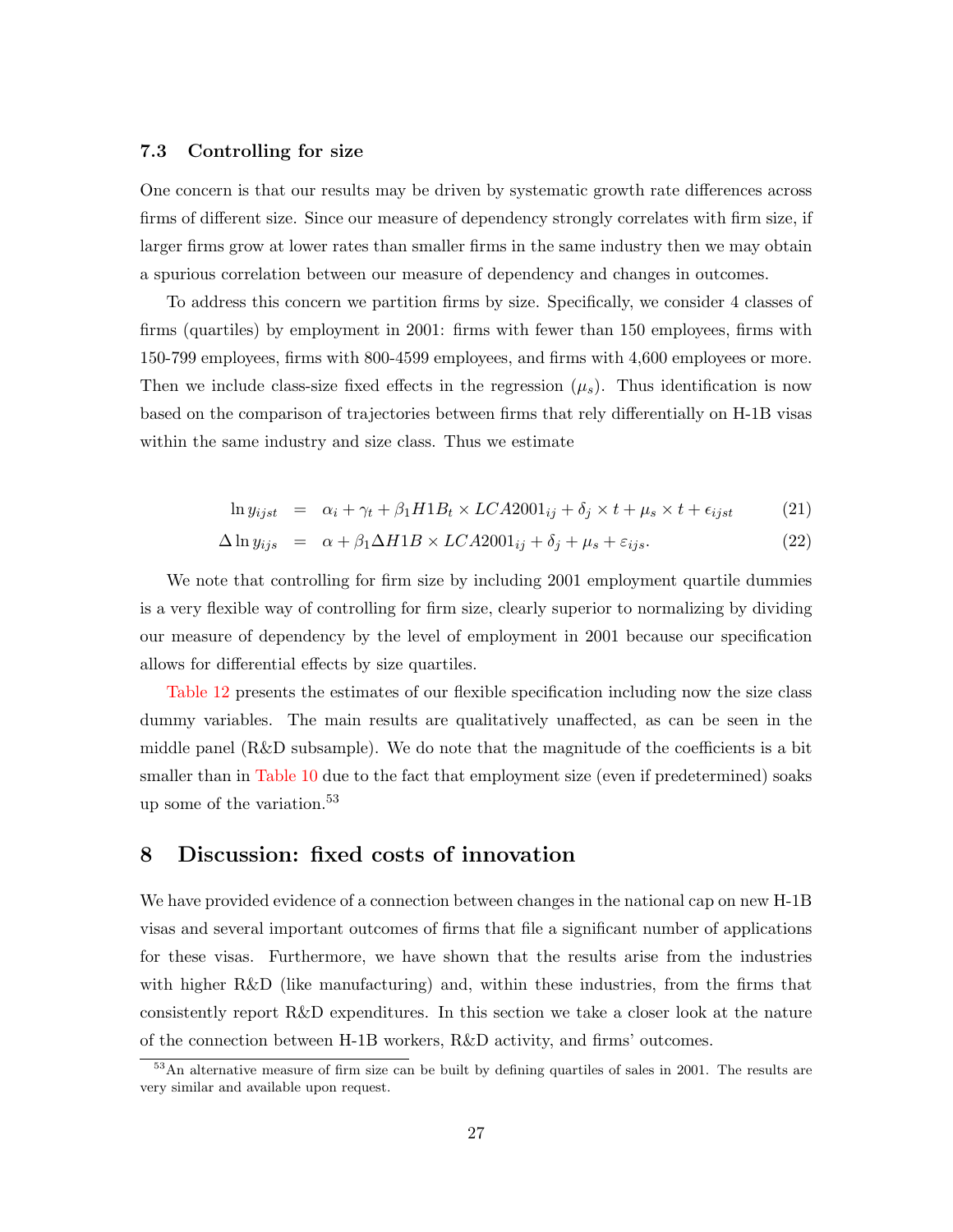To shed light on the channels at play, we begin by sketching a setup that could be formally incorporated in the simple model we presented in [Section 2.](#page-6-0) Assume that there is a shortage of skilled workers in the economy and, as a result, firms are not able to fill up all their vacancies for this type of workers. These skilled workers are employed in labs that conduct R&D activities. Assume also that there is a minimum size,  $S$  (in terms of the number of scientists), for a lab to be viable, which amounts to a fixed cost. Firms that are successful in hiring enough scientists and setting up their lab are then able to enhance their productivity, similar to [Bustos](#page-30-5)  $(2011).<sup>54</sup>$  $(2011).<sup>54</sup>$ 

As described in [Section 2,](#page-6-0) firms are ex-ante heterogeneous in productivity, and thus make different choices regarding R&D. Lower productivity firms will not find it worthwhile to pay the fixed cost to set up a lab and, thus, they do not hire scientists. Higher productivity firms will want to set up a lab and will seek to hire skilled workers. Among these firms, some will be successful in matching with skilled workers that are already in the country. However, some other firms need to turn to H-1B visas in order to try to fill their needs, perhaps because they are startups that need to fill in several vacancies at once, or because they truly prefer foreign workers for whatever reason. In addition firms lose scientists for random reasons at some exogenous rate, which forces them to post new vacancies at every period. Firms that are successful at establishing a lab will enhance their initial productivity. As shown in [Section 2,](#page-6-0) these firms will then expand their size (both in terms of output and production employees) and will enjoy higher profits.

In the context of this model, firms will differ in their dependency on H-1B visas. Firms that do not wish to pay the fixed cost to set up a lab, or firms that are able to fill their vacancies with scientists already in the country, will not be affected by changes in the national cap on H-1B visas. However, firms that rely on foreign scientists, partly or totally, will be adversely affected by a reduction in the cap. Because of the fixed cost of innovation, the ideal empirical measure of a firm's dependency on H-1B visas is the number of applications they file, given by the difference between  $S$ , the optimal size of a lab, and the size of their current staff of scientists. This is precisely the measure of dependency that we use in our empirical analysis.

Note that normalizing by overall employment in the firm, as Kerr and Lincoln do, is not consistent with a fixed cost of innovation. Thus comparing our results to those

<sup>54</sup>[Bustos](#page-30-5) [\(2011\)](#page-30-5) studies technology upgrading during periods of trade liberalization. She extends the model in [Melitz](#page-31-6) [\(2003\)](#page-31-6) by allowing firms to pay a fixed cost (denominated in units of labor) in order to adopt a higher-productivity technology characterized by a lower marginal cost of production. In equilibrium the firms with the highest initial productivity choose the technology that requires a fixed cost (and also choose to export). Another related study is [Lileeva and Trefler](#page-31-9) [\(2010\)](#page-31-9).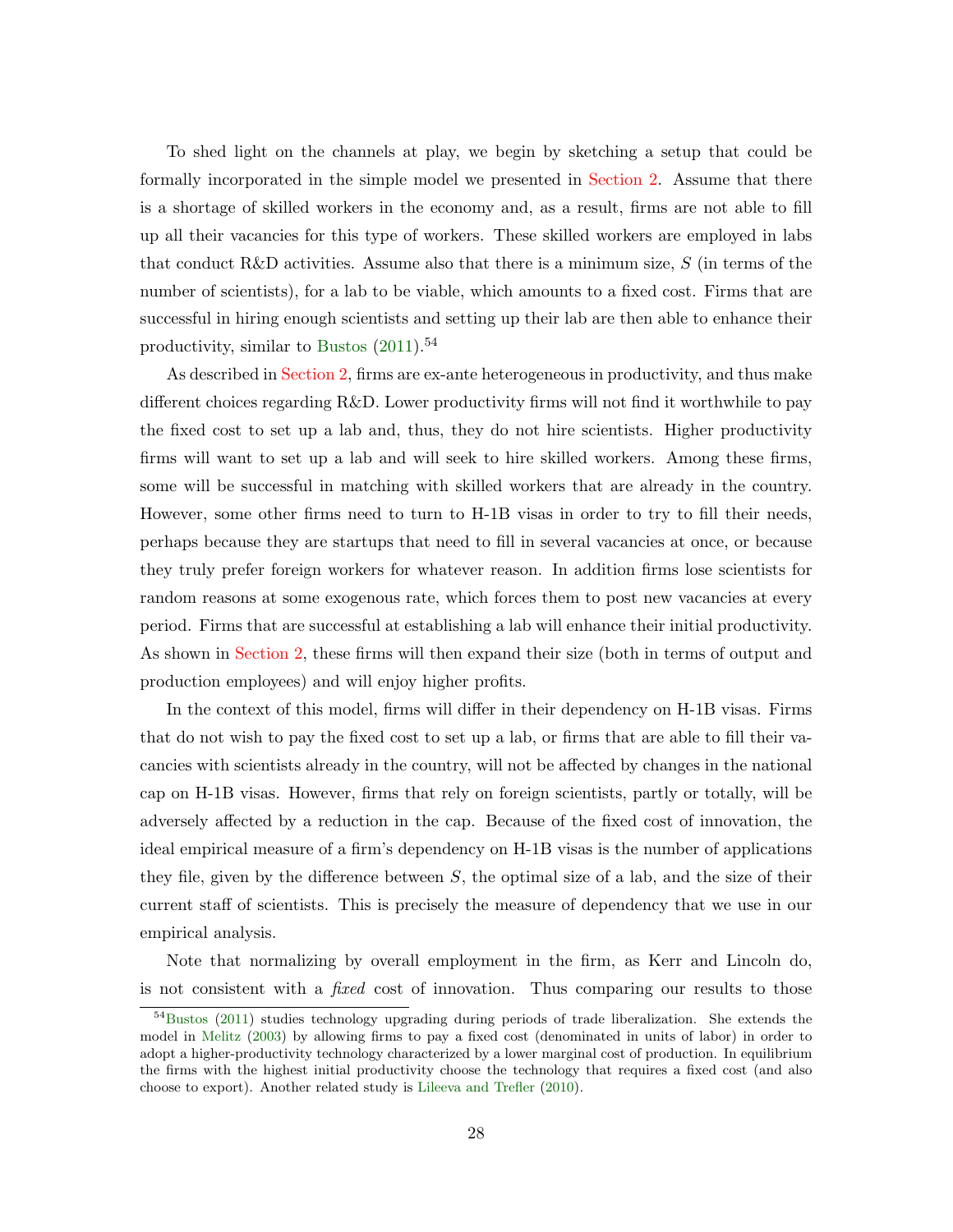obtained using their measure of dependency allows us to test for the presence of fixed costs of innovation. Next we estimate again our main specifications using the number of LCAs filed in 2001 normalized by total employment in the firm as the measure of dependency on H-1B visas. [Table B.1](#page-50-0) in the Appendix presents the results. As we see in the table, the clear pattern of results found earlier vanishes, providing indirect evidence in favor of fixed costs of innovation. One may wonder whether the difference in the results is driven by the more flexible specification that we are employing here, compared to Kerr and Lincoln's linear relationship in their firm-level analysis, or by the different sample of firms. To address this point we estimate linear models using both measures of dependency on a sample of firms that mimics Kerr and Lincoln's  $(Table B.2)$ .<sup>55</sup> However, we again fail to find a significant relationship between this measure of dependency and changes in firm outcomes.

# <span id="page-29-0"></span>9 Conclusions

The main result of this paper is that, if the cap on H-1B visas were relaxed, only a subset of firms would benefit. These benefits would take the form of gains in average labor productivity, firm size, and profits. These are firms that conduct R&D and are heavy users of H-1B workers – they belong to the top quintile among filers of LCA applications. These firms tend to be large (e.g. Microsoft, Oracle or IBM) and play an important role as engines of innovation in the economy, which is reminiscent of the findings in [di Giovanni and](#page-30-12) [Levchenko](#page-30-12)  $(2013)$  and [di Giovanni et al.](#page-30-13)  $(2014)$ .<sup>56</sup>

Taken together our results resonate with the findings of [Kerr and Lincoln](#page-31-0) [\(2010\)](#page-31-0). These authors argue that H-1B workers lead to higher rates of innovation, as measured by patenting activity. Our findings are consistent with this view, even though our proxy for innovation is R&D expenditure rather than patents. In addition we have provided evidence of effects at the firm level on a number of important outcomes. These empirical findings confirm the predictions of a simple monopolistic competition model where heterogeneous firms can choose to incur a fixed cost of innovation, in the form of hiring a minimum number of scientists, which enables them to enhance their productivity.

<sup>55</sup>Recall that the sample in [Kerr and Lincoln](#page-31-0) [\(2010\)](#page-31-0) consisted of firms that filed a large number of LCAs in 2001 and had high levels of innovation, as measured by patenting activity. Their sample contained 77 firms. Using our data, we restrict to firms that filed at least 60 LCAs in year 2001 and that reported at least \$5,000 in R&D expenditures in both 2001 and 2006, resulting in 99 firms.

 $56\text{di}$  Giovanni and Levchenko [\(2013\)](#page-30-12) and [di Giovanni et al.](#page-30-13) [\(2014\)](#page-30-13) stress the important role of a relatively small number of very large firms in accounting for the consequences of trade liberalization for welfare and for aggregate fluctuations.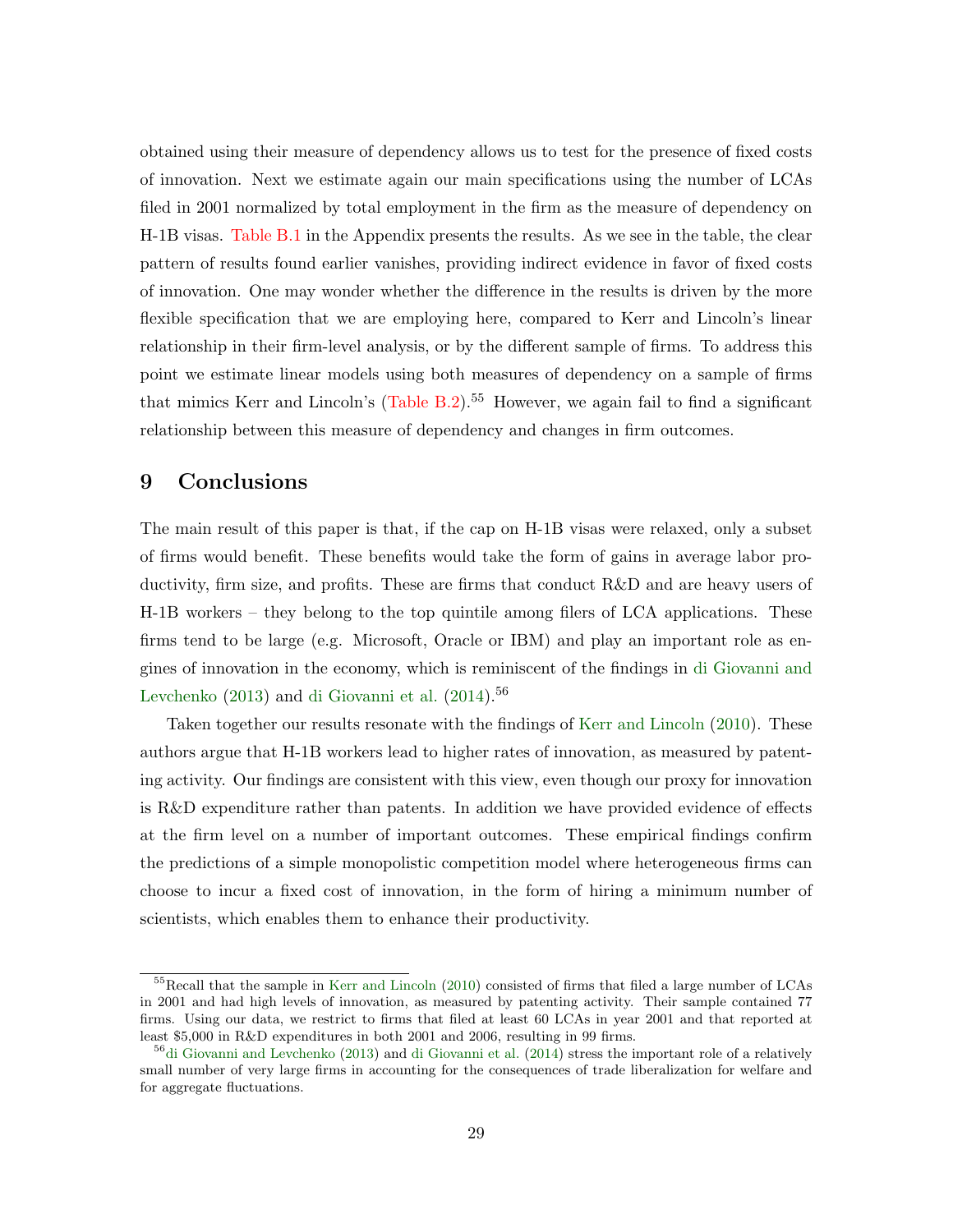## References

- <span id="page-30-4"></span>Bernard, Andrew B., Stephen J. Redding, and Peter K. Schott, "Comparative Advantage and Heterogeneous Firms," Review of Economic Studies, 2007, 74 (1), 31–66.
- <span id="page-30-7"></span>Bertoli, Simone, Herbert Brucker, Giovanni Facchini, and Giovanni Peri, "Understanding highly skilled migration in developed countries: The Upcoming battle for brains," in "Brain Drain and Brain Gain. The Global Competition to Attract High-Skilled Migrants," in T. Boeri, H. Bruecker, F. Docquier and H. Rapoport, Oxford University Press, September 2012.
- <span id="page-30-1"></span>Borjas, George J., "The Labor-Market Impact of High-Skill Immigration," American Economic Review, American Economic Association, May 2005, 95 (2), 56–60.
- <span id="page-30-10"></span>Bound, John, Clint Cummins, Zvi Griliches, Bronwyn H. Hall, and Adam B. Jaffe, "Who Does R&D and Who Patents?," in "R & D, Patents, and Productivity" NBER Chapters, National Bureau of Economic Research, Inc, National Bureau of Economic Research, Inc, May 1984, pp. 21–54.
- <span id="page-30-5"></span>Bustos, Paula, "Trade Liberalization, Exports, and Technology Upgrading: Evidence on the Impact of MERCOSUR on Argentinian Firms," American Economic Review, February 2011, 101 (1), 304–40.
- <span id="page-30-3"></span>Chellaraj, Gnanaraj, Keith E. Maskus, and Aaditya Mattoo, "The Contribution of International Graduate Students to US Innovation," Review of International Economics, Wiley Blackwell, 08 2008, 16 (3), 444–462.
- <span id="page-30-12"></span>di Giovanni, Julian and Andrei A. Levchenko, "Firm entry, trade, and welfare in Zipf's world," Journal of International Economics, 2013, 89 (2), 283–296.
- <span id="page-30-13"></span>, Andrei Levchenko, and Isabelle Mejean, "Firms, Destinations, and Aggregate Fluctuations," Econometrica, Econometric Society, November 2014, 82 (4), 1303–1340.
- <span id="page-30-0"></span>Doran, Kirk, Alexander Gelber, and Adam Isen, "The Effect of High-Skilled Immigration on Patenting and Employment: Evidence from H-1B Visa Lotteries," NBER Working Papers 20668, National Bureau of Economic Research, Inc November 2014.
- <span id="page-30-8"></span>Dustmann, Christian and Albrecht Glitz, "How Do Industries and Firms Respond to Changes in Local Labor Supply?," CReAM Discussion Paper Series 1118, Centre for Research and Analysis of Migration (CReAM), Department of Economics, University College London September 2011.
- <span id="page-30-6"></span>Greenstone, Michael, Richard Hornbeck, and Enrico Moretti, "Identifying Agglomeration Spillovers: Evidence from Winners and Losers of Large Plant Openings," Journal of Political Economy, University of Chicago Press, 06 2010, 118 (3), 536–598.
- <span id="page-30-2"></span>Hall, Bronwyn H and Rosemarie Ham Ziedonis, "The Patent Paradox Revisited: An Empirical Study of Patenting in the U.S. Semiconductor Industry, 1979-1995," RAND Journal of Economics, Spring 2001, 32 (1), 101–28.
- <span id="page-30-11"></span>Hirschey, Mark, Hilla Skiba, and M. Babajide Wintoki, "The size, concentration and evolution of corporate R&D spending in U.S. firms from 1976 to 2010: Evidence and implications," Journal of Corporate Finance, Elsevier, 2012, 18 (3), 496–518.
- <span id="page-30-9"></span>Hopenhayn, Hugo A, "Entry, Exit, and Firm Dynamics in Long Run Equilibrium," *Econo*metrica, Econometric Society, September 1992, 60 (5), 1127–50.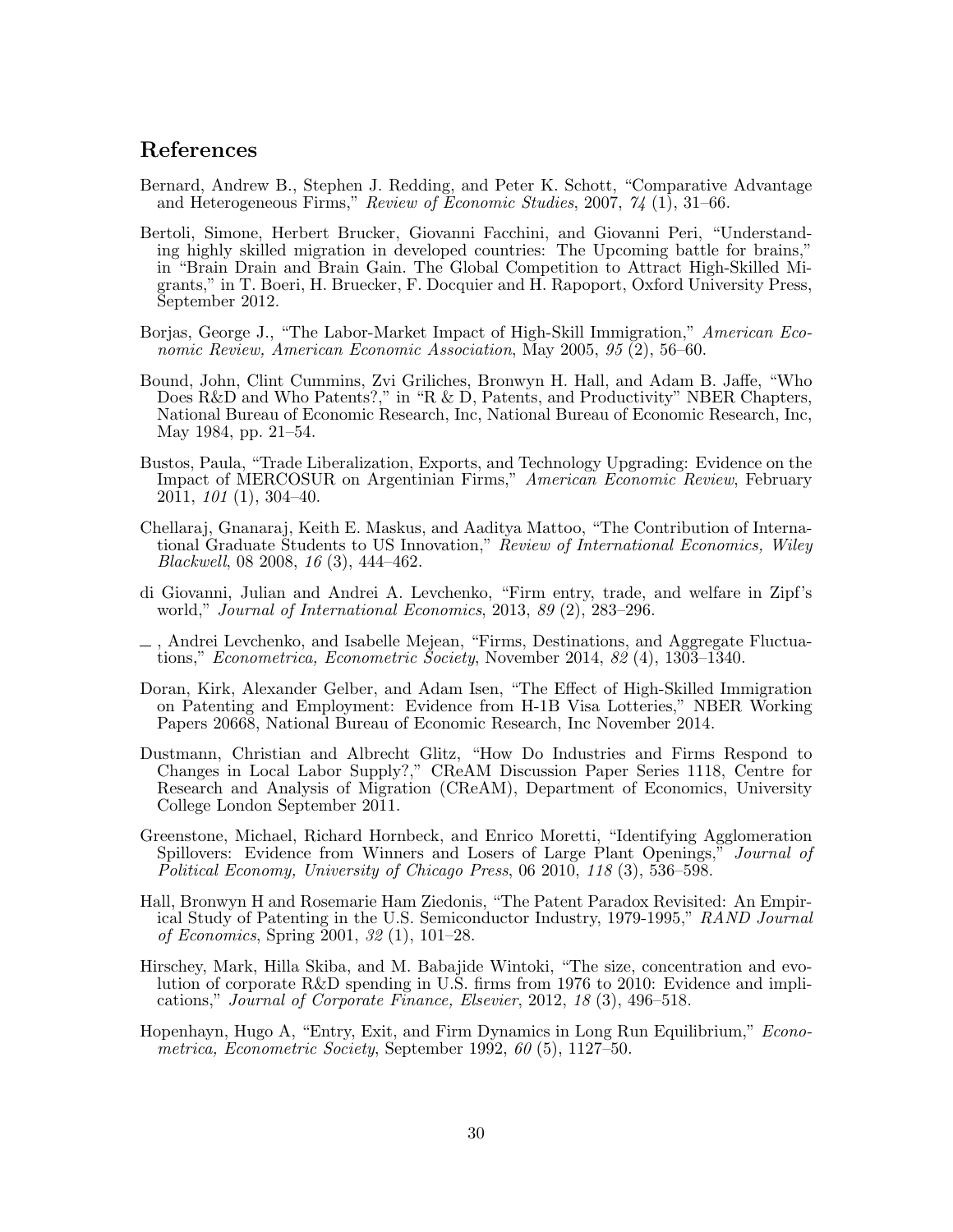- <span id="page-31-1"></span>Hunt, Jennifer and Marjolaine Gauthier-Loiselle, "How Much Does Immigration Boost Innovation?," American Economic Journal: Macroeconomics, American Economic Association, April 2010, 2 (2), 31–56.
- <span id="page-31-15"></span>Jovanovic, Boyan, "Favorable Selection with Asymmetric Information," The Quarterly Journal of Economics, MIT Press, August 1982, 97 (3), 535–39.
- <span id="page-31-0"></span>Kerr, William R. and William F. Lincoln, "The Supply Side of Innovation: H-1B Visa Reforms and U.S. Ethnic Invention," Journal of Labor Economics, 07 2010, 28 (3), 473– 508.
- <span id="page-31-16"></span>Levinsohn, James and Amil Petrin, "Estimating Production Functions Using Inputs to Control for Unobservables," Review of Economic Studies, Wiley Blackwell, 04 2003, 70 (2), 317–341.
- <span id="page-31-9"></span>Lileeva, Alla and Daniel Trefler, "Improved Access to Foreign Markets Raises Plant-Level Productivity... for Some Plants," The Quarterly Journal of Economics, August 2010, 125 (3), 1051–1099.
- <span id="page-31-4"></span>Lowell, Lindsay, "H-1B Temporary Workers: Estimating the Population," Technical Report 2000.
- <span id="page-31-6"></span>Melitz, Marc J., "The Impact of Trade on Intra-Industry Reallocations and Aggregate Industry Productivity," Econometrica, Econometric Society, November 2003, 71 (6), 1695– 1725.
- <span id="page-31-8"></span>and Gianmarco I. P. Ottaviano, "Market Size, Trade, and Productivity," Review of Economic Studies, 2008, 75 (1), 295–316.
- <span id="page-31-3"></span>Mitaritonna, Cristina, Gianluca Orefice, and Giovanni Peri, "Immigrants and Firms' Productivity: Evidence from France," IZA Discussion Papers 8063, Institute for the Study of Labor (IZA) March 2014.
- <span id="page-31-12"></span>Moretti, Enrico, "Workers' Education, Spillovers, and Productivity: Evidence from Plant-Level Production Functions," American Economic Review, June 2004, 94 (3), 656–690.
- <span id="page-31-11"></span>Ortega, Francesc and Giovanni Peri, "Openness and income: The roles of trade and migration," Journal of International Economics, Elsevier, 2014, 92 (2), 231–251.
- <span id="page-31-14"></span>Parrotta, Pierpaolo, Dario Pozzoli, and Mariola Pytlikova, "Labor diversity and firm productivity," European Economic Review, 2014, 66 (C), 144–179.
- <span id="page-31-2"></span> $\ldots$ ,  $\ldots$ , and  $\ldots$ , "The nexus between labor diversity and firms innovation," *Journal of* Population Economics, April 2014, 27 (2), 303–364.
- <span id="page-31-13"></span>Paserman, M, "Do high-skill immigrants raise productivity? Evidence from Israeli manufacturing firms, 1990-1999," IZA Journal of Migration, December 2013,  $\mathcal{Z}(1)$ , 1–31.
- <span id="page-31-7"></span>Pavcnik, Nina, "Trade Liberalization, Exit, and Productivity Improvements: Evidence from Chilean Plants," Review of Economic Studies, 2002, 69 (1), 245–276.
- <span id="page-31-5"></span>Pekkala-Kerr, Sari, William R. Kerr, and William F. Lincoln, "Skilled Immigration and the Employment Structures of U.S. Firms," Journal of Labor Economics - forthcoming.
- <span id="page-31-10"></span>Peri, Giovanni, "The Effect Of Immigration On Productivity: Evidence From U.S. States," The Review of Economics and Statistics, February 2012, 94 (1), 348–358.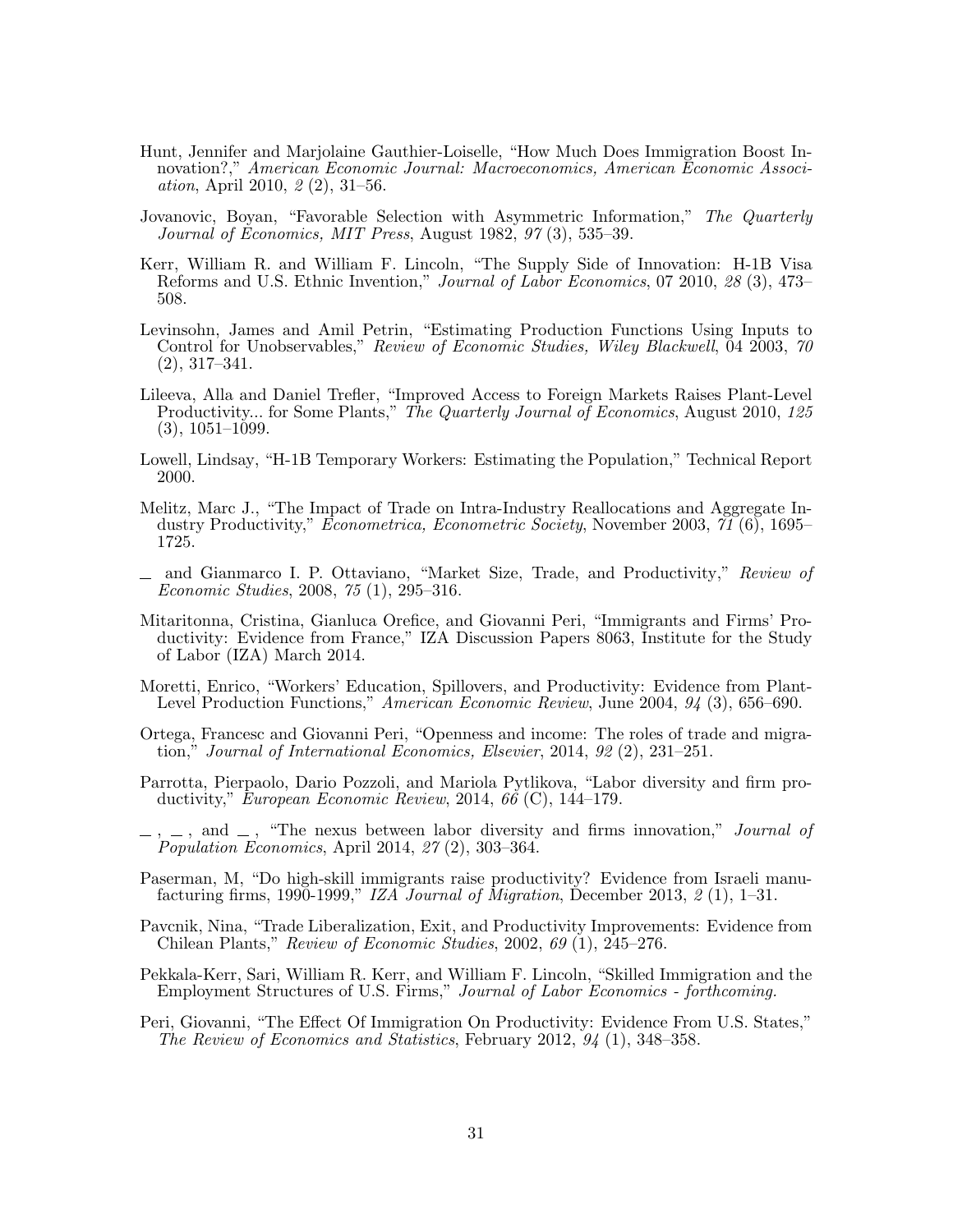- <span id="page-32-1"></span>, Kevin Shih, and Chad Sparber, "STEMWorkers, H1B Visas and Productivity in US Cities," Norface Discussion Paper Series, Norface Research Programme on Migration, Department of Economics, University College London 2013009, Norface Research Programme on Migration, Department of Economics, University College London March 2013.
- <span id="page-32-2"></span>Quispe-Agnoli, Myriam and Madeline Zavodny, "The effect of immigration on output mix, capital, and productivity," Economic Review, Federal Reserve Bank of Atlanta, 2002,  $(Q1), 17-27.$
- <span id="page-32-4"></span>Teruel-Carrizosa, Mercedes and Agusti Segarra-Blasco, "Immigration and Firm Growth: Evidence from Spanish cities," Working Papers, Xarxa de Referencia en Economia Aplicada (XREAP) XREAP2008-11, Xarxa de Referencia en Economia Aplicada (XREAP) November 2008.
- <span id="page-32-3"></span>Trax, Michaela, Stephan Brunow, and Jens Suedekum, "Cultural diversity and plant-level productivity," Technical Report 2013.
- <span id="page-32-0"></span>Wadhwa, Vivek, AnnaLee Saxenian, Ben A. Rissing, and G. Gereffi, "America's New Immigrant Entrepreneurs: Part I," Technical Report 23, Duke Science, Technology Innovation Papers January 2007.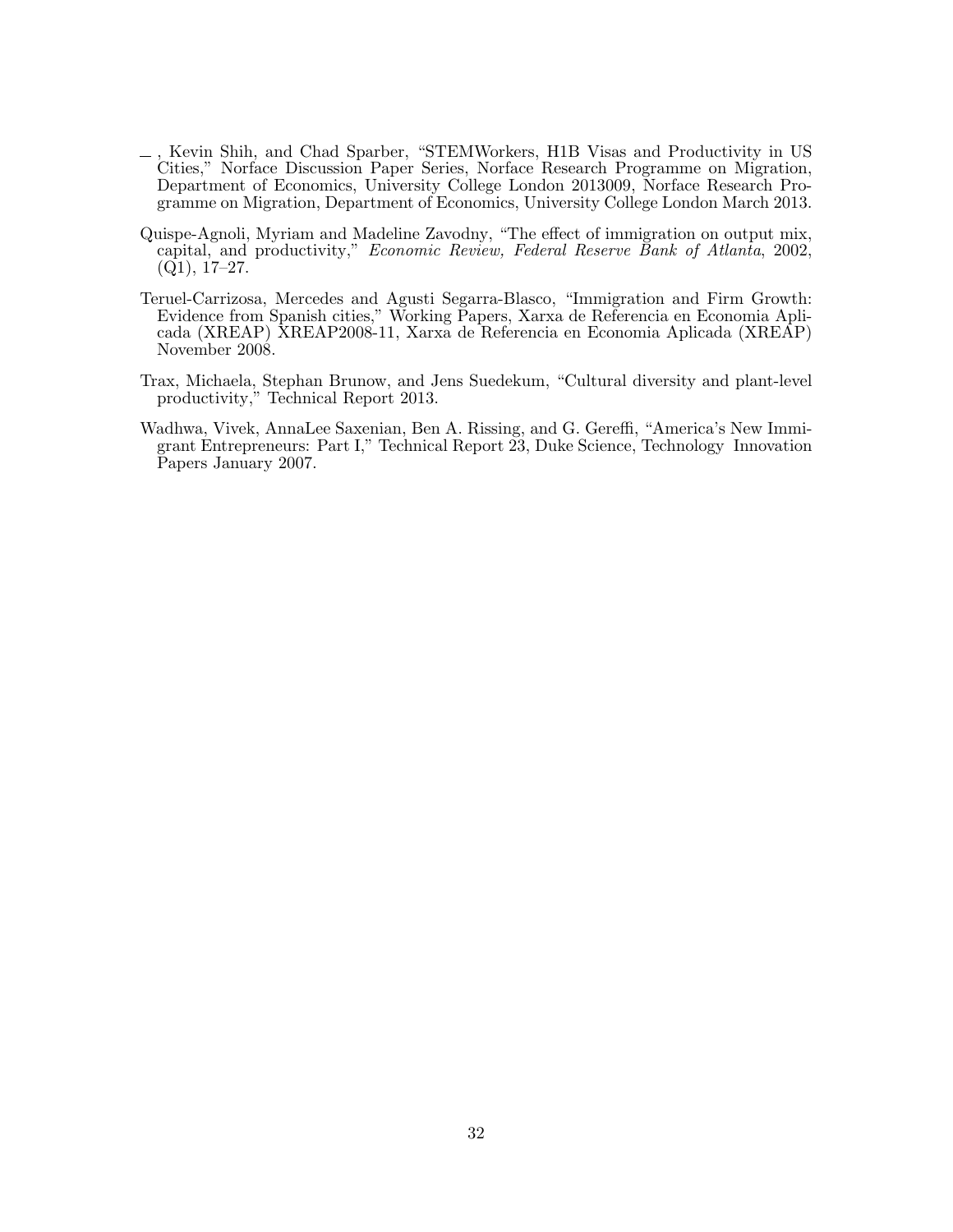Table 1: Top filers of LCAs

<span id="page-33-0"></span>

| Rank                   | Company Name                     | LCAs |
|------------------------|----------------------------------|------|
| Year 2001              |                                  |      |
| $\overline{5}$         | LUCENT TECHNOLOGIES INC          | 564  |
| $\overline{4}$         | SATYAM COMPUTR SVC LTD -ADR      | 1263 |
| 3                      | <b>IBM CREDIT CORP</b>           | 1482 |
| $\overline{2}$         | MICROSOFT CORP                   | 1515 |
| $\mathbf{1}$           | ORACLE CORP                      | 1736 |
| Year 2002              |                                  |      |
| $\overline{5}$         | IBM CREDIT CORP                  | 399  |
| $\overline{4}$         | <b>ACCENTURE LTD</b>             | 430  |
| 3                      | ORACLE CORP                      | 511  |
| $\overline{2}$         | SATYAM COMPUTR SVC LTD -ADR      | 675  |
| $\overline{1}$         | MICROSOFT CORP                   | 1316 |
| Year 2003              |                                  |      |
| $\bf 5$                | SUN MICROSYSTEMS INC             | 720  |
| 4                      | ORACLE CORP                      | 795  |
| 3                      | CISCO SYSTEMS INC                | 1339 |
| $\overline{2}$         | SATYAM COMPUTR SVC LTD -ADR      | 1506 |
| $\mathbf{1}$           | MICROSOFT CORP                   | 1926 |
| Year $20\overline{04}$ |                                  |      |
| $\overline{5}$         | <b>ORACLE CORP</b>               | 962  |
| 4                      | <b>IBM CREDIT CORP</b>           | 1000 |
| 3                      | PATNI COMPUTER SYSTEMS - ADR     | 1991 |
| $\overline{2}$         | MICROSOFT CORP                   | 2260 |
| $\mathbf{1}$           | SATYAM COMPUTR SVC LTD -ADR      | 3616 |
| Year 2005              |                                  |      |
| $\overline{5}$         | <b>INTEL CORP</b>                | 1280 |
| $\overline{4}$         | <b>INFOSYS TECHNOLOGIES -ADR</b> | 1742 |
| 3                      | PATNI COMPUTER SYSTEMS -ADR      | 1778 |
| $\overline{2}$         | MICROSOFT CORP                   | 2142 |
| $\mathbf{1}$           | SATYAM COMPUTR SVC LTD -ADR      | 3280 |
| Year $\overline{2006}$ |                                  |      |
| $\bf 5$                | <b>ORACLE CORP</b>               | 1262 |
| $\overline{4}$         | <b>IBM CREDIT CORP</b>           | 1577 |
| 3                      | PATNI COMPUTER SYSTEMS -ADR      | 2033 |
| $\overline{2}$         | SATYAM COMPUTR SVC LTD -ADR      | 4258 |
| 1                      | MICROSOFT CORP                   | 4406 |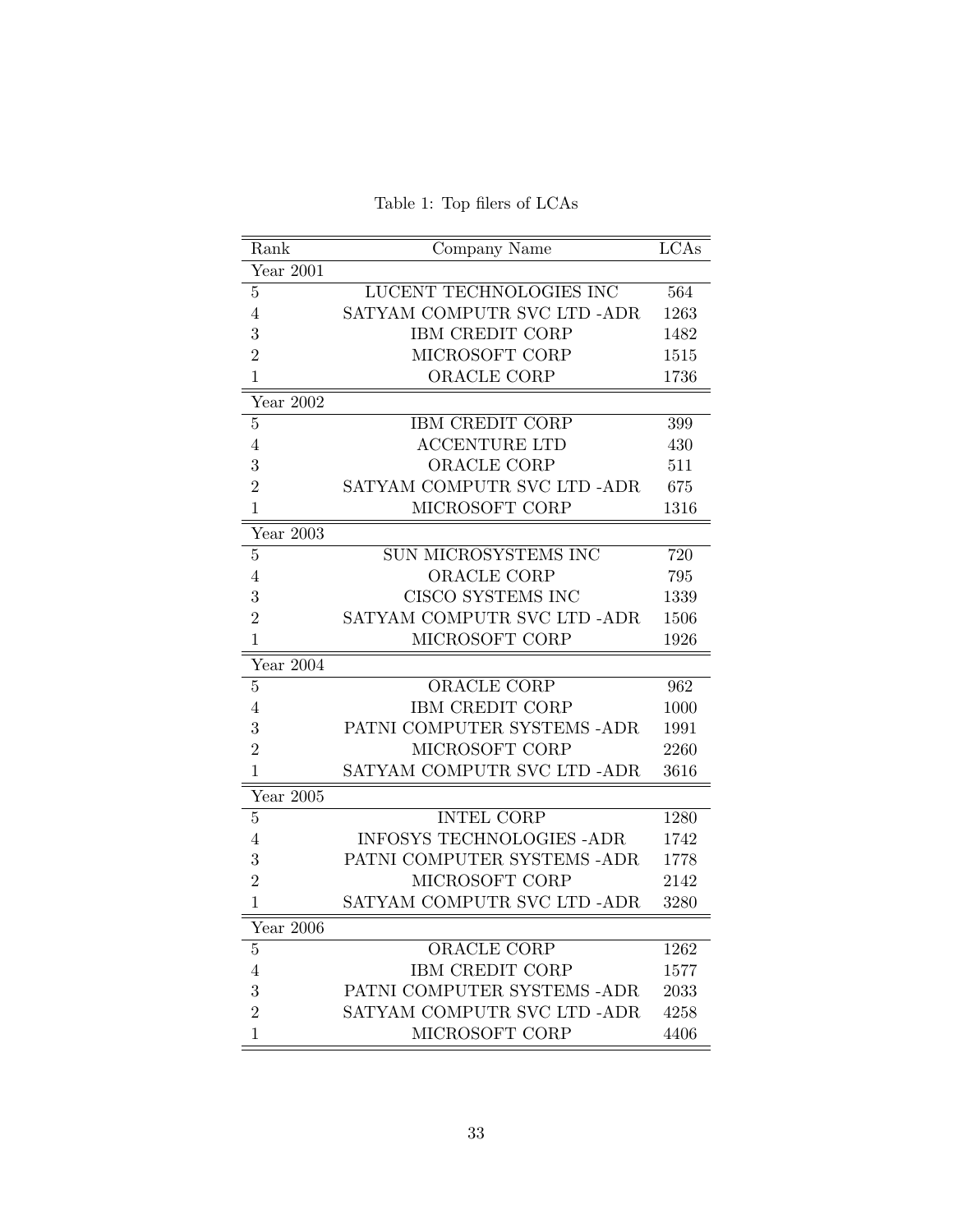<span id="page-34-0"></span>

| Variable                       | Mean      | Std. Dev. | Min.             | Max.         | ${\bf N}$ |
|--------------------------------|-----------|-----------|------------------|--------------|-----------|
| Sales 2001                     | 2629.352  | 10627.054 | $0.002\,$        | 218,529      | 3,945     |
| Emp. 2001                      | 10296.696 | 40721.722 | $\mathbf{1}$     | 1,383,000    | 3,945     |
| Capital 2001                   | 1094.102  | 4542.498  | 0.008            | 89,602       | 3,945     |
| R&D 2001                       | 112.646   | 520.26    | $\overline{0}$   | 7400         | 1,923     |
| Sales 2006                     | 3975.286  | 16704.722 | 0.002            | 345,977      | 3,945     |
| Emp. 2006                      | 11447.071 | 47273.98  | $\mathbf{1}$     | 1,900,000    | 3,945     |
| Capital 2006                   | 1522.554  | 6547.444  | 0.001            | 113,687      | 3,945     |
| R&D 2006                       | 152.594   | 690.894   | $\boldsymbol{0}$ | 8258         | 1,962     |
| $\Delta ln Sales$              | 0.457     | 0.882     | $-6.188$         | 7.468        | 3,945     |
| $\Delta ln \frac{Sales}{Emp.}$ | 0.291     | 0.689     | $-6.824$         | 6.816        | 3,945     |
| $\Delta \ln R\&D$              | 0.186     | 0.97      | $-9.683$         | 6.807        | 1,854     |
| $\Delta \ln R\&D (imputed)$    | 0.204     | 1.074     | $-9.683$         | 10.012       | 3,945     |
| $\Delta lnEmp.$                | 0.166     | 0.702     | $-5.27$          | 6.731        | 3,945     |
| $\Delta ln Capital$            | 0.199     | 1.017     | $-6.217$         | 7.922        | 3,945     |
| $\Delta ln TFP$                | 0.213     | 0.641     | $-7.093$         | 7.019        | 3,789     |
| $\Delta ln Materials$          | 0.461     | 0.754     | $-5.776$         | 3.781        | 2,198     |
| $\Delta lnProtits$             | 0.505     | 0.821     | $-6.256$         | 6.277        | 3,648     |
| LCA2001                        | 5.152     | 41.492    | $\overline{0}$   | $1515\,$     | 3,945     |
| LCA2006                        | 9.573     | 108.71    | $\overline{0}$   | 4406         | 3,945     |
| $D\{LCA_{2001}=0\}$            | 0.794     | 0.407     | $\boldsymbol{0}$ | $\mathbf{1}$ | 3,945     |
| $D\{LCA_{2001}=1\}$            | 0.053     | 0.226     | $\boldsymbol{0}$ | $\,1$        | 3,945     |
| $D\{1 < LCA_{2001} \leq 3\}$   | 0.050     | 0.22      | $\overline{0}$   | $\mathbf{1}$ | 3,945     |
| $D\{3 < LCA_{2001} \leq 7\}$   | 0.033     | 0.18      | $\boldsymbol{0}$ | $\,1$        | 3,945     |
| $D\{7 < LCA_{2001} \leq 10\}$  | 0.016     | 0.129     | $\overline{0}$   | $\,1$        | 3,945     |
| $D\{10 < LCA_{2001} \leq 18\}$ | 0.013     | 0.117     | $\boldsymbol{0}$ | $\mathbf{1}$ | 3,945     |
| $D\{18 < LCA_{2001} \leq 59\}$ | 0.018     | 0.135     | $\boldsymbol{0}$ | $\,1$        | 3,945     |
| $D\{LCA_{2001} \geq 60\}$      | 0.021     | 0.145     | $\boldsymbol{0}$ | $\mathbf{1}$ | 3,945     |

Table 2: Descriptive statistics

Notes: TFP is computed as a Solow residual, where the coefficients are estimated at the 2-digit industry level. ∆X corresponds to the change between years 2006 and 2001 for variable X. Capital refers to net capital. Profits refers to gross profits. Imputed  $\Delta \ln R\&D$  assigns a value of zero to all firms with a missing value for  $\triangle R\&D$ . All variables (in levels) are in current thousands of dollars.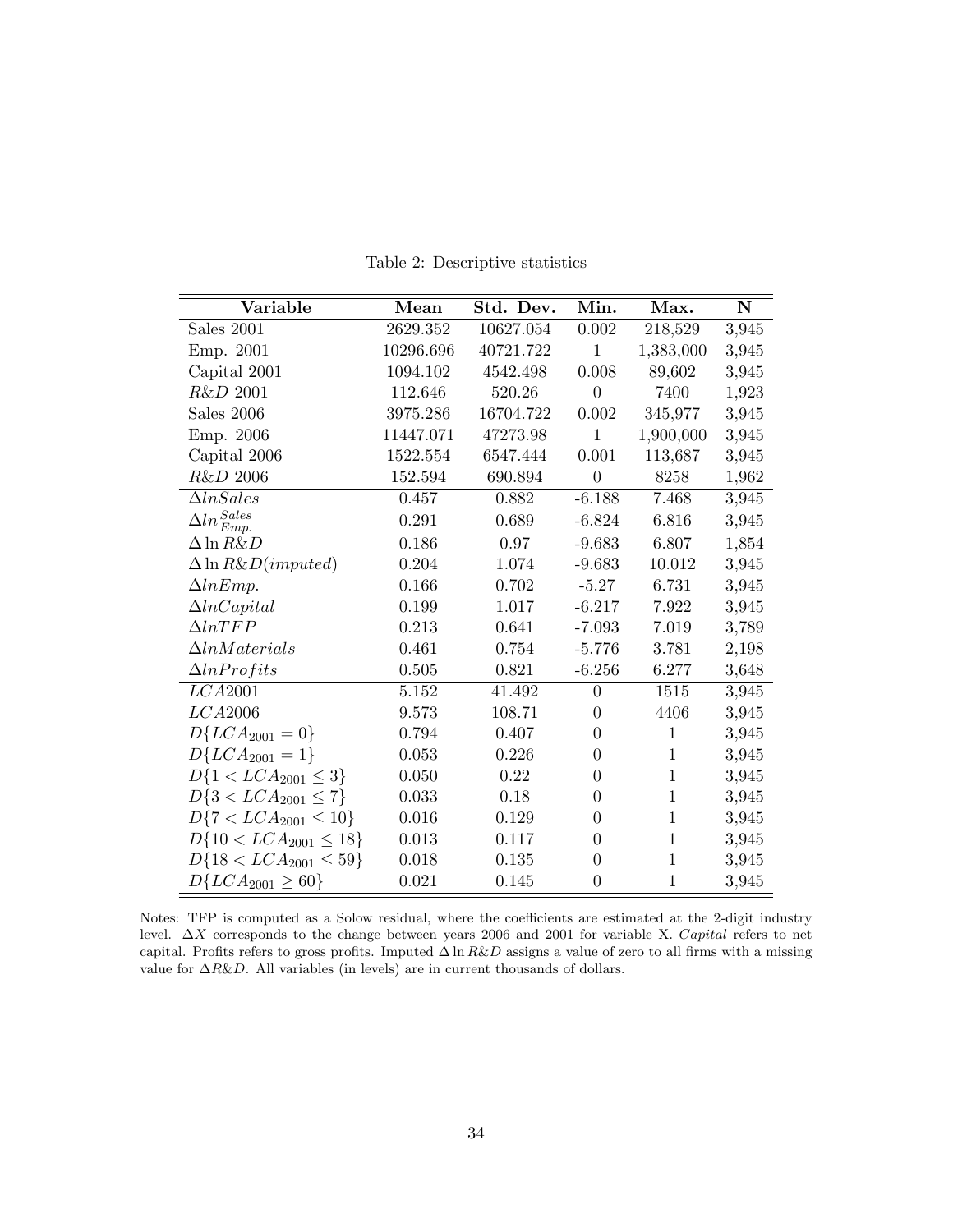<span id="page-35-0"></span>

| Variable                       | Mean      | Std. Dev. | Min.             | Max.         | ${\bf N}$ |
|--------------------------------|-----------|-----------|------------------|--------------|-----------|
| Sales 2001                     | 4960.564  | 17160.8   | 0.004            | 187,510      | 969       |
| Emp. 2001                      | 17228.753 | 48172.254 | 14               | 484,000      | 969       |
| Capital exp. 2001              | 1816.759  | 7047.616  | 0.01             | 89,602       | 969       |
| R&D 2001                       | 220.413   | 716.493   | 5.001            | 7,400        | 969       |
| Sales 2006                     | 7686.526  | 27150.422 | 0.002            | 335,086      | 969       |
| Emp. 2006                      | 17492.587 | 46920.677 | $\overline{2}$   | 475,000      | 969       |
| Capital exp. 2006              | 2417.193  | 9961.898  | 0.008            | 113,687      | 969       |
| R&D 2006                       | 305.557   | 959.481   | 5.065            | 8,258        | 969       |
| $\Delta In Sales$              | 0.488     | 0.934     | $-4.962$         | 7.468        | 969       |
| $\Delta ln \frac{Sales}{Emp.}$ | 0.355     | 0.79      | $-4.539$         | 6.816        | 969       |
| $\Delta ln R\&D$               | 0.282     | 0.696     | $-2.544$         | 2.818        | 969       |
| $\Delta ln R\&D$ (imputed)     | 0.282     | 0.696     | $-2.544$         | 2.818        | 969       |
| $\Delta lnEmp.$                | 0.133     | 0.602     | $-3.068$         | 2.461        | 969       |
| $\Delta ln Capital$            | 0.054     | 0.941     | $-5.174$         | 6.113        | 969       |
| $\Delta ln TFP$                | 0.319     | 0.784     | $-4.57$          | 7.019        | 947       |
| $\Delta ln Materials$          | 0.560     | 0.627     | $-3.173$         | 3.781        | 591       |
| $\Delta ln$ <i>Profits</i>     | 0.497     | 0.76      | $-4.305$         | 3.373        | 856       |
| <b>LCA 2006</b>                | 23.03     | 160.24    | $\theta$         | 4406         | 969       |
| <b>LCA 2001</b>                | 12.908    | 63.766    | $\overline{0}$   | 1515         | 969       |
| $D\{LCA_{2001}=0\}$            | 0.613     | 0.487     | $\overline{0}$   | $\mathbf{1}$ | 969       |
| $D\{LCA_{2001}=1\}$            | 0.057     | 0.232     | $\overline{0}$   | $\mathbf{1}$ | 969       |
| $D\{1 < LCA_{2001} \leq 3\}$   | 0.071     | 0.257     | $\overline{0}$   | $\mathbf{1}$ | 969       |
| $D\{3 < LCA_{2001} \leq 7\}$   | 0.068     | 0.252     | $\overline{0}$   | $\mathbf{1}$ | 969       |
| $D\{7 < LCA_{2001} \leq 10\}$  | 0.044     | 0.206     | $\boldsymbol{0}$ | $\mathbf{1}$ | 969       |
| $D\{10 < LCA_{2001} \leq 18\}$ | 0.044     | 0.206     | $\boldsymbol{0}$ | $\mathbf{1}$ | 969       |
| $D\{18 < LCA_{2001} \leq 59\}$ | 0.047     | 0.213     | $\boldsymbol{0}$ | $\mathbf{1}$ | 969       |
| $D\{LCA_{2001} \geq 60\}$      | 0.055     | 0.228     | $\boldsymbol{0}$ | $\mathbf{1}$ | 969       |

Table 3: Descriptive statistics - R&D subsample

Notes: The sample reported here corresponds to firms that reported R&D expenses of at least \$5,000 in both 2001 and 2006. TFP is computed as a Solow residual, where the coefficients are estimated at the 2-digit industry level. ∆X corresponds to the change between years 2006 and 2001 for variable X. Capital refers to net capital. Profits refers to gross profits. Imputed  $\Delta \ln R\&D$  assigns a value of zero to all firms with a missing value for  $\Delta R \& D$ . All variables (in levels) are in current thousands of dollars.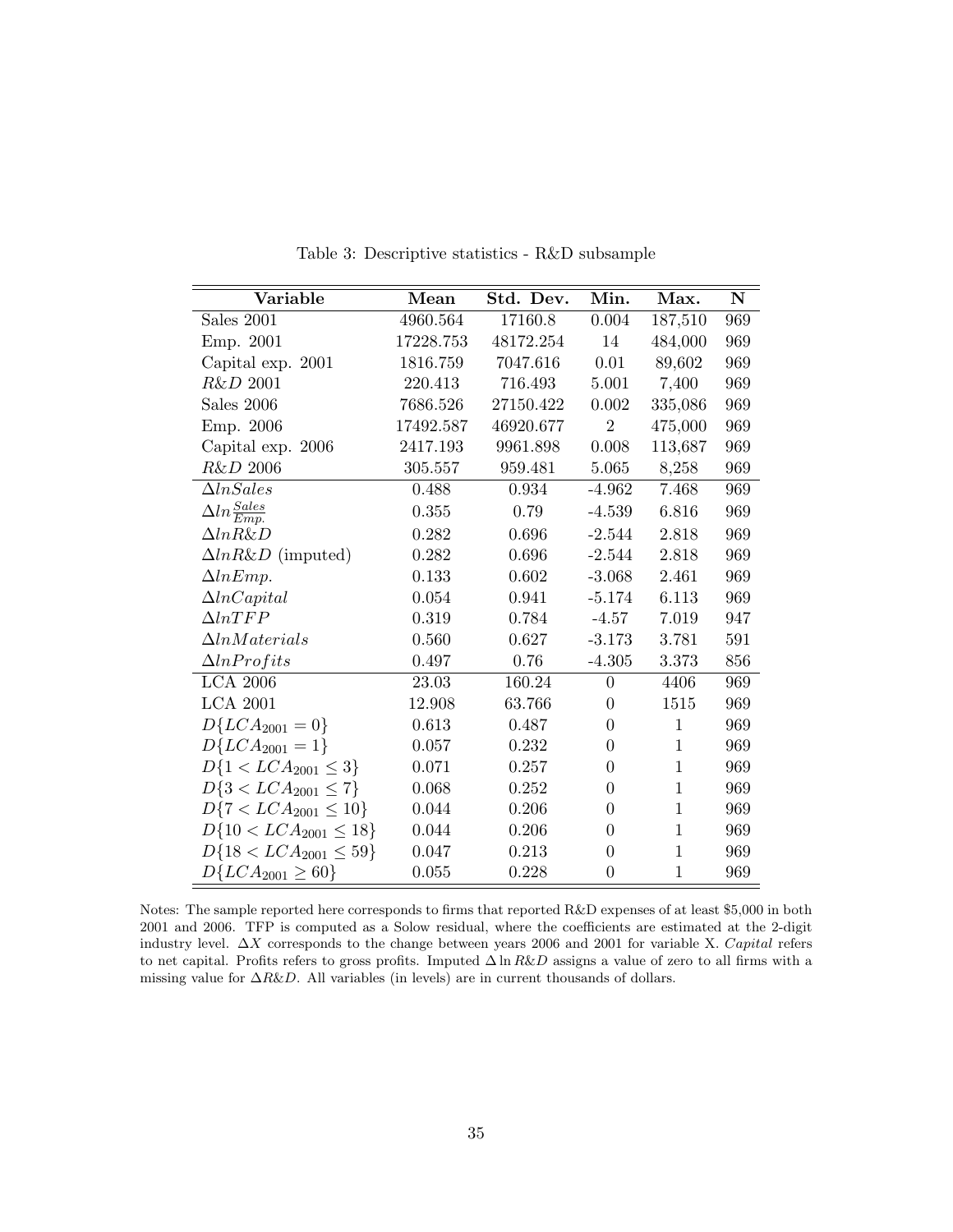<span id="page-36-0"></span>

|                                               | (1)          | (2)       | (3)       | (4)       |
|-----------------------------------------------|--------------|-----------|-----------|-----------|
| Dep. var. is the ln of                        | <b>Sales</b> | Emp       | Profits   | R&D       |
|                                               |              |           |           |           |
| Panel 1: Level for 2002                       |              |           |           |           |
| LCA2001 <sup>a</sup>                          | $0.76***$    | $0.71***$ | $0.77***$ | $0.70***$ |
| Observations                                  | 5,922        | 5,922     | 5,590     | 2,487     |
| Panel 2: Change 2000-2003                     |              |           |           |           |
| $LCA2001^a$                                   | $-0.01$      | 0.00      | $-0.01$   | 0.00      |
| Observations                                  | 5,986        | 5,986     | 5,434     | 2,399     |
| Panel 3: Change 2000-2003                     |              |           |           |           |
| with size dummies $^b$                        |              |           |           |           |
| $LCA2001^a$                                   | $-0.01$      | 0.00      | $-0.01$   | 0.00      |
| Observations                                  | 5,986        | 5,986     | 5,434     | 2,399     |
| Panel 4: Change 2000-2003                     |              |           |           |           |
| with size dummies, $R\&D$ sample <sup>c</sup> |              |           |           |           |
| LCA2001 <sup>a</sup>                          |              |           |           |           |
|                                               | $-0.02$      | $-0.01$   | $-0.02$   | $-0.01$   |
| Observations                                  | 939          | 939       | 811       | 929       |
| *** $p<0.01$ , ** $p<0.05$ , * $p<0.1$        |              |           |           |           |

Table 4: Test of parallel trends

Notes: (a) The number of LCA in 2001 has been divided by 100 to rescale the coefficients. (b) Size dummies refers to 2001 employment quartiles. (c) The R&D sub-sample contains firms with at least 5K in R&D in years 2001 and 2006. In panels 2-4 the dependent variables are the 2000-2003 change in the log of the specified variable. 2-digit industry fixed effects included in all regressions. Standard errors are robust to heteroskedasticity.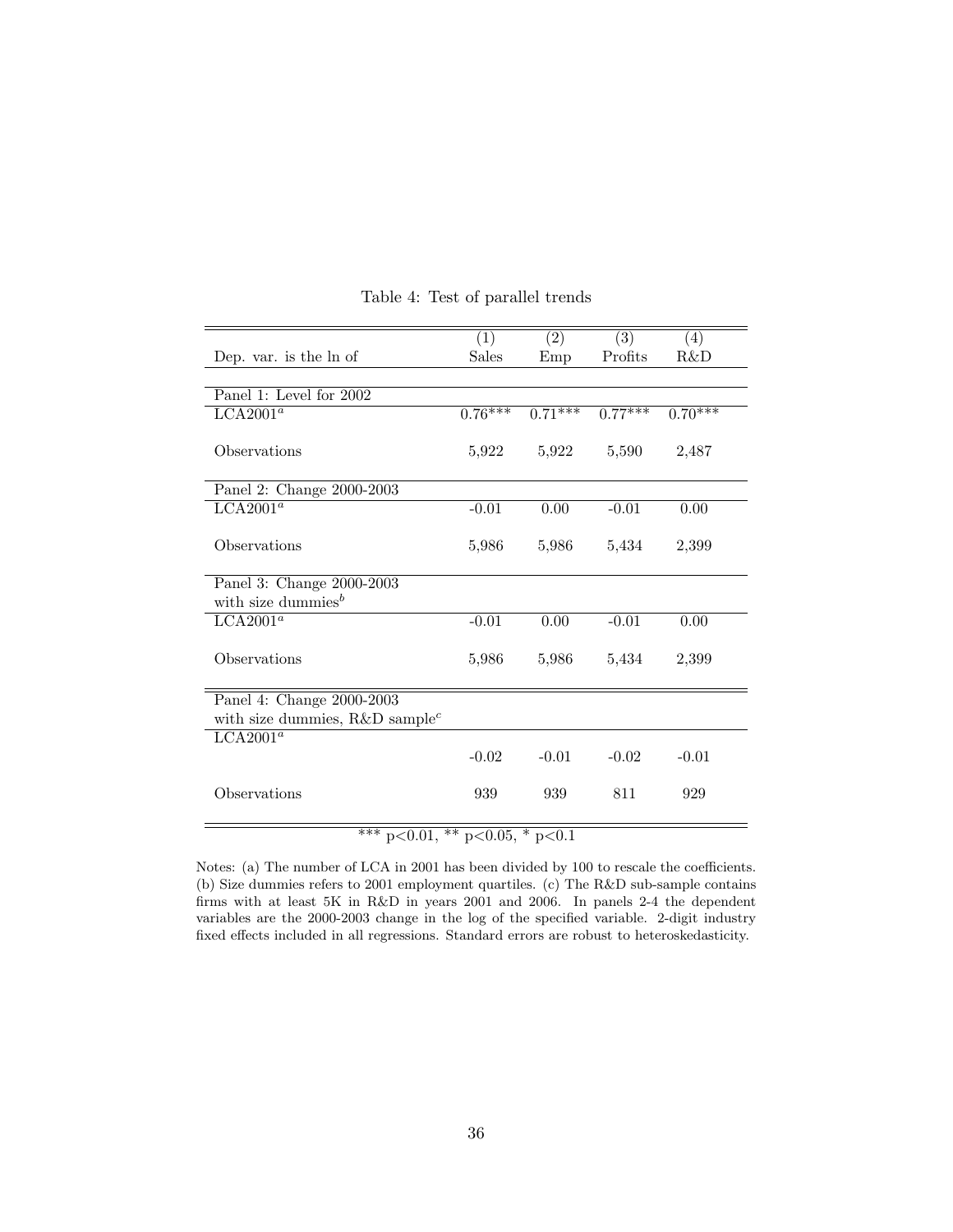<span id="page-37-0"></span>

|                                |                                               | $\widehat{c}$                  |                                 |                       | Table 5: Linear model<br>$\widetilde{\mathbf{e}}$                                                  |                                   |                                              |                                                      | $\widehat{e}$          |                        |                                                    |                                  |
|--------------------------------|-----------------------------------------------|--------------------------------|---------------------------------|-----------------------|----------------------------------------------------------------------------------------------------|-----------------------------------|----------------------------------------------|------------------------------------------------------|------------------------|------------------------|----------------------------------------------------|----------------------------------|
| Dep. var. is $\Delta$ ln of    | Sales/Emp                                     | Sales                          | Emp<br>$\widehat{\mathfrak{S}}$ | Profits<br>$(\pm)$    | Sales/Emp                                                                                          | Sales<br>$\widehat{\mathfrak{S}}$ | $\widehat{C}$                                | Profits<br>$\begin{matrix} \circledast \end{matrix}$ | Sales/Emp              | $\frac{(10)}{Sales}$   | $\left(\begin{matrix} 11 \\ 1 \end{matrix}\right)$ | $\frac{(12)}{Protts}$            |
| $\Delta H1B \times LCA2001$    | $\begin{bmatrix} 0.72**\\ 0.18 \end{bmatrix}$ | $[0.89*]$                      | [0.50]                          | $\frac{0.45}{[0.42]}$ | $0.97***$<br>$[0.22]$                                                                              | [0.54]                            | $-0.56$ ]                                    | $\begin{bmatrix} 0.29 \\ 0.46 \end{bmatrix}$         | $0.68***$<br>[0.24]    | $1.92***$<br>[0.43]    | $1.24***$<br>[0.39]                                | $1.12***$<br>[0.40]              |
|                                | $-0.08***$<br>[0.02]                          | $-0.10*$<br>[0.05]             | $-0.02$<br>[0.06]               | $-0.05$<br>[0.05]     | $-0.11***$<br>$[0.02]$                                                                             | $-0.10*$<br>[0.06]                | $\begin{bmatrix} 0.01 \\ 0.06 \end{bmatrix}$ | $-0.03$ $[0.05]$                                     | $-0.07***$<br>$[0.03]$ | $-0.21***$<br>$[0.05]$ | $-0.14***$<br>[0.04]                               | $-0.12***$<br>[0.04]             |
| $\Delta RelH1B \times LCA2001$ | $0.28***$<br>$\left[0.07\right]$              | $0.35*$<br>$\left[0.19\right]$ | [0.07]                          | [0.16]                | $0.38***$                                                                                          | $[0.35]$ <sup>*</sup>             | $-0.03$ [0.22]                               | $\begin{bmatrix} 0.11 \\ 0.18 \end{bmatrix}$         | $0.26***$<br>[0.09]    | $[2r]$<br>****57.0     | $0.48***$<br>[0.15]                                | $0.44***$<br>$\left[0.15\right]$ |
| Observations                   | 3,943                                         | 3,943<br>All                   | 3,943<br>$\overline{a}$         | 3,646                 | ${\it LCA01}$<br>809                                                                               | $_{LCA01}$<br>809                 | $_{LCAO1}$<br>809                            | LCA01<br>749                                         | $R\&D$<br>968          | $\frac{968}{R\&D}$     | $\frac{968}{R\&D}$                                 | $R\&D$<br>855                    |
|                                |                                               |                                | He                              |                       | eroskedasticity-robust standard errors in brackets<br>*** $p < 0.01$ , ** $p < 0.05$ , * $p < 0.1$ |                                   |                                              |                                                      |                        |                        |                                                    |                                  |

the subsample with non-missing R&D expenses for years 2001 and 2006.  $\Delta H1B = -110,000$  and corresponds to the change in the cap in H1B visas between years 2001 and 2006.  $\Delta ReIHIB$  is the change in the annual cap of H1B visa Notes: The number of LCA in 2001 has been divided by 100 to rescale the coefficients. Columns 1-4 report estimates based on the whole sample (except for two outliers with LCA in 2001 over 1000). Columns 5-8 are based on the subsample with one or more LCA applications in 2001. Columns 9-12 are based on granted for higher education since these are not subject to the cap). All regressions contain 2-digit sector dummies. (1) This ∆R&D variable imputes a (small externion and a formall external and a formall external and a f Notes: The number of LCA in 2001 has been divided by 100 to rescale the coefficients. Columns 1-4 report estimates based on the whole sample (except for two outliers with LCA in 2001 over 1000). Columns 5-8 are based on the subsample with one or more LCA applications in 2001. Columns 9-12 are based on the subsample with non-missing R&D expenses for years 2001 and 2006. ∆H1B = −110, 000 and corresponds to the change in the cap in H1B visas between years 2001 and 2006. ∆RelH1B is the change in the annual cap of H1B visas divided by the number of petitions in the same year (excluding petitions that were<br>an analyzed in the same way to be a man and the same way to be a positive) value to observations with values. positive) value to observations with values.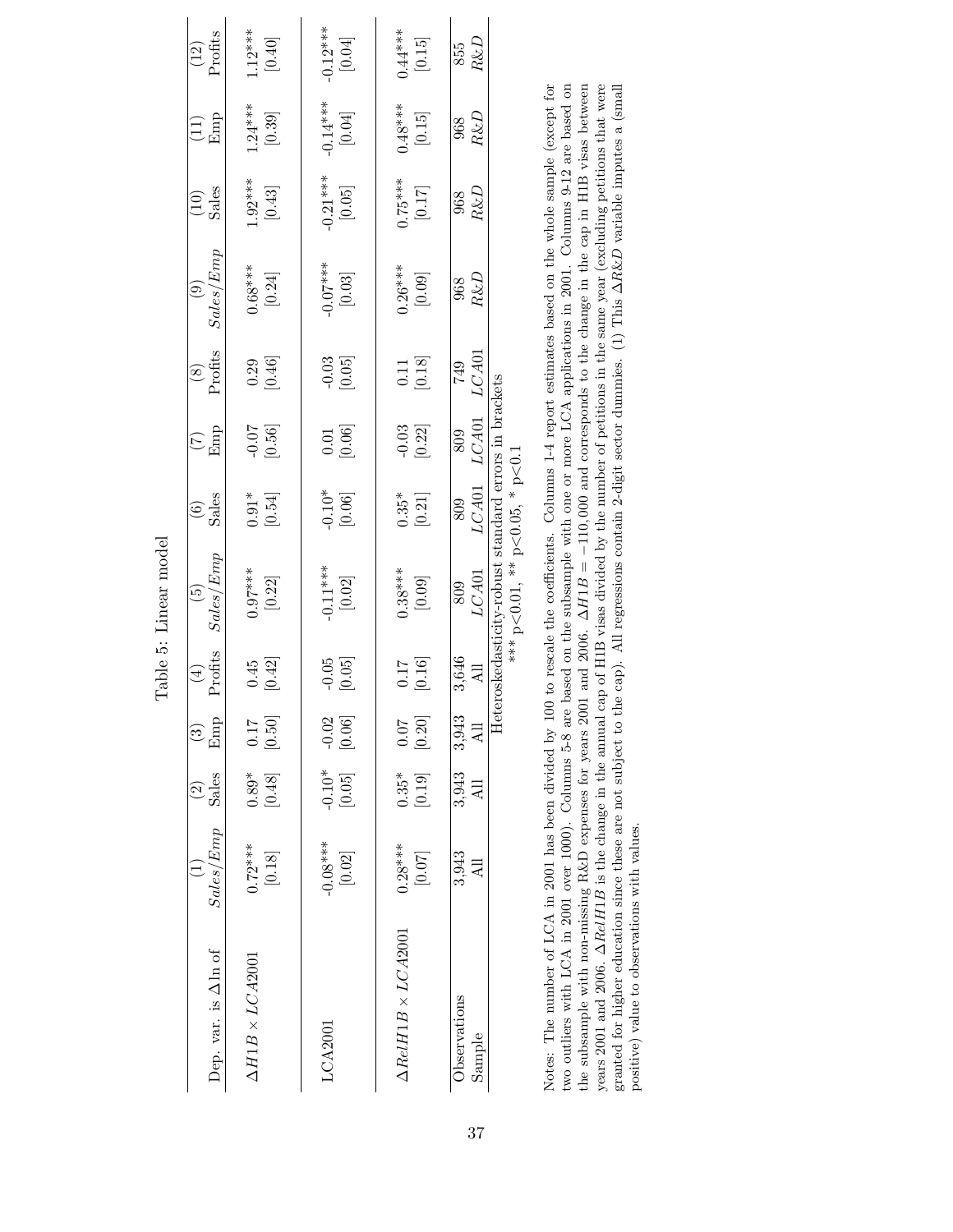| Dep. var. is $\Delta$ ln of                 | $\frac{Sales}{Emp}$       | 89<br>$\mathrel{\mathop{\odot}}$<br><u>reS</u>                                                                                                                                                                                                                                                                              | $\begin{array}{c} \circ \\ \circ \\ \hline \end{array}$                                                                                  | $\frac{4}{1}$<br>Profits | $\frac{5}{E}$                                                                                                            | $\frac{6}{5}$                                                                                                                                                                                                                                                              | $\frac{1}{2}$                                                                                                                                                                                                                                                                                 | $\frac{(8)}{2 \text{rofits}}$                                                                                                                                                                                                                    | $\bigodot_{S\subseteq\mathcal{B}\atop E\cap\mathcal{B}}^{S\cup\mathcal{B}}$                                                                                                                                                     | $(10)$<br>Sales           | $\frac{11}{2}$                                                                                                                                                                                                                                                                                                | $(12)$<br>Profits                                                                                                                                                                                                                                                                                             |
|---------------------------------------------|---------------------------|-----------------------------------------------------------------------------------------------------------------------------------------------------------------------------------------------------------------------------------------------------------------------------------------------------------------------------|------------------------------------------------------------------------------------------------------------------------------------------|--------------------------|--------------------------------------------------------------------------------------------------------------------------|----------------------------------------------------------------------------------------------------------------------------------------------------------------------------------------------------------------------------------------------------------------------------|-----------------------------------------------------------------------------------------------------------------------------------------------------------------------------------------------------------------------------------------------------------------------------------------------|--------------------------------------------------------------------------------------------------------------------------------------------------------------------------------------------------------------------------------------------------|---------------------------------------------------------------------------------------------------------------------------------------------------------------------------------------------------------------------------------|---------------------------|---------------------------------------------------------------------------------------------------------------------------------------------------------------------------------------------------------------------------------------------------------------------------------------------------------------|---------------------------------------------------------------------------------------------------------------------------------------------------------------------------------------------------------------------------------------------------------------------------------------------------------------|
| $\Delta H1B \times D\{LCA01=1\}$            | $-0.41$                   |                                                                                                                                                                                                                                                                                                                             |                                                                                                                                          |                          |                                                                                                                          |                                                                                                                                                                                                                                                                            |                                                                                                                                                                                                                                                                                               |                                                                                                                                                                                                                                                  |                                                                                                                                                                                                                                 |                           |                                                                                                                                                                                                                                                                                                               |                                                                                                                                                                                                                                                                                                               |
|                                             | [0.46]                    | $\begin{array}{l} 0.48 \\[-4pt] 0.56 \\[-4pt] 0.67 \\[-4pt] 0.67 \\[-4pt] 0.67 \\[-4pt] 0.67 \\[-4pt] 0.67 \\[-4pt] 0.67 \\[-4pt] 0.67 \\[-4pt] 0.67 \\[-4pt] 0.67 \\[-4pt] 0.67 \\[-4pt] 0.67 \\[-4pt] 0.67 \\[-4pt] 0.67 \\[-4pt] 0.67 \\[-4pt] 0.67 \\[-4pt] 0.67 \\[-4pt] 0.67 \\[-4pt] 0.67 \\[-4pt] 0.67 \\[-4pt] 0.$ | $0.39$<br>$0.49$<br>$0.60$<br>$0.60$<br>$0.60$<br>$0.60$<br>$0.60$<br>$0.60$<br>$0.60$<br>$0.60$<br>$0.60$<br>$0.60$<br>$0.60$<br>$0.60$ |                          | 0.53<br>0.237<br>0.300 0.4 4 5 5 6 7 7 8 7 7 8 7 7 8 7 7 8 7 8 7 8 7 7 8 7 7 8 7 7 8 7 7 8 7 7 8 9 9 1 0 4 9 9 1 0 4 9 9 | $\begin{array}{l} 1.12\\ 1.41]\\ 1.52\\ 1.17\\ 1.17\\ 1.17\\ 1.17\\ 1.17\\ 1.17\\ 1.17\\ 1.17\\ 1.17\\ 1.17\\ 1.17\\ 1.17\\ 1.17\\ 1.17\\ 1.17\\ 1.17\\ 1.17\\ 1.17\\ 1.17\\ 1.17\\ 1.17\\ 1.17\\ 1.17\\ 1.17\\ 1.17\\ 1.17\\ 1.17\\ 1.17\\ 1.17\\ 1.17\\ 1.17\\ 1.17\\ 1$ | $\begin{array}{l} 0.59 \\ 0.67 \\ 0.003 \\ 0.038 \\ 0.004 \\ 0.0004 \\ 0.0004 \\ 0.0004 \\ 0.0004 \\ 0.0004 \\ 0.0004 \\ 0.0004 \\ 0.0004 \\ 0.0004 \\ 0.0004 \\ 0.0004 \\ 0.0004 \\ 0.0004 \\ 0.0004 \\ 0.0004 \\ 0.0004 \\ 0.0004 \\ 0.0004 \\ 0.0004 \\ 0.0004 \\ 0.0004 \\ 0.0004 \\ 0.0$ | $\begin{array}{c} 0.10 \\[-4pt] 0.33 \\[-4pt] 0.99 \\[-4pt] 0.93 \\[-4pt] 0.97 \\[-4pt] 0.92 \\[-4pt] 0.13 \\[-4pt] 0.73 \\[-4pt] 0.73 \\[-4pt] 0.73 \\[-4pt] 0.73 \\[-4pt] 0.73 \\[-4pt] 0.73 \\[-4pt] 0.73 \\[-4pt] 0.73 \\[-4pt] \end{array}$ |                                                                                                                                                                                                                                 |                           | $\begin{array}{l} 0.94 \\ 0.62 \\ 0.51 \\ 0.17 \\ 0.17 \\ 1.17 \\ 1.32 \\ 0.04 \\ 0.03 \\ 0.04 \\ 0.04 \\ 0.04 \\ 0.04 \\ 0.04 \\ 0.04 \\ 0.04 \\ 0.01 \\ 0.02 \\ 0.01 \\ 0.01 \\ 0.04 \\ 0.01 \\ 0.02 \\ 0.03 \\ 0.04 \\ 0.04 \\ 0.00 \\ 0.00 \\ 0.01 \\ 0.00 \\ 0.00 \\ 0.00 \\ 0.00 \\ 0.00 \\ 0.00 \\ 0.$ | $\begin{array}{l} 1.20^* \\ 1.067 \\ 0.67 \\ 1.08 \\ 0.07 \\ 0.08 \\ 0.07 \\ 0.07 \\ 0.07 \\ 0.07 \\ 0.07 \\ 0.07 \\ 0.07 \\ 0.07 \\ 0.07 \\ 0.07 \\ 0.07 \\ 0.07 \\ 0.07 \\ 0.07 \\ 0.07 \\ 0.07 \\ 0.07 \\ 0.07 \\ 0.07 \\ 0.07 \\ 0.07 \\ 0.07 \\ 0.07 \\ 0.07 \\ 0.07 \\ 0.07 \\ 0.07 \\ 0.07 \\ 0.07 \\$ |
| $\Delta H1B \times D\{1 < LCA01 \leq 3\}$   | $-1.03**$                 |                                                                                                                                                                                                                                                                                                                             |                                                                                                                                          |                          |                                                                                                                          |                                                                                                                                                                                                                                                                            |                                                                                                                                                                                                                                                                                               |                                                                                                                                                                                                                                                  |                                                                                                                                                                                                                                 |                           |                                                                                                                                                                                                                                                                                                               |                                                                                                                                                                                                                                                                                                               |
|                                             | [0.48]                    |                                                                                                                                                                                                                                                                                                                             |                                                                                                                                          |                          |                                                                                                                          |                                                                                                                                                                                                                                                                            |                                                                                                                                                                                                                                                                                               |                                                                                                                                                                                                                                                  |                                                                                                                                                                                                                                 |                           |                                                                                                                                                                                                                                                                                                               |                                                                                                                                                                                                                                                                                                               |
| $\Delta H1B \times D\{3 < LCA01 \leq 7\}$   | $-0.78$                   |                                                                                                                                                                                                                                                                                                                             |                                                                                                                                          |                          |                                                                                                                          |                                                                                                                                                                                                                                                                            |                                                                                                                                                                                                                                                                                               |                                                                                                                                                                                                                                                  |                                                                                                                                                                                                                                 |                           |                                                                                                                                                                                                                                                                                                               |                                                                                                                                                                                                                                                                                                               |
|                                             | $[0.70]$                  |                                                                                                                                                                                                                                                                                                                             |                                                                                                                                          |                          |                                                                                                                          |                                                                                                                                                                                                                                                                            |                                                                                                                                                                                                                                                                                               |                                                                                                                                                                                                                                                  |                                                                                                                                                                                                                                 |                           |                                                                                                                                                                                                                                                                                                               |                                                                                                                                                                                                                                                                                                               |
| $\Delta H1B \times D\{7 < LCA01 \leq 10\}$  | $-0.56$                   |                                                                                                                                                                                                                                                                                                                             |                                                                                                                                          |                          |                                                                                                                          |                                                                                                                                                                                                                                                                            |                                                                                                                                                                                                                                                                                               |                                                                                                                                                                                                                                                  |                                                                                                                                                                                                                                 |                           |                                                                                                                                                                                                                                                                                                               |                                                                                                                                                                                                                                                                                                               |
|                                             | $\left[0.66\right]$       |                                                                                                                                                                                                                                                                                                                             |                                                                                                                                          |                          |                                                                                                                          |                                                                                                                                                                                                                                                                            |                                                                                                                                                                                                                                                                                               |                                                                                                                                                                                                                                                  |                                                                                                                                                                                                                                 |                           |                                                                                                                                                                                                                                                                                                               |                                                                                                                                                                                                                                                                                                               |
| $\Delta H1B \times D\{10 < LCA01 \leq 18\}$ | $1.16*$                   |                                                                                                                                                                                                                                                                                                                             |                                                                                                                                          |                          |                                                                                                                          |                                                                                                                                                                                                                                                                            |                                                                                                                                                                                                                                                                                               |                                                                                                                                                                                                                                                  |                                                                                                                                                                                                                                 |                           |                                                                                                                                                                                                                                                                                                               |                                                                                                                                                                                                                                                                                                               |
|                                             | $[0.63]$                  |                                                                                                                                                                                                                                                                                                                             |                                                                                                                                          |                          |                                                                                                                          |                                                                                                                                                                                                                                                                            |                                                                                                                                                                                                                                                                                               |                                                                                                                                                                                                                                                  |                                                                                                                                                                                                                                 |                           |                                                                                                                                                                                                                                                                                                               |                                                                                                                                                                                                                                                                                                               |
| $\Delta H1B \times D\{18 < LCA01 \leq 59\}$ | 0.60                      |                                                                                                                                                                                                                                                                                                                             |                                                                                                                                          |                          |                                                                                                                          |                                                                                                                                                                                                                                                                            |                                                                                                                                                                                                                                                                                               |                                                                                                                                                                                                                                                  |                                                                                                                                                                                                                                 |                           |                                                                                                                                                                                                                                                                                                               |                                                                                                                                                                                                                                                                                                               |
|                                             | [0.37]                    |                                                                                                                                                                                                                                                                                                                             |                                                                                                                                          |                          |                                                                                                                          |                                                                                                                                                                                                                                                                            |                                                                                                                                                                                                                                                                                               |                                                                                                                                                                                                                                                  |                                                                                                                                                                                                                                 |                           |                                                                                                                                                                                                                                                                                                               |                                                                                                                                                                                                                                                                                                               |
| $\Delta H1B \times D\{LCA01 \geq 60\}$      | $1.14***$                 |                                                                                                                                                                                                                                                                                                                             |                                                                                                                                          |                          |                                                                                                                          |                                                                                                                                                                                                                                                                            |                                                                                                                                                                                                                                                                                               |                                                                                                                                                                                                                                                  |                                                                                                                                                                                                                                 |                           |                                                                                                                                                                                                                                                                                                               |                                                                                                                                                                                                                                                                                                               |
|                                             | [0.38]                    |                                                                                                                                                                                                                                                                                                                             |                                                                                                                                          |                          |                                                                                                                          |                                                                                                                                                                                                                                                                            |                                                                                                                                                                                                                                                                                               |                                                                                                                                                                                                                                                  | 2016 10:50 10:50 10:50 10:50 10:50 10:50 10:50 10:50 10:50 10:50 10:50 10:50 10:50 10:50 10:50 10:50 10:50 10:<br>20:50 10:50 10:50 10:50 10:50 10:50 10:50 10:50 10:50 10:50 10:50 10:50 10:50 10:50 10:50 10:50 10:50 10:50 1 |                           |                                                                                                                                                                                                                                                                                                               |                                                                                                                                                                                                                                                                                                               |
| Observations                                | 3,945                     |                                                                                                                                                                                                                                                                                                                             |                                                                                                                                          |                          |                                                                                                                          |                                                                                                                                                                                                                                                                            |                                                                                                                                                                                                                                                                                               |                                                                                                                                                                                                                                                  |                                                                                                                                                                                                                                 |                           | 2,976<br>0.04                                                                                                                                                                                                                                                                                                 |                                                                                                                                                                                                                                                                                                               |
| R-squared                                   | 0.02                      | $3,945$<br>0.03                                                                                                                                                                                                                                                                                                             | $3,945$<br>$0.03$                                                                                                                        | 3,648<br>0.04            | $\begin{array}{c} 969 \\ 0.02 \end{array}$                                                                               | $\begin{array}{c} 969 \\ 0.03 \end{array}$                                                                                                                                                                                                                                 | $\begin{array}{c} 969 \\ 0.03 \end{array}$                                                                                                                                                                                                                                                    | 856<br>0.04                                                                                                                                                                                                                                      | 2,976<br>0.02                                                                                                                                                                                                                   | 2,976<br>0.04             |                                                                                                                                                                                                                                                                                                               | 2,792<br>0.05                                                                                                                                                                                                                                                                                                 |
| Sample by $R\&D$ status                     |                           | ₹                                                                                                                                                                                                                                                                                                                           | $\Xi$                                                                                                                                    | 급                        | Yes                                                                                                                      | $\operatorname*{Yes}$                                                                                                                                                                                                                                                      | Yes                                                                                                                                                                                                                                                                                           | Yes                                                                                                                                                                                                                                              | $\sum_{i=1}^{n}$                                                                                                                                                                                                                | $\mathsf{S}^{\mathsf{O}}$ | $\mathsf{S}^{\mathsf{O}}$                                                                                                                                                                                                                                                                                     | $\overline{\mathsf{z}}$                                                                                                                                                                                                                                                                                       |
|                                             | Heteroskedasticity-robust |                                                                                                                                                                                                                                                                                                                             | standard                                                                                                                                 | errors in                | brackets                                                                                                                 |                                                                                                                                                                                                                                                                            |                                                                                                                                                                                                                                                                                               |                                                                                                                                                                                                                                                  |                                                                                                                                                                                                                                 |                           |                                                                                                                                                                                                                                                                                                               |                                                                                                                                                                                                                                                                                                               |
|                                             | *** p<0.01                | $\stackrel{*}{\ast}$                                                                                                                                                                                                                                                                                                        | $p<\hspace{-3pt}0.05$                                                                                                                    | $p<0$ .                  |                                                                                                                          |                                                                                                                                                                                                                                                                            |                                                                                                                                                                                                                                                                                               |                                                                                                                                                                                                                                                  |                                                                                                                                                                                                                                 |                           |                                                                                                                                                                                                                                                                                                               |                                                                                                                                                                                                                                                                                                               |

Notes: Columns 1-4 are estimated on the whole sample. Columns 5-8 are estimated on the subsample with non-missing observations on R&D expenditures. Columns 9-12 are estimated on the subsample of observations with missing R&D expenditures.  $\Delta H1B = -110,000$  and corresponds to the change in the cap in H1B visas between years 2001 and 2006. The omitted category are firms that had exactly zero LCA applications in year 2001. All regressions contain 2-digit sector dummies. The distribution of firms by 2001 LCA applications is as follows:<br>missing values for 1,301 firms. Among the non-missing (3,945 firms), 79% had zero 19-59, and 2.2 percent had 60 or more applications in 2001. (1) This  $\Delta R \& \overline{D}$  variable imputes a (small positive) value to observations with 2 or 3 applications, 3.4 percent had 4-7 applications, 1.7 percent had 8-10 applications, 1.44 percent had 11-18 applications, 1.9 percent had Notes: Columns 1-4 are estimated on the whole sample. Columns 5-8 are estimated on the subsample with non-missing observations on R&D expenditures. Columns 9-12 are estimated on the subsample of observations with missing R&D expenditures. ∆H1B = −110,000 and https://www.characteristics. △H1B = −110,000 and https://www.characteristics... ∧https://www corresponds to the change in the cap in H1B visas between years 2001 and 2006. The omitted category are firms that had exactly zero LCA  $\sim$ applications in year 2001. All regressions contain 2-digit sector dummies. The distribution of firms by 2001 LCA applications is as follows: missing values for 1,301 firms. Among the non-missing (3,945 firms), 79% had zero applications, 5.5 percent had 1 application, 5.2 percent had 2 or 3 applications, 3.4 percent had 4-7 applications, 1.7 percent had 8-10 applications, 1.44 percent had 11-18 applications, 1.9 percent had 19-59, and 2.2 percent had 60 or more applications in 2001. (1) This ∆R&D variable imputes a (small positive) value to observations with values.

<span id="page-38-0"></span>Table 6: Non-parametric Table 6: Non-parametric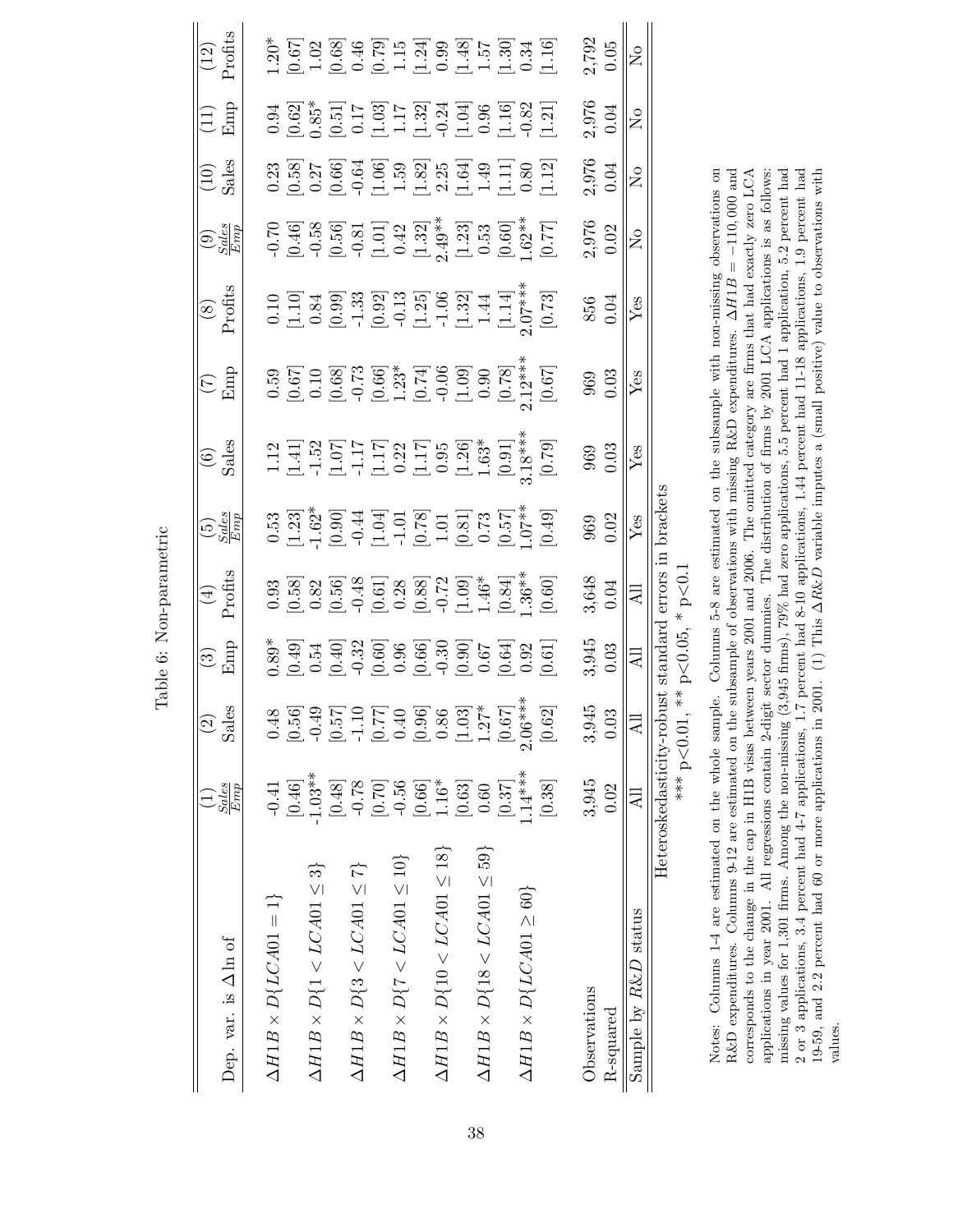|                                              | Table 7: The channels: TFF                                                                                                                                                                                                                                                                                                  |                                                                                                                                                                                                                                                                                                                                                   |                            | and $R\&I$                                                                                                                                                                                                                                                                                                                                   |                                                                                           |                                           |                                                                                                                                                                                                                                                                                         |                                                                                                                                                                                                                                                                                                             |
|----------------------------------------------|-----------------------------------------------------------------------------------------------------------------------------------------------------------------------------------------------------------------------------------------------------------------------------------------------------------------------------|---------------------------------------------------------------------------------------------------------------------------------------------------------------------------------------------------------------------------------------------------------------------------------------------------------------------------------------------------|----------------------------|----------------------------------------------------------------------------------------------------------------------------------------------------------------------------------------------------------------------------------------------------------------------------------------------------------------------------------------------|-------------------------------------------------------------------------------------------|-------------------------------------------|-----------------------------------------------------------------------------------------------------------------------------------------------------------------------------------------------------------------------------------------------------------------------------------------|-------------------------------------------------------------------------------------------------------------------------------------------------------------------------------------------------------------------------------------------------------------------------------------------------------------|
|                                              |                                                                                                                                                                                                                                                                                                                             | $\frac{1}{2}$                                                                                                                                                                                                                                                                                                                                     |                            |                                                                                                                                                                                                                                                                                                                                              |                                                                                           | $\overline{\text{C}}$<br>TFP <sup>1</sup> | $\frac{(\mathbf{7})}{(\mathbf{7})^2}$                                                                                                                                                                                                                                                   |                                                                                                                                                                                                                                                                                                             |
| Dep. var. is $\Delta \ln \mathrm{of}$        | $\frac{1}{E}$<br>$\frac{Sules}{Emp}$                                                                                                                                                                                                                                                                                        |                                                                                                                                                                                                                                                                                                                                                   | $\frac{(3)}{\text{TFP}^2}$ | $\begin{array}{c} (4) \\ \text{R\&D}^* \end{array}$                                                                                                                                                                                                                                                                                          | $\binom{5}{Sules}$                                                                        |                                           |                                                                                                                                                                                                                                                                                         | $\frac{(8)}{R\&D}$                                                                                                                                                                                                                                                                                          |
|                                              |                                                                                                                                                                                                                                                                                                                             |                                                                                                                                                                                                                                                                                                                                                   |                            |                                                                                                                                                                                                                                                                                                                                              |                                                                                           |                                           |                                                                                                                                                                                                                                                                                         |                                                                                                                                                                                                                                                                                                             |
| $\Delta H1B \times D\{LCA01=1\}$             |                                                                                                                                                                                                                                                                                                                             |                                                                                                                                                                                                                                                                                                                                                   |                            |                                                                                                                                                                                                                                                                                                                                              |                                                                                           |                                           |                                                                                                                                                                                                                                                                                         |                                                                                                                                                                                                                                                                                                             |
|                                              |                                                                                                                                                                                                                                                                                                                             |                                                                                                                                                                                                                                                                                                                                                   |                            |                                                                                                                                                                                                                                                                                                                                              |                                                                                           |                                           |                                                                                                                                                                                                                                                                                         |                                                                                                                                                                                                                                                                                                             |
| $\Delta H1B \times D\{1 \leq LCA01 \leq 3\}$ |                                                                                                                                                                                                                                                                                                                             |                                                                                                                                                                                                                                                                                                                                                   |                            |                                                                                                                                                                                                                                                                                                                                              |                                                                                           |                                           |                                                                                                                                                                                                                                                                                         |                                                                                                                                                                                                                                                                                                             |
|                                              |                                                                                                                                                                                                                                                                                                                             |                                                                                                                                                                                                                                                                                                                                                   |                            |                                                                                                                                                                                                                                                                                                                                              |                                                                                           |                                           |                                                                                                                                                                                                                                                                                         |                                                                                                                                                                                                                                                                                                             |
| $\Delta H1B \times D\{3 < LCA01 \leq 7\}$    |                                                                                                                                                                                                                                                                                                                             |                                                                                                                                                                                                                                                                                                                                                   |                            |                                                                                                                                                                                                                                                                                                                                              |                                                                                           |                                           |                                                                                                                                                                                                                                                                                         |                                                                                                                                                                                                                                                                                                             |
|                                              |                                                                                                                                                                                                                                                                                                                             |                                                                                                                                                                                                                                                                                                                                                   |                            |                                                                                                                                                                                                                                                                                                                                              |                                                                                           |                                           |                                                                                                                                                                                                                                                                                         |                                                                                                                                                                                                                                                                                                             |
| $\Delta H1B \times D\{7 < LC A01 \leq 10\}$  |                                                                                                                                                                                                                                                                                                                             |                                                                                                                                                                                                                                                                                                                                                   |                            |                                                                                                                                                                                                                                                                                                                                              |                                                                                           |                                           |                                                                                                                                                                                                                                                                                         |                                                                                                                                                                                                                                                                                                             |
|                                              |                                                                                                                                                                                                                                                                                                                             |                                                                                                                                                                                                                                                                                                                                                   |                            |                                                                                                                                                                                                                                                                                                                                              |                                                                                           |                                           |                                                                                                                                                                                                                                                                                         |                                                                                                                                                                                                                                                                                                             |
| $\Delta H1B \times D\{10 < LCA01 \leq 18\}$  |                                                                                                                                                                                                                                                                                                                             |                                                                                                                                                                                                                                                                                                                                                   |                            |                                                                                                                                                                                                                                                                                                                                              |                                                                                           |                                           |                                                                                                                                                                                                                                                                                         |                                                                                                                                                                                                                                                                                                             |
|                                              |                                                                                                                                                                                                                                                                                                                             |                                                                                                                                                                                                                                                                                                                                                   |                            |                                                                                                                                                                                                                                                                                                                                              |                                                                                           |                                           |                                                                                                                                                                                                                                                                                         |                                                                                                                                                                                                                                                                                                             |
| $\Delta H1B \times D\{18 < LCA01 \leq 59\}$  |                                                                                                                                                                                                                                                                                                                             |                                                                                                                                                                                                                                                                                                                                                   |                            |                                                                                                                                                                                                                                                                                                                                              |                                                                                           |                                           |                                                                                                                                                                                                                                                                                         |                                                                                                                                                                                                                                                                                                             |
|                                              |                                                                                                                                                                                                                                                                                                                             |                                                                                                                                                                                                                                                                                                                                                   |                            |                                                                                                                                                                                                                                                                                                                                              |                                                                                           |                                           |                                                                                                                                                                                                                                                                                         |                                                                                                                                                                                                                                                                                                             |
| $\Delta H1B \times D\{LCA01 \geq 60\}$       |                                                                                                                                                                                                                                                                                                                             |                                                                                                                                                                                                                                                                                                                                                   |                            |                                                                                                                                                                                                                                                                                                                                              |                                                                                           |                                           |                                                                                                                                                                                                                                                                                         |                                                                                                                                                                                                                                                                                                             |
|                                              | $\begin{array}{r} 1.38 \\[-4pt] 1.38 \\[-4pt] 0.49 \\[-4pt] 0.48 \\[-4pt] 0.48 \\[-4pt] 0.58 \\[-4pt] 0.58 \\[-4pt] 0.58 \\[-4pt] 0.59 \\[-4pt] 0.59 \\[-4pt] 0.59 \\[-4pt] 0.59 \\[-4pt] 0.59 \\[-4pt] 0.59 \\[-4pt] 0.59 \\[-4pt] 0.59 \\[-4pt] 0.59 \\[-4pt] 0.59 \\[-4pt] 0.59 \\[-4pt] 0.59 \\[-4pt] 0.59 \\[-4pt] 0.$ | $\begin{array}{l} -0.42 \\ -0.45 \\ -1.00 \\ +0.59 \\ -0.59 \\ -0.59 \\ -0.59 \\ -0.59 \\ -0.59 \\ -0.59 \\ -0.59 \\ -0.59 \\ -0.59 \\ -0.59 \\ -0.59 \\ -0.59 \\ -0.35 \\ -0.35 \\ -0.35 \\ -0.35 \\ -0.35 \\ -0.35 \\ -0.35 \\ -0.35 \\ -0.35 \\ -0.35 \\ -0.35 \\ -0.35 \\ -0.35 \\ -0.35 \\ -0.35 \\ -0.35 \\ -0.35 \\ -0.35 \\ -0.35 \\ -0.$ |                            | $\begin{array}{l} 6.07 \\ 0.07 \\ 0.07 \\ 0.03 \\ -0.04 \\ 0.05 \\ -0.04 \\ -0.04 \\ -0.04 \\ -0.04 \\ -0.04 \\ -0.04 \\ -0.04 \\ -0.04 \\ -0.04 \\ -0.04 \\ -0.04 \\ -0.04 \\ -0.04 \\ -0.04 \\ -0.04 \\ -0.04 \\ -0.04 \\ -0.04 \\ -0.04 \\ -0.04 \\ -0.04 \\ -0.04 \\ -0.04 \\ -0.04 \\ -0.04 \\ -0.04 \\ -0.04 \\ -0.04 \\ -0.04 \\ -0.$ | 0.53<br>0.23]<br>0.33]<br>0.33]<br>0.33<br>0.33]<br>0.33<br>0.43<br>0.44<br>0.73<br>0.49] |                                           | $\begin{array}{l} 1.758 \\ 0.0000 \\ 0.00000 \\ 0.00000 \\ 0.00000 \\ 0.00000 \\ 0.00000 \\ 0.00000 \\ 0.00000 \\ 0.00000 \\ 0.00000 \\ 0.00000 \\ 0.00000 \\ 0.00000 \\ 0.00000 \\ 0.00000 \\ 0.00000 \\ 0.00000 \\ 0.00000 \\ 0.00000 \\ 0.00000 \\ 0.00000 \\ 0.00000 \\ 0.00000 \\$ | $\begin{array}{l} 1.25^* \\ 1.25^* \\ 0.73 \\ 0.22 \\ 0.11 \\ 0.32 \\ 0.11 \\ 0.23 \\ 0.33 \\ 0.43 \\ 0.54 \\ 0.55 \\ 0.57 \\ 0.57 \\ 0.57 \\ 0.58 \\ 0.57 \\ 0.59 \\ 0.53 \\ 0.59 \\ 0.59 \\ 0.59 \\ 0.59 \\ 0.59 \\ 0.59 \\ 0.59 \\ 0.59 \\ 0.59 \\ 0.59 \\ 0.59 \\ 0.59 \\ 0.59 \\ 0.59 \\ 0.59 \\ 0.59$ |
| Observations                                 |                                                                                                                                                                                                                                                                                                                             |                                                                                                                                                                                                                                                                                                                                                   |                            |                                                                                                                                                                                                                                                                                                                                              |                                                                                           |                                           |                                                                                                                                                                                                                                                                                         | 969                                                                                                                                                                                                                                                                                                         |
| $R$ -squared                                 | $3,945$<br>$0.02$                                                                                                                                                                                                                                                                                                           | $3,789$<br>0.03                                                                                                                                                                                                                                                                                                                                   | 2,115<br>0.06              | $3,945$<br>$0.03$                                                                                                                                                                                                                                                                                                                            | 969<br>0.02                                                                               | 947<br>0.02                               | 580<br>0.05                                                                                                                                                                                                                                                                             | 0.04                                                                                                                                                                                                                                                                                                        |
| Sample by $R\&D$ status                      | Ę                                                                                                                                                                                                                                                                                                                           | $\overline{AB}$                                                                                                                                                                                                                                                                                                                                   | Ę                          | ₹                                                                                                                                                                                                                                                                                                                                            | Yes                                                                                       | Yes                                       | Yes                                                                                                                                                                                                                                                                                     | $Y$ es                                                                                                                                                                                                                                                                                                      |
|                                              | Heteroskedasticity-robust standard errors in brackets                                                                                                                                                                                                                                                                       |                                                                                                                                                                                                                                                                                                                                                   |                            |                                                                                                                                                                                                                                                                                                                                              |                                                                                           |                                           |                                                                                                                                                                                                                                                                                         |                                                                                                                                                                                                                                                                                                             |
|                                              |                                                                                                                                                                                                                                                                                                                             | *** $p<0.01$ , ** $p<0.05$ , * $p<0.1$                                                                                                                                                                                                                                                                                                            |                            |                                                                                                                                                                                                                                                                                                                                              |                                                                                           |                                           |                                                                                                                                                                                                                                                                                         |                                                                                                                                                                                                                                                                                                             |

<span id="page-39-0"></span>Notes: Columns 1-4 are estimated on the whole sample. Columns 5-8 are estimated on the subsample with non-missing observations on R&D expenses.  $\Delta H1B = -110,000$  and corresponds to the change in the cap in H1B visas betwee LCA applications is as follows: missing values for 1,301 firms. Among the non-missing (3,945 firms), 79% had zero applications, 5.5 percent 11-18 applications, 1.9 percent had 19-59, and 2.2 percent had 60 or more applications in 2001. (1) TFP based on naive OLS estimation of production functions. (2) TFP based on 1.6 A&D variable firms that had exactly zero LCA applications in year 2001. All regressions contain 2-digit sector dummies. The distribution of firms by 2001 had 1 application, 5.2 percent had 2 or 3 applications, 3.4 percent had 4-7 applications, 1.7 percent had 8-10 applications, 1.44 percent had 11-18 applications, 1.9 percent had 19-59, and 2.2 percent had 60 or more applications in 2001. (1) TFP based on naive OLS estimation of Notes: Columns 1-4 are estimated on the whole sample. Columns 5-8 are estimated on the subsample with non-missing observations on R&D expenses.  $\Delta H1B = -110,000$  and corresponds to the change in the cap in H1B visas between years 2001 and 2006. The omitted category are correspondent of the control of the correspondence of the correspondence of the corres firms that had exactly zero LCA applications in year 2001. All regressions contain 2-digit sector dummies. The distribution of firms by 2001 LCA applications is as follows: missing values for 1,301 firms. Among the non-missing (3,945 firms), 79% had zero applications, 5.5 percent had 1 application, 5.2 percent had 2 or 3 applications, 3.4 percent had 4-7 applications, 1.7 percent had 8-10 applications, 1.44 percent had production functions. (2) TFP based on Levinsohn-Petrin estimation of production functions (revenue approach). (\*) This ∆R&D variable imputes a (small positive) value to observations with missing values. imputes a (small positive) value to observations with missing values.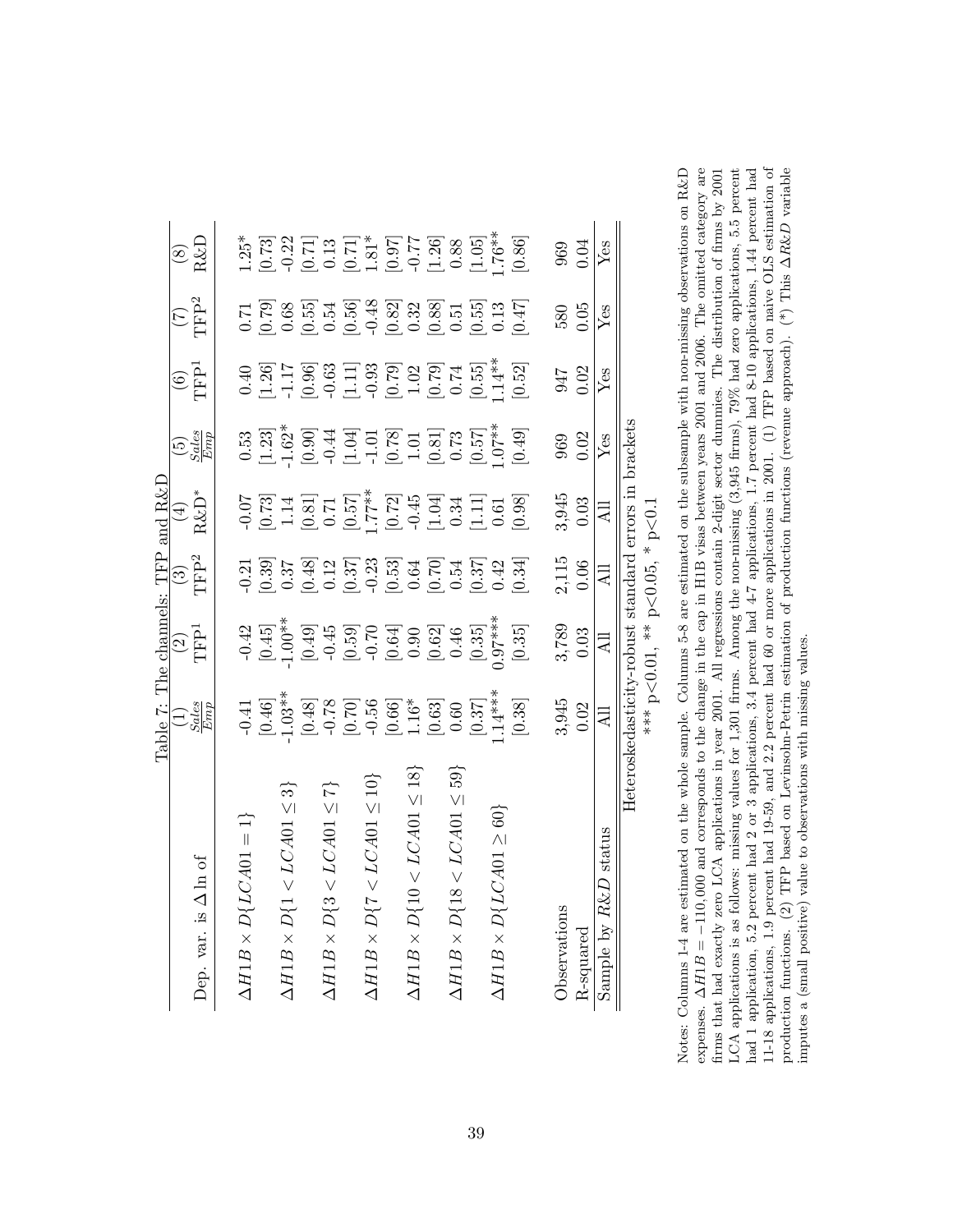<span id="page-40-0"></span>

| Description sector                              | Sector   | Capital | Employment |
|-------------------------------------------------|----------|---------|------------|
|                                                 | NAICS2dg |         |            |
|                                                 |          |         |            |
| Agriculture, Forestry, etc.                     | 11       | 0.47    | 0.56       |
| Mining and gas and oil extraction               | 21       | 0.72    | 0.38       |
| Utilities                                       | 22       | 0.48    | 0.47       |
| Construction                                    | 23       | 0.08    | 0.92       |
| Manufacturing - Food                            | 31       | 0.27    | 0.66       |
| Manufacturing - Wood                            | 32       | 0.30    | 0.88       |
| Manufacturing - Many categories                 | 33       | 0.20    | 0.84       |
| Wholesale trade                                 | 42       | 0.16    | 0.79       |
| Retail Trade $(1)$                              | 44       | 0.45    | 0.43       |
| Retail Trade $(2)$                              | 45       | 0.23    | 0.61       |
| Transportation (1)                              | 48       | 0.28    | 0.56       |
| Transportation $(2)$                            | 49       | 0.12    | 0.75       |
| Information (media and telecomm.)               | 51       | 0.21    | 0.82       |
| Finance and Insurance                           | 52       | 0.17    | 0.89       |
| Real estate                                     | 53       | 0.29    | 0.57       |
| Professional, Scientific and Technical services | 54       | 0.15    | 0.88       |
| Administrative and Support                      | 56       | 0.34    | 0.53       |
| Educational services                            | 61       | 0.43    | 0.27       |
| Health care and social assistance               | 62       | 0.20    | 0.71       |
| Arts and entertainment                          | 71       | 0.39    | 0.48       |
| Accommodation and Food services                 | 72       | 0.28    | 0.69       |
| Other services (repair and maintenance)         | 81       | 0.24    | 0.53       |

Table 8: Sector-specific factor shares

Notes: In each row we report the OLS estimates of the following linear regression estimated sector by sector:  $\ln Sales_{it} = \beta + \beta_k \ln Capital_{it} + \beta_{emp} \ln Emp_{it} + u_{it}$ . The regressions do not include an intercept or year dummies to be consistent with a Cobb-Douglas production function. Manufacturing 33 contains many categories: metal, industrial, computers, semiconductors, electrical, motor vehicles, medical equipment, others.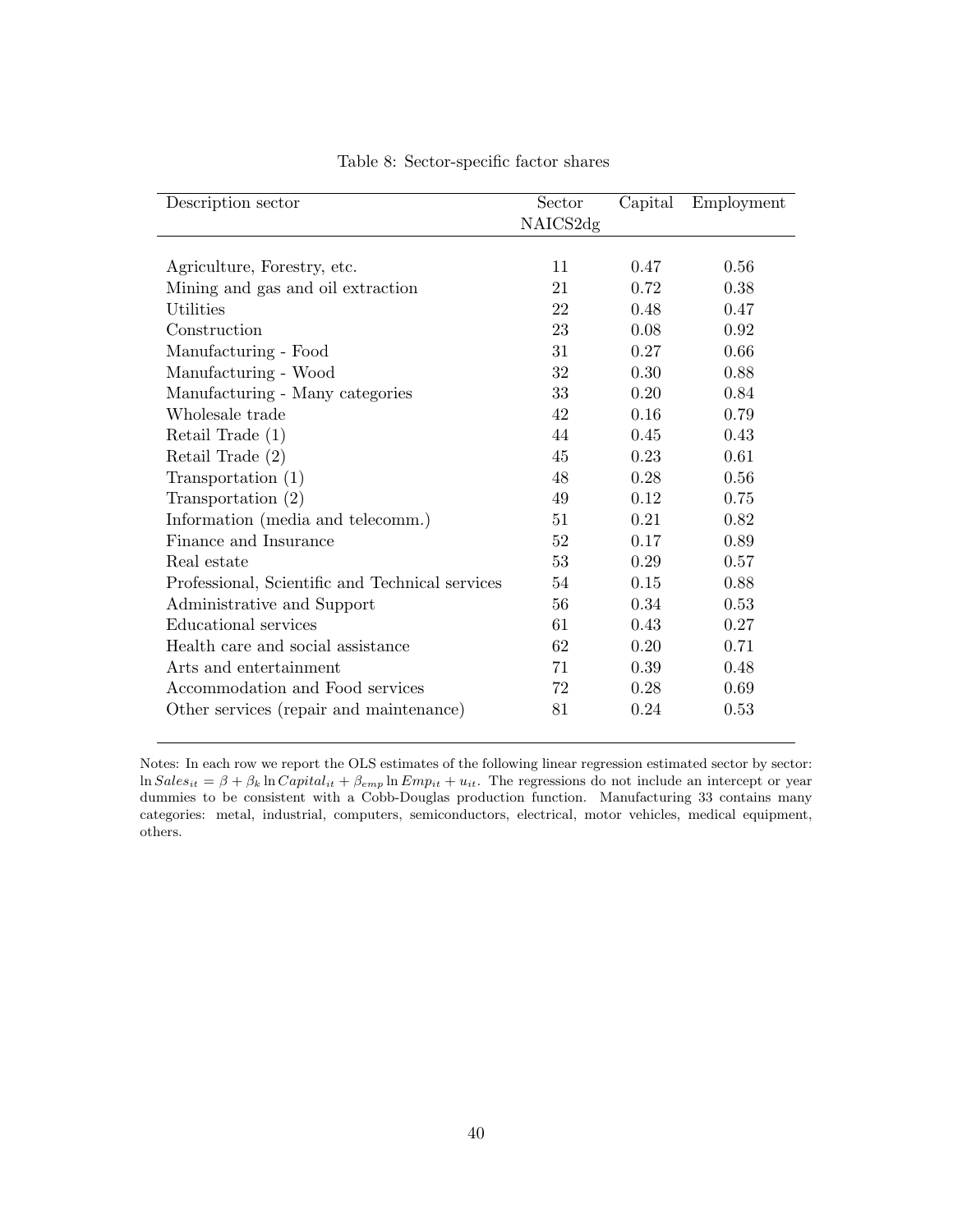<span id="page-41-0"></span>

| చి<br>הדדה מית היהר |
|---------------------|
|                     |
| $\dot{\phantom{0}}$ |
| Ĵ                   |

| Sector                                                 | $\begin{tabular}{l} \hline Year \\ NACS (2dg) \\ \hline 81 \\ 71 \\ 12 \\ 23 \\ 31 \\ \hline \end{tabular}$ | $\frac{15}{100}$ g $\frac{1}{100}$ g $\frac{1}{100}$ g $\frac{1}{100}$ g $\frac{1}{100}$ g $\frac{1}{100}$ g $\frac{1}{100}$ g $\frac{1}{100}$ g $\frac{1}{100}$ g $\frac{1}{100}$ g $\frac{1}{100}$ g $\frac{1}{100}$ g $\frac{1}{100}$ g $\frac{1}{100}$ g $\frac{1}{100}$ g $\frac{1}{100}$ | $\begin{array}{r l} \hline & 2001 \\ \hline 8 \text{ also} \\ 339.45 \\ 678.75 \\ 678.77 \\ 968.77 \\ 171.77 \\ 678.2 \\ 678.3 \\ 678.3 \\ 678.3 \\ 7839.58 \\ 241.59 \\ 241.59 \\ 241.59 \\ 3025.68 \\ 3220.34 \\ 768.97 \\ 768.1 \\ 764.19 \\ 768.5 \\ 768.4 \\ 1046.3 \\ 768.9 \\ 768.4 \\ 1047.8 \\ 768$ | $\begin{array}{ l l l l l } \hline & 2001 & \\ \hline \text{Emp.} & 441.02 & 353.33 \\ \hline 6263.19 & 21797.8 & 1729.1 \\ \hline 6385.39 & 21797.8 & 1729.1 \\ \hline 6391.92 & 4729.1 & 4729.1 \\ \hline 44244.69 & 3585.51 & 557 \\ \hline 3585.51 & 11673.57 & 729.1 \\ \hline 11673.57 & 729.1 & 116$ | $\frac{18}{180}$ $\frac{8}{18}$ $\frac{18}{18}$ $\frac{18}{18}$ $\frac{18}{18}$ $\frac{18}{18}$ $\frac{18}{18}$ $\frac{18}{18}$ $\frac{18}{18}$ $\frac{18}{18}$ $\frac{18}{18}$ $\frac{18}{18}$ $\frac{18}{18}$ $\frac{18}{18}$ $\frac{18}{18}$ $\frac{18}{18}$ $\frac{18}{18}$ $\frac{18}{18}$ $\frac{1$ |                                                                                                                                                                                                                                                                                                                                                                               | $\begin{array}{l l} \hline 2006 \\ \hline \text{Emp.} \\ \hline \text{I0723.72} \\ 11721.08 \\ 34409.79 \\ 4185.56 \\ 5552.01 \\ 13878.26 \\ 5552.01 \\ 1616.58 \\ 5445.2 \\ 11616.58 \\ 5445.2 \\ 11616.58 \\ 52892.98 \\ 10982.98 \\ 5950.31 \\ 11616.58 \\ 8259.51 \\ 7251.31 \\ 66738.85 \\ 6738.8$ | $\begin{array}{l l} \hline 2006 \\ \hline 6.12 \\ 6.37 \\ 0.65 \\ 0.65 \\ \hline \end{array} \quad \begin{array}{l} \hline \text{se} \\ \hline \text{se} \\ \text{se} \\ \text{se} \\ \text{se} \\ \text{se} \\ \text{se} \\ \text{se} \\ \text{se} \\ \text{se} \\ \text{se} \\ \text{se} \\ \text{se} \\ \text{se} \\ \text{se} \\ \text{se} \\ \text{se} \\ \text{se} \\ \text{se} \\ \text{se} \\ \text{se} \\ \text{se} \\ \text{se} \\ \text{se} \\ \text{se} \\ \text$ |
|--------------------------------------------------------|-------------------------------------------------------------------------------------------------------------|------------------------------------------------------------------------------------------------------------------------------------------------------------------------------------------------------------------------------------------------------------------------------------------------|--------------------------------------------------------------------------------------------------------------------------------------------------------------------------------------------------------------------------------------------------------------------------------------------------------------|-------------------------------------------------------------------------------------------------------------------------------------------------------------------------------------------------------------------------------------------------------------------------------------------------------------|-----------------------------------------------------------------------------------------------------------------------------------------------------------------------------------------------------------------------------------------------------------------------------------------------------------|-------------------------------------------------------------------------------------------------------------------------------------------------------------------------------------------------------------------------------------------------------------------------------------------------------------------------------------------------------------------------------|---------------------------------------------------------------------------------------------------------------------------------------------------------------------------------------------------------------------------------------------------------------------------------------------------------|-------------------------------------------------------------------------------------------------------------------------------------------------------------------------------------------------------------------------------------------------------------------------------------------------------------------------------------------------------------------------------------------------------------------------------------------------------------------------------|
| Other services (repair and maintenance)                |                                                                                                             |                                                                                                                                                                                                                                                                                                |                                                                                                                                                                                                                                                                                                              |                                                                                                                                                                                                                                                                                                             |                                                                                                                                                                                                                                                                                                           |                                                                                                                                                                                                                                                                                                                                                                               |                                                                                                                                                                                                                                                                                                         |                                                                                                                                                                                                                                                                                                                                                                                                                                                                               |
| Arts and entertainment                                 |                                                                                                             |                                                                                                                                                                                                                                                                                                |                                                                                                                                                                                                                                                                                                              |                                                                                                                                                                                                                                                                                                             |                                                                                                                                                                                                                                                                                                           |                                                                                                                                                                                                                                                                                                                                                                               |                                                                                                                                                                                                                                                                                                         |                                                                                                                                                                                                                                                                                                                                                                                                                                                                               |
| Agriculture and Forestry                               |                                                                                                             |                                                                                                                                                                                                                                                                                                |                                                                                                                                                                                                                                                                                                              |                                                                                                                                                                                                                                                                                                             |                                                                                                                                                                                                                                                                                                           |                                                                                                                                                                                                                                                                                                                                                                               |                                                                                                                                                                                                                                                                                                         |                                                                                                                                                                                                                                                                                                                                                                                                                                                                               |
| Accommodation and Food                                 |                                                                                                             |                                                                                                                                                                                                                                                                                                |                                                                                                                                                                                                                                                                                                              |                                                                                                                                                                                                                                                                                                             |                                                                                                                                                                                                                                                                                                           |                                                                                                                                                                                                                                                                                                                                                                               |                                                                                                                                                                                                                                                                                                         |                                                                                                                                                                                                                                                                                                                                                                                                                                                                               |
| <b>Jtilities</b>                                       |                                                                                                             |                                                                                                                                                                                                                                                                                                |                                                                                                                                                                                                                                                                                                              |                                                                                                                                                                                                                                                                                                             |                                                                                                                                                                                                                                                                                                           |                                                                                                                                                                                                                                                                                                                                                                               |                                                                                                                                                                                                                                                                                                         |                                                                                                                                                                                                                                                                                                                                                                                                                                                                               |
| Manufacturing - Food                                   |                                                                                                             |                                                                                                                                                                                                                                                                                                |                                                                                                                                                                                                                                                                                                              |                                                                                                                                                                                                                                                                                                             |                                                                                                                                                                                                                                                                                                           |                                                                                                                                                                                                                                                                                                                                                                               |                                                                                                                                                                                                                                                                                                         |                                                                                                                                                                                                                                                                                                                                                                                                                                                                               |
| Real estate                                            |                                                                                                             |                                                                                                                                                                                                                                                                                                |                                                                                                                                                                                                                                                                                                              |                                                                                                                                                                                                                                                                                                             |                                                                                                                                                                                                                                                                                                           |                                                                                                                                                                                                                                                                                                                                                                               |                                                                                                                                                                                                                                                                                                         |                                                                                                                                                                                                                                                                                                                                                                                                                                                                               |
| Wholesale trade                                        |                                                                                                             |                                                                                                                                                                                                                                                                                                |                                                                                                                                                                                                                                                                                                              |                                                                                                                                                                                                                                                                                                             |                                                                                                                                                                                                                                                                                                           |                                                                                                                                                                                                                                                                                                                                                                               |                                                                                                                                                                                                                                                                                                         |                                                                                                                                                                                                                                                                                                                                                                                                                                                                               |
| Mining and extraction                                  | $\mathcal{C}$                                                                                               |                                                                                                                                                                                                                                                                                                |                                                                                                                                                                                                                                                                                                              |                                                                                                                                                                                                                                                                                                             |                                                                                                                                                                                                                                                                                                           |                                                                                                                                                                                                                                                                                                                                                                               |                                                                                                                                                                                                                                                                                                         |                                                                                                                                                                                                                                                                                                                                                                                                                                                                               |
| Educational services                                   | 5254824                                                                                                     |                                                                                                                                                                                                                                                                                                |                                                                                                                                                                                                                                                                                                              |                                                                                                                                                                                                                                                                                                             |                                                                                                                                                                                                                                                                                                           |                                                                                                                                                                                                                                                                                                                                                                               |                                                                                                                                                                                                                                                                                                         |                                                                                                                                                                                                                                                                                                                                                                                                                                                                               |
| Health care and social assistance                      |                                                                                                             |                                                                                                                                                                                                                                                                                                |                                                                                                                                                                                                                                                                                                              |                                                                                                                                                                                                                                                                                                             |                                                                                                                                                                                                                                                                                                           |                                                                                                                                                                                                                                                                                                                                                                               |                                                                                                                                                                                                                                                                                                         |                                                                                                                                                                                                                                                                                                                                                                                                                                                                               |
| Retail trade (2)                                       |                                                                                                             |                                                                                                                                                                                                                                                                                                |                                                                                                                                                                                                                                                                                                              |                                                                                                                                                                                                                                                                                                             |                                                                                                                                                                                                                                                                                                           |                                                                                                                                                                                                                                                                                                                                                                               |                                                                                                                                                                                                                                                                                                         |                                                                                                                                                                                                                                                                                                                                                                                                                                                                               |
| Transportation (1)                                     |                                                                                                             |                                                                                                                                                                                                                                                                                                |                                                                                                                                                                                                                                                                                                              |                                                                                                                                                                                                                                                                                                             |                                                                                                                                                                                                                                                                                                           |                                                                                                                                                                                                                                                                                                                                                                               |                                                                                                                                                                                                                                                                                                         |                                                                                                                                                                                                                                                                                                                                                                                                                                                                               |
| $\operatorname{Manufacturing}$ - $\operatorname{Wood}$ |                                                                                                             |                                                                                                                                                                                                                                                                                                |                                                                                                                                                                                                                                                                                                              |                                                                                                                                                                                                                                                                                                             |                                                                                                                                                                                                                                                                                                           |                                                                                                                                                                                                                                                                                                                                                                               |                                                                                                                                                                                                                                                                                                         |                                                                                                                                                                                                                                                                                                                                                                                                                                                                               |
| Retail trade (1)                                       |                                                                                                             |                                                                                                                                                                                                                                                                                                |                                                                                                                                                                                                                                                                                                              |                                                                                                                                                                                                                                                                                                             |                                                                                                                                                                                                                                                                                                           |                                                                                                                                                                                                                                                                                                                                                                               |                                                                                                                                                                                                                                                                                                         |                                                                                                                                                                                                                                                                                                                                                                                                                                                                               |
| Finance and insurance                                  | 52 33                                                                                                       |                                                                                                                                                                                                                                                                                                |                                                                                                                                                                                                                                                                                                              |                                                                                                                                                                                                                                                                                                             |                                                                                                                                                                                                                                                                                                           |                                                                                                                                                                                                                                                                                                                                                                               |                                                                                                                                                                                                                                                                                                         |                                                                                                                                                                                                                                                                                                                                                                                                                                                                               |
| Administrative and support                             |                                                                                                             |                                                                                                                                                                                                                                                                                                |                                                                                                                                                                                                                                                                                                              |                                                                                                                                                                                                                                                                                                             |                                                                                                                                                                                                                                                                                                           |                                                                                                                                                                                                                                                                                                                                                                               |                                                                                                                                                                                                                                                                                                         |                                                                                                                                                                                                                                                                                                                                                                                                                                                                               |
| Manufacturing - Many categories                        |                                                                                                             |                                                                                                                                                                                                                                                                                                |                                                                                                                                                                                                                                                                                                              |                                                                                                                                                                                                                                                                                                             |                                                                                                                                                                                                                                                                                                           |                                                                                                                                                                                                                                                                                                                                                                               |                                                                                                                                                                                                                                                                                                         |                                                                                                                                                                                                                                                                                                                                                                                                                                                                               |
| Construction                                           | $\frac{23}{51}$                                                                                             |                                                                                                                                                                                                                                                                                                |                                                                                                                                                                                                                                                                                                              |                                                                                                                                                                                                                                                                                                             |                                                                                                                                                                                                                                                                                                           |                                                                                                                                                                                                                                                                                                                                                                               |                                                                                                                                                                                                                                                                                                         |                                                                                                                                                                                                                                                                                                                                                                                                                                                                               |
| Information (media and telecomm.)                      |                                                                                                             |                                                                                                                                                                                                                                                                                                |                                                                                                                                                                                                                                                                                                              |                                                                                                                                                                                                                                                                                                             |                                                                                                                                                                                                                                                                                                           |                                                                                                                                                                                                                                                                                                                                                                               |                                                                                                                                                                                                                                                                                                         |                                                                                                                                                                                                                                                                                                                                                                                                                                                                               |
| Transportation (2)                                     |                                                                                                             |                                                                                                                                                                                                                                                                                                |                                                                                                                                                                                                                                                                                                              |                                                                                                                                                                                                                                                                                                             |                                                                                                                                                                                                                                                                                                           |                                                                                                                                                                                                                                                                                                                                                                               |                                                                                                                                                                                                                                                                                                         |                                                                                                                                                                                                                                                                                                                                                                                                                                                                               |
| Professional, scientific and technical                 |                                                                                                             |                                                                                                                                                                                                                                                                                                |                                                                                                                                                                                                                                                                                                              |                                                                                                                                                                                                                                                                                                             |                                                                                                                                                                                                                                                                                                           | $\begin{array}{l l} 0 & 0 & 0 & 0 & 0 \\ \hline 0 & 0 & 0 & 0 & 0 & 0 \\ \hline 0 & 0 & 0 & 0 & 0 & 0 \\ \end{array} \quad \begin{array}{l} 0 & 0 & 0 & 0 & 0 \\ 0 & 0 & 0 & 0 & 0 & 0 \\ 0 & 0 & 0 & 0 & 0 & 0 \\ \end{array} \quad \begin{array}{l} 0 & 0 & 0 & 0 & 0 \\ 0 & 0 & 0 & 0 & 0 & 0 \\ 0 & 0 & 0 & 0 & 0 & 0 \\ \end{array} \quad \begin{array}{l} 0 & 0 & 0 & $ |                                                                                                                                                                                                                                                                                                         |                                                                                                                                                                                                                                                                                                                                                                                                                                                                               |
| Notco: Industry are concerned $f \cap \Lambda$ colog   |                                                                                                             |                                                                                                                                                                                                                                                                                                | $\alpha$ and $\alpha$ and $\beta$ $\Gamma$ and $\alpha$                                                                                                                                                                                                                                                      | ING the Cost NIATO closification and                                                                                                                                                                                                                                                                        |                                                                                                                                                                                                                                                                                                           |                                                                                                                                                                                                                                                                                                                                                                               |                                                                                                                                                                                                                                                                                                         |                                                                                                                                                                                                                                                                                                                                                                                                                                                                               |

Notes: Industry averages for LCA, sales, employment, and R&D expenses. We use the 2-digit NAICS classification and<br>we have ranked industries in increasing order by the 2001 LCAs. Specifically, the top three industries by Notes: Industry averages for LCA, sales, employment, and R&D expenses. We use the 2-digit NAICS classification and we have ranked industries in increasing order by the 2001 LCAs. Specifically, the top three industries by LCA in 2001 are Professional, Scientific and Technical services (54), Transportation (49), and Information (media and telecommunications, 51). The bottom three are Agriculture, Forestry and so on (11), Arts and Entertainment (71), and Other Services (repair and maintenance, 81).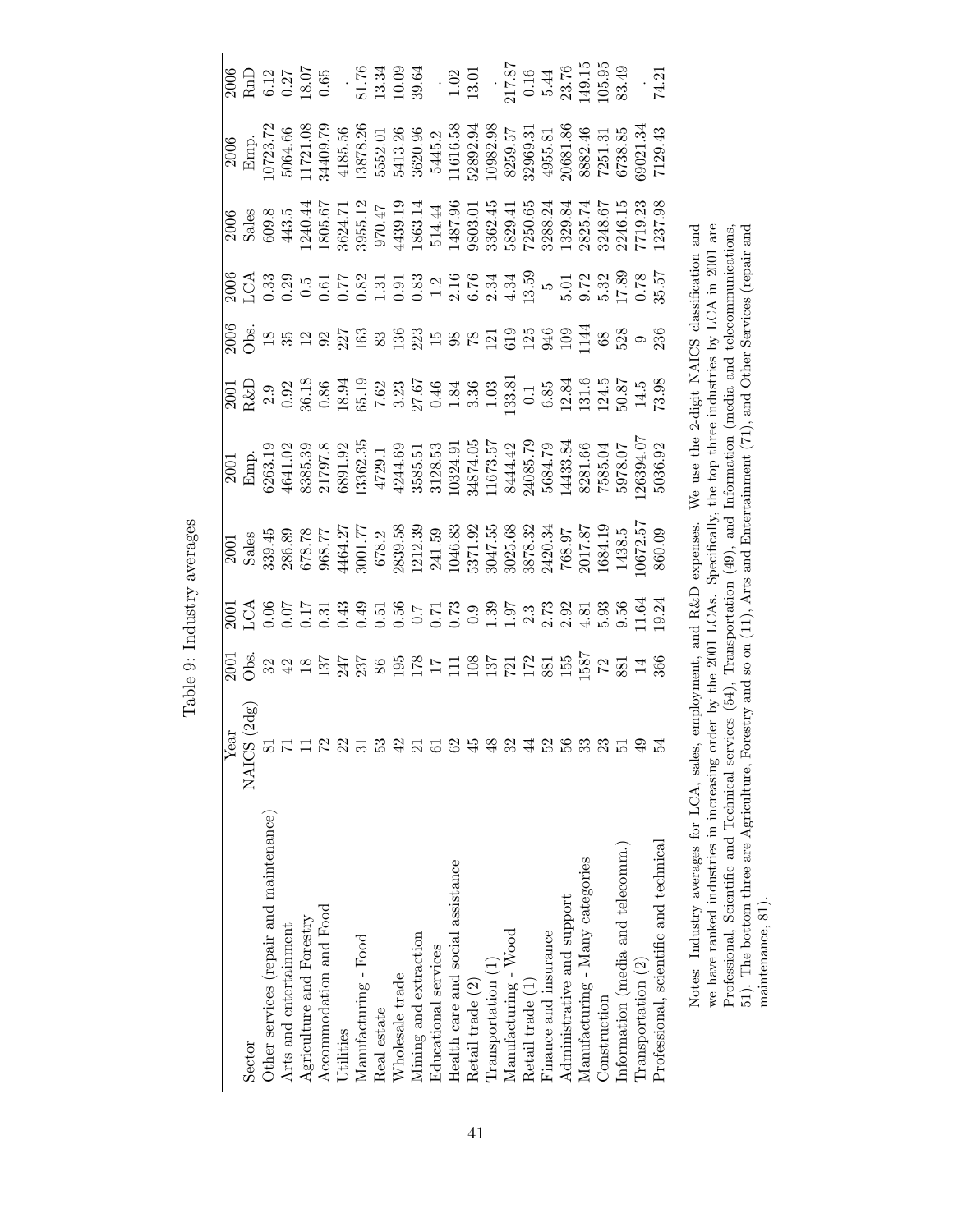<span id="page-42-0"></span>

|                                                 | (1)                 | (2)       | (3)       | (4)       | (5)              | $\overline{(6)}$ |
|-------------------------------------------------|---------------------|-----------|-----------|-----------|------------------|------------------|
| Dep. var. is $\Delta \ln \text{ of}$            | <b>Sales</b><br>Emp | Sales     | Emp       | Profits   | TFP <sup>1</sup> | R&D              |
|                                                 |                     |           |           |           |                  |                  |
| Sample: All firms $(N=3,945)$                   |                     |           |           |           |                  |                  |
| $\Delta H1B \times D\{1 \leq LCA2001 \leq 18\}$ | $-0.56**$           | $-0.10$   | $0.46*$   | 0.44      | $-0.52*$         | 0.24             |
|                                                 | [0.29]              | [0.35]    | [0.27]    | [0.33]    | [0.27]           | [0.49]           |
| $\Delta H1B \times D\{19 \le LCA2001 \le 59\}$  | 0.59                | $1.27*$   | 0.67      | $1.47*$   | 0.45             | 0.11             |
|                                                 | [0.37]              | [0.67]    | [0.64]    | [0.84]    | [0.35]           | $[1.02]$         |
| $\Delta H1B \times D\{LCA2001 \geq 60\}$        | $1.13***$           | $2.05***$ | 0.93      | $1.38**$  | $0.96***$        | 0.07             |
|                                                 | [0.37]              | [0.62]    | [0.61]    | [0.60]    | [0.35]           | $[1.01]$         |
|                                                 |                     |           |           |           |                  |                  |
| Sample: $R&D(N=969)$                            |                     |           |           |           |                  |                  |
| $\Delta H1B \times D\{1 \leq LCA2001 \leq 18\}$ | $-0.41$             | $-0.26$   | 0.15      | $-0.26$   | $-0.34$          | 0.39             |
|                                                 | [0.55]              | [0.65]    | [0.40]    | [0.56]    | [0.56]           | [0.44]           |
| $\Delta H1B \times D\{19 \le LCA2001 \le 59\}$  | 0.72                | $1.62*$   | 0.90      | 1.47      | 0.73             | 0.89             |
|                                                 | [0.57]              | [0.91]    | [0.78]    | [1.13]    | [0.54]           | [1.05]           |
| $\Delta H1B \times D\{LCA2001 \geq 60\}$        | $1.06**$            | $3.17***$ | $2.12***$ | $2.09***$ | $1.14**$         | $1.76**$         |
|                                                 | [0.49]              | [0.78]    | [0.67]    | [0.73]    | [0.52]           | [0.85]           |
| Sample: Manufacturing $(N=1,549)$               |                     |           |           |           |                  |                  |
| $\Delta H1B \times D\{1 \le LCA2001 \le 18\}$   | $-0.93*$            | $-0.31$   | 0.63      | $0.59\,$  | $-1.15**$        | $0.82*$          |
|                                                 | [0.49]              | [0.56]    | [0.42]    | [0.50]    | [0.49]           | [0.48]           |
| $\Delta H1B \times D\{19 \le LCA2001 \le 59\}$  | 0.28                | $2.39***$ | $2.11***$ | $3.06**$  | 0.16             | 1.12             |
|                                                 | [0.64]              | [0.92]    | [0.77]    | [1.37]    | [0.53]           | $[1.19]$         |
| $\Delta H1B \times D\{LCA2001 \geq 60\}$        | 0.48                | $2.90***$ | $2.42***$ | $2.33***$ | 0.42             | $1.79**$         |
|                                                 | [0.52]              | [0.87]    | [0.72]    | [0.78]    | [0.53]           | [0.87]           |
|                                                 |                     |           |           |           |                  |                  |

Table 10: Robustness 1: Manufacturing

Notes: The omitted category are firms with zero LCAs in 2001. All regressions include 2-digit sector dummy variables. The first panel contains the whole sample of firms. The second panel is based on the R&D subsample. The third panel is based on the manufacturing subsample (NAICS 31-33).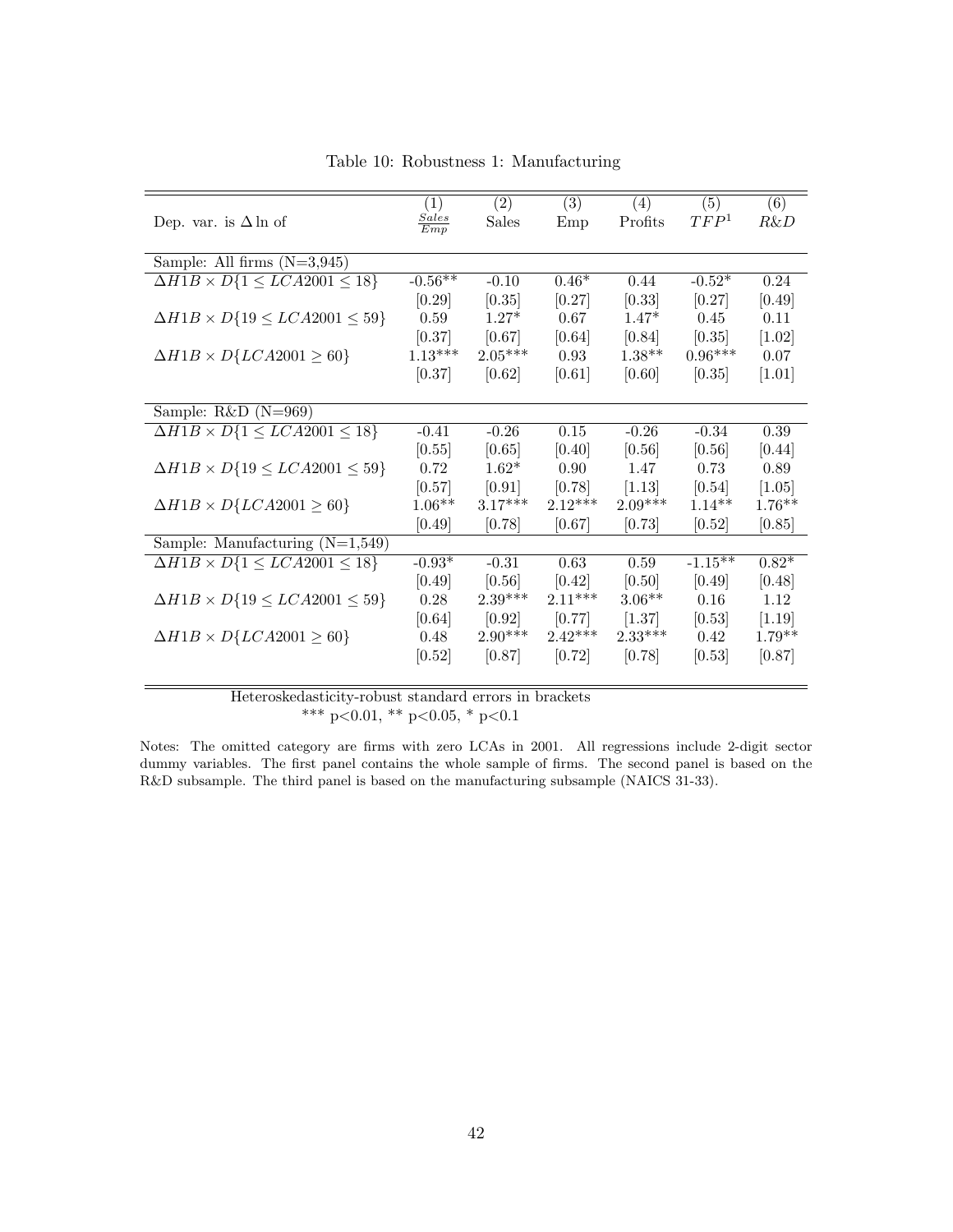<span id="page-43-0"></span>

|                                                          | (1)               | (2)       | (3)       | (4)       | (5)              | (6)      |
|----------------------------------------------------------|-------------------|-----------|-----------|-----------|------------------|----------|
| Dep. var. is $\Delta \ln \text{ of}$                     | $rac{Sales}{Emp}$ | Sales     | Emp       | Profits   | TFP <sup>1</sup> | R&D      |
|                                                          |                   |           |           |           |                  |          |
| Sample: All firms $(N=3,653)$                            |                   |           |           |           |                  |          |
| $\overline{\Delta H1B} \times D\{1 \le LCA2001 \le 18\}$ | $-0.66**$         | $-0.31$   | 0.35      | 0.23      | $-0.58**$        | 0.13     |
|                                                          | [0.30]            | [0.36]    | [0.28]    | [0.34]    | [0.28]           | [0.50]   |
| $\Delta H1B \times D\{19 \le LCA2001 \le 59\}$           | $0.67*$           | 1.01      | 0.34      | 1.05      | 0.57             | $-0.12$  |
|                                                          | [0.39]            | [0.72]    | [0.69]    | [0.91]    | [0.37]           | [1.09]   |
| $\Delta H1B \times D\{LCA2001 \geq 60\}$                 | $0.96**$          | $2.23***$ | $1.27**$  | $1.39**$  | $0.79**$         | 0.32     |
|                                                          | [0.39]            | [0.63]    | [0.61]    | [0.63]    | [0.36]           | [0.99]   |
| Sample: $R&D(N=853)$                                     |                   |           |           |           |                  |          |
| $\Delta H1B \times D\{1 \leq LCA2001 \leq 18\}$          | $-0.50$           | $-0.36$   | 0.15      | $-0.46$   | $-0.32$          | 0.21     |
|                                                          | [0.60]            | [0.70]    | [0.42]    | [0.59]    | [0.61]           | [0.46]   |
| $\Delta H1B \times D\{19 \le LCA2001 \le 59\}$           | 0.64              | 1.29      | 0.66      | $0.95\,$  | 0.78             | 0.54     |
|                                                          | [0.64]            | [0.96]    | [0.81]    | $[1.20]$  | [0.61]           | [1.10]   |
| $\Delta H1B \times D\{LCA2001 \geq 60\}$                 | 0.88              | $3.27***$ | $2.39***$ | $1.93**$  | $1.04*$          | $1.95**$ |
|                                                          | [0.55]            | [0.86]    | [0.72]    | [0.80]    | [0.58]           | [0.90]   |
| Sample: Manufacturing $(N=1,418)$                        |                   |           |           |           |                  |          |
| $\Delta H1B \times D\{1 \leq LCA2001 \leq 18\}$          | $-1.08**$         | $-0.49$   | 0.59      | 0.41      | $-1.26**$        | 0.78     |
|                                                          | [0.51]            | [0.58]    | [0.44]    | [0.52]    | [0.51]           | [0.50]   |
| $\Delta H1B \times D\{19 \le LCA2001 \le 59\}$           | 0.18              | $2.30**$  | $2.12***$ | $2.92**$  | 0.06             | 1.12     |
|                                                          | [0.66]            | [0.96]    | [0.80]    | $[1.42]$  | [0.55]           | $[1.24]$ |
| $\Delta H1B \times D\{LCA2001 \geq 60\}$                 | 0.34              | $2.86***$ | $2.52***$ | $2.25***$ | 0.31             | $1.89**$ |
|                                                          | [0.56]            | [0.91]    | [0.77]    | [0.85]    | [0.57]           | [0.91]   |
|                                                          |                   |           |           |           |                  |          |

Table 11: Robustness 2: U.S. firms

Notes: All samples here exclude firms with headquarters outside of the United States, which is slightly below 10 percent of all firms in our dataset. The omitted category are firms with zero LCAs in 2001. All regressions include 2-digit sector dummy variables. The first panel contains the whole sample of firms. The second panel is based on the R&D subsample. The third panel is based on the manufacturing subsample (NAICS 31-33).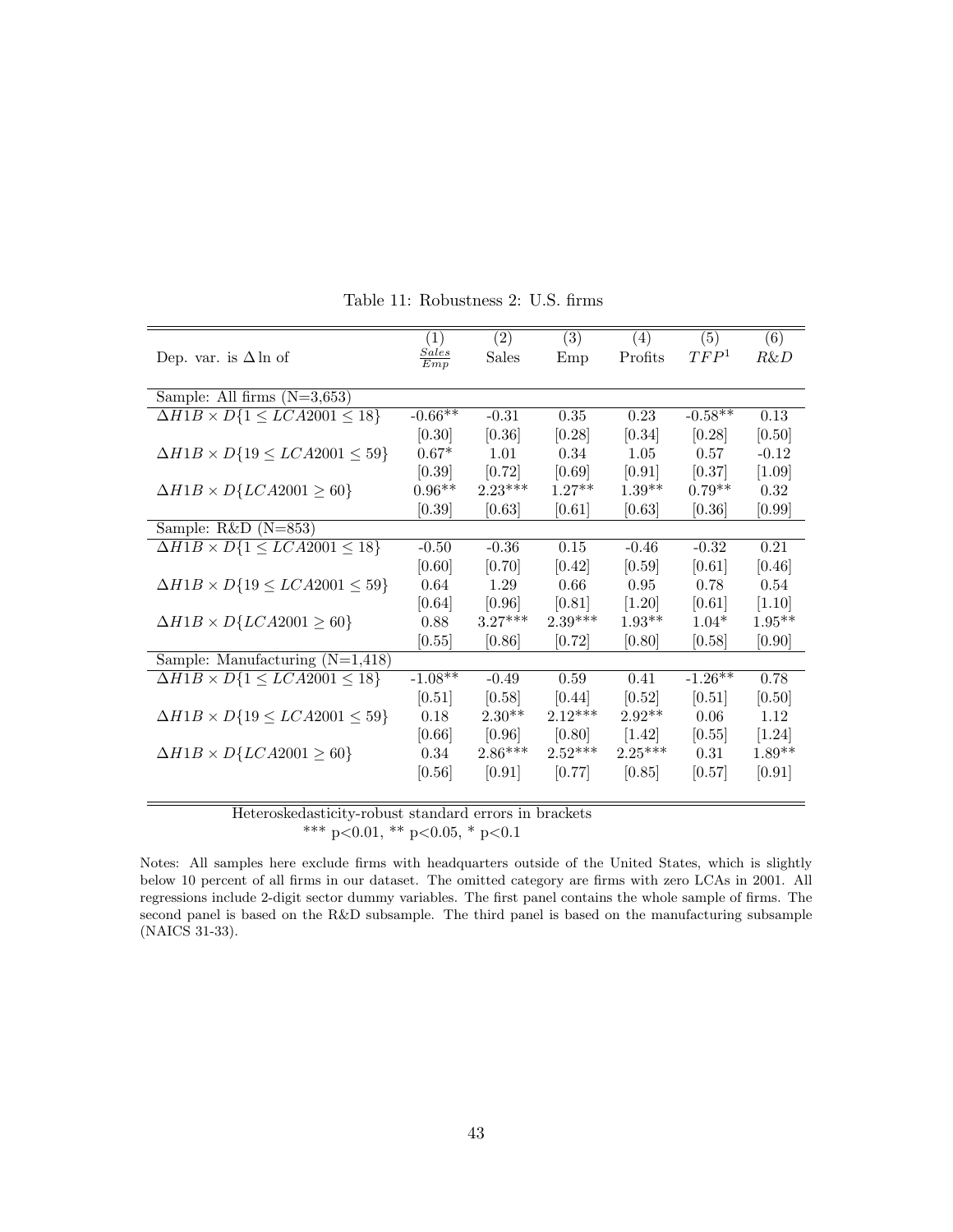<span id="page-44-0"></span>

|                                                 | $\left( 1\right)$   | (2)       | (3)      | (4)      | (5)              | (6)       |
|-------------------------------------------------|---------------------|-----------|----------|----------|------------------|-----------|
| Dep. var. is $\Delta \ln \text{ of}$            | $\frac{Sales}{Emp}$ | Sales     | Emp      | Profits  | TFP <sup>1</sup> | $R\&D$    |
|                                                 |                     |           |          |          |                  |           |
| Sample: All firms $(N=3,945)$                   |                     |           |          |          |                  |           |
| $\Delta H1B \times D\{1 \leq LCA2001 \leq 18\}$ | $-0.44$             | $-0.37$   | 0.27     | $0.01\,$ | $-0.37$          | 0.68      |
|                                                 | [0.31]              | [0.36]    | [0.29]   | [0.35]   | [0.29]           | [0.53]    |
| $\Delta H1B \times D\{19 \le LCA2001 \le 59\}$  | 0.29                | 1.07      | 0.89     | 0.81     | 0.26             | 1.83      |
|                                                 | [0.49]              | [0.80]    | $[1.01]$ | [0.85]   | [0.43]           | $[1.91]$  |
| $\Delta H1B \times D\{LCA2001 \geq 60\}$        | $1.26***$           | 1.01      | $-0.27$  | 0.36     | $1.12***$        | $-0.37$   |
|                                                 | [0.37]              | [0.65]    | [0.67]   | [0.63]   | [0.35]           | $[1.14]$  |
| Sample: $R&D(N=969)$                            |                     |           |          |          |                  |           |
| $\Delta H1B \times D\{1 \leq LCA2001 \leq 18\}$ | $-0.16$             | 0.15      | 0.33     | $-0.12$  | $-0.08$          | 0.58      |
|                                                 | [0.58]              | [0.68]    | [0.39]   | [0.55]   | [0.60]           | [0.44]    |
| $\Delta H1B \times D\{19 \le LCA2001 \le 59\}$  | 0.60                | $1.46*$   | 0.88     | 1.03     | 0.45             | 1.25      |
|                                                 | [0.55]              | [0.89]    | [0.76]   | [1.15]   | [0.52]           | $[1.03]$  |
| $\Delta H1B \times D\{LCA2001 \geq 60\}$        | $1.18**$            | $2.59***$ | $1.41**$ | 0.89     | $1.11***$        | $1.55*$   |
|                                                 | [0.47]              | [0.78]    | [0.68]   | [0.74]   | [0.49]           | [0.88]    |
| Sample: Manufacturing $(N=1,549)$               |                     |           |          |          |                  |           |
| $\Delta H1B \times D\{1 \leq LCA2001 \leq 18\}$ | $-0.55$             | $-0.20$   | 0.61     | 0.30     | $-0.87$          | $1.24***$ |
|                                                 | [0.53]              | [0.60]    | [0.43]   | [0.52]   | [0.54]           | [0.56]    |
| $\Delta H1B \times D\{19 \le LCA2001 \le 59\}$  | $-0.27$             | $3.26**$  | $3.67*$  | $2.50*$  | $-0.33$          | 4.07      |
|                                                 | $[1.00]$            | [1.38]    | $[1.99]$ | $[1.39]$ | [0.82]           | [3.02]    |
| $\Delta H1B \times D\{LCA2001 \geq 60\}$        | $0.97*$             | $2.52***$ | $1.69**$ | $1.45*$  | 0.73             | $1.65*$   |
|                                                 | [0.52]              | [0.90]    | [0.77]   | [0.83]   | [0.53]           | [0.98]    |
|                                                 |                     |           |          |          |                  |           |

Table 12: Robustness 3: Within-size-class

Notes: The omitted category are firms with zero LCAs in 2001. All regressions include dummy variables for 2-digit sectors and for 2001 employment quartiles. The first panel contains the whole sample of firms. The second panel is based on the R&D subsample. The third panel is based on the manufacturing subsample (NAICS 31-33).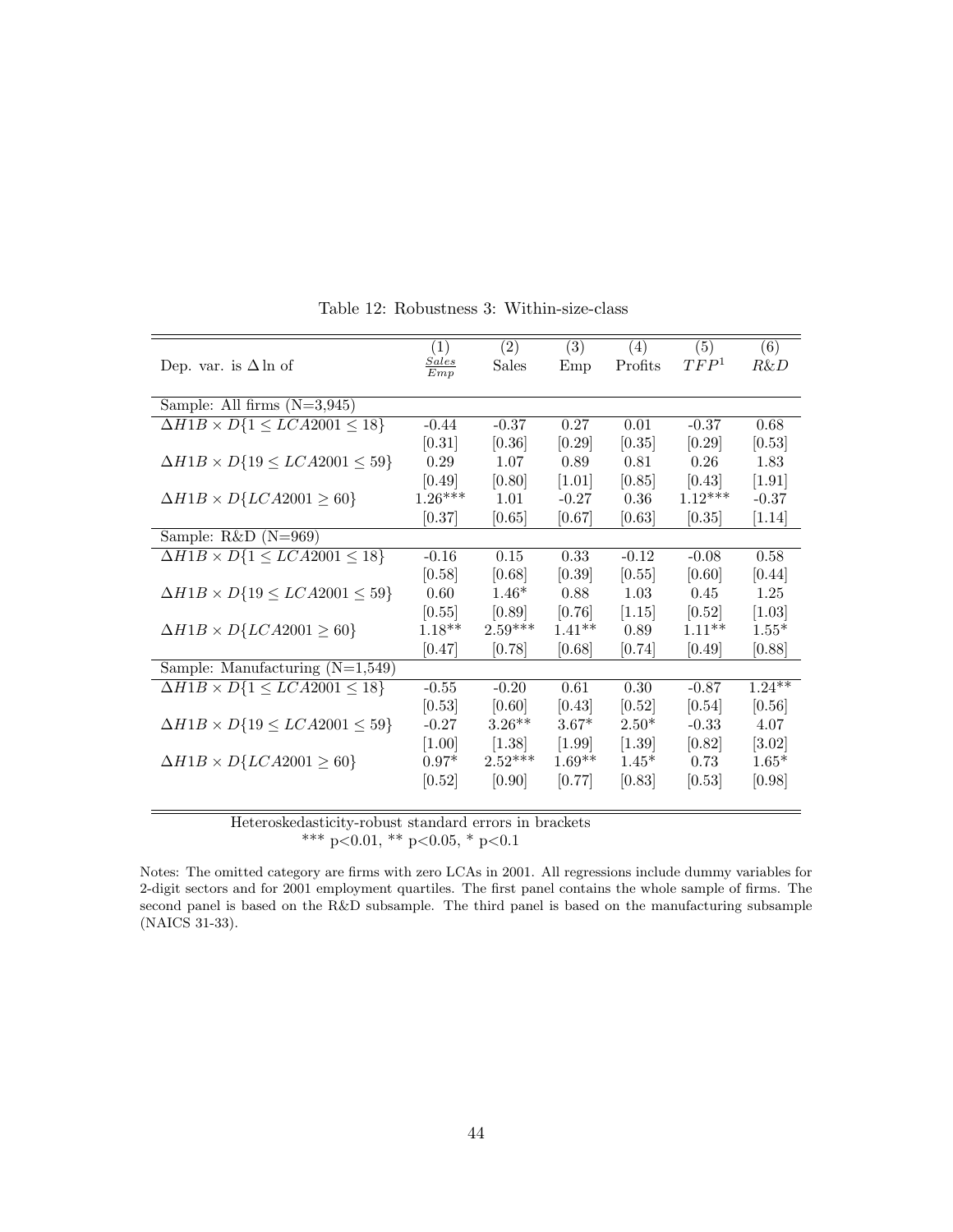<span id="page-45-0"></span>

Figure 1: H1B policies

Notes: The horizontal axis refers to fiscal years, which begin on October 1 of the previous calendar year. In fiscal year 2000 the annual cap was 115,000 visas. Between fiscal years 2001 and 2003 it was 195,000 visas. In fiscal year 2004 it was 65,000 visas. From then onward the annual cap is 85,000 visas because of the 20,000 visas of the advanced-degree exemption (2004 H-1B Visa Reform Act). The effective cap varies slightly from these limits. The reason is that every year 6,800 visas are set aside for citizens of Chile and Singapore. When these visas are not exhausted, which is typically the case, the unused visas are added to the general cap for the following fiscal year.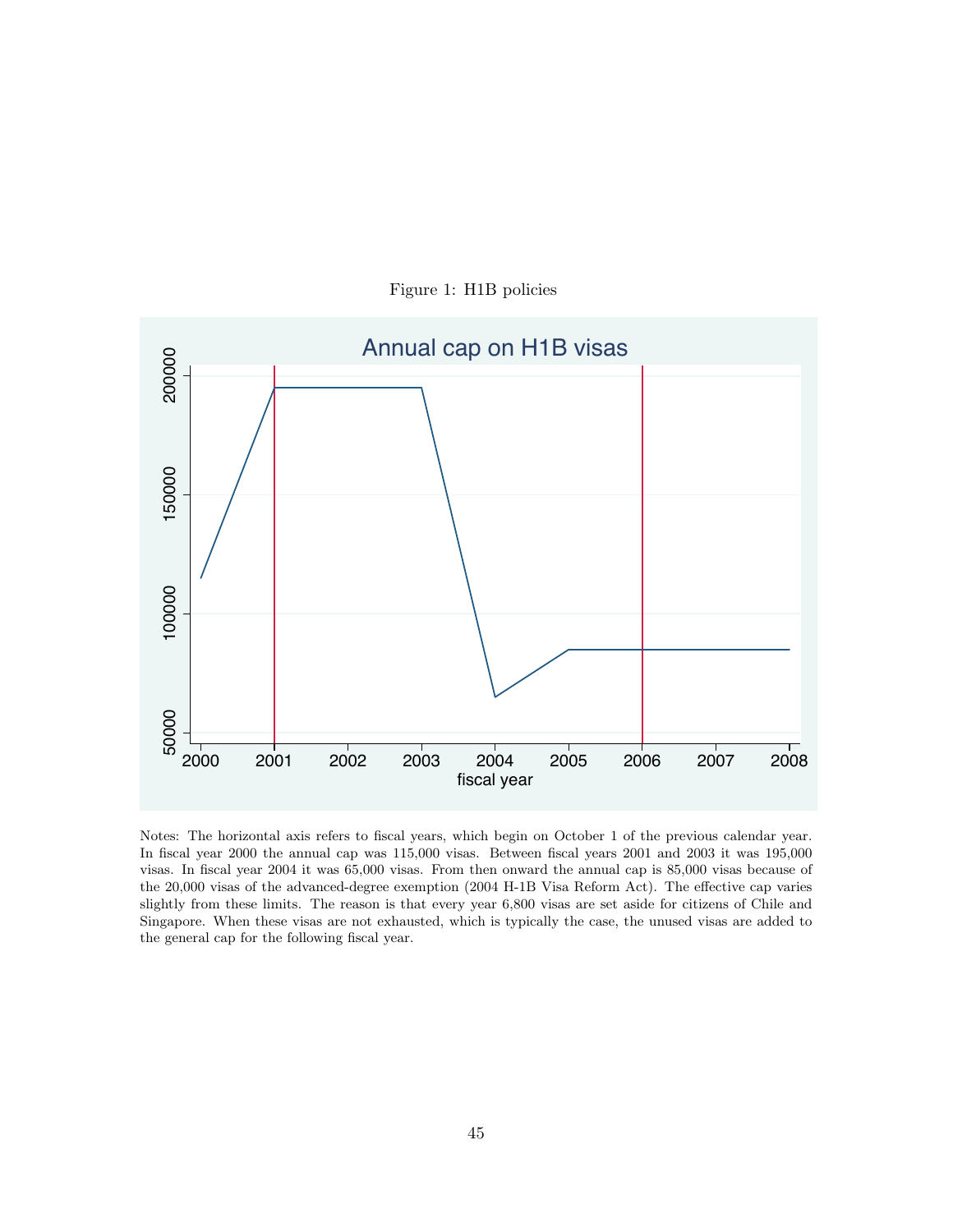# Appendices

## A Construction firm-level TFP

We build several measures of TFP at the firm-level. For all of them we make use of the longitudinal dimension of our data (at the annual level). Our sample period is 2001-2006 and we have over 40,000 firm-year observations.

Building firm-level estimates of TFP is a two-step process. In the first step we need to estimate the coefficients of the production function, typically within the Cobb-Douglas family. The second step then uses these estimates to build a residual TFP term. In our analysis we present a naive estimation of the firm-level production functions and a more sophisticated ones. However, there is a trade-off. While the naive estimation makes strong assumptions – i.e. exogeneity of the quantities of inputs –, the other is more demanding in terms of data and entails a substantial loss in the number of observations (we are left with slightly over 25,000 firm-year observations). We now describe our estimation and results in detail.

#### A.1 Naive estimation

Let us assume that firms produce by means of Cobb-Douglas production functions, with exponents allowed to vary by industry and not constrained to add up to one. In particular, we assume that output (measured by sales) is produced using capital and labor. In logs, the level of output for firm i in industry j in year t is thus given by

$$
y_{ijt} = \beta_0 + \beta_k^j k_{ijt} + \beta_\ell^j \ell_{ijt} + \varepsilon_{ijt}.
$$
 (23)

We estimate this regression model by OLS clustering standard errors at the firm level to allow for autocorrelation in the idiosyncratic unobserved productivity shocks. Note though that consistent estimation of the β coefficients requires the strong assumption that  $\{k_{iit}, \ell_{iit}\}$ are uncorrelated with unobserved productivity shocks.

#### A.2 [Levinsohn and Petrin](#page-31-16) [\(2003\)](#page-31-16) estimator

We now relax the assumption of exogenous regressors in the estimation of the production functions following [Levinsohn and Petrin](#page-31-16) [\(2003\)](#page-31-16). In a nutshell, these authors propose a GMM approach that relies on the use of additional information (on the cost of materials) as well as on some moment conditions, namely, the assumptions that the current capital stock is predetermined and does not respond to contemporaneous productivity shocks, and that the previous period's level of material usage is uncorrelated with current productivity shocks.

This estimator comes in two variations. In the first one the estimation of the production function is done using value-added, which is the one we adopt for ease of comparability.<sup>57</sup> We first define value added  $(v_{ijt})$  as sales minus the cost of materials.<sup>58</sup> We then estimate

$$
v_{ijt} = \beta_0 + \beta_k^j k_{ijt} + \beta_\ell^j \ell_{ijt} + (\omega_{ijt} + \varepsilon_{ijt}), \qquad (24)
$$

<sup>&</sup>lt;sup>57</sup>The results are very similar if we employ the other variation of this method, which is based on sales and includes the use of materials explicitly as a regressor.

<sup>&</sup>lt;sup>58</sup>Specifically, our Compustat data allows us to estimate the cost of materials as follows. We add up the cost of goods sold (data41) and selling, general and administrative expenses (xsga). We then subtract depreciation and amortization (data14) and wage expenses.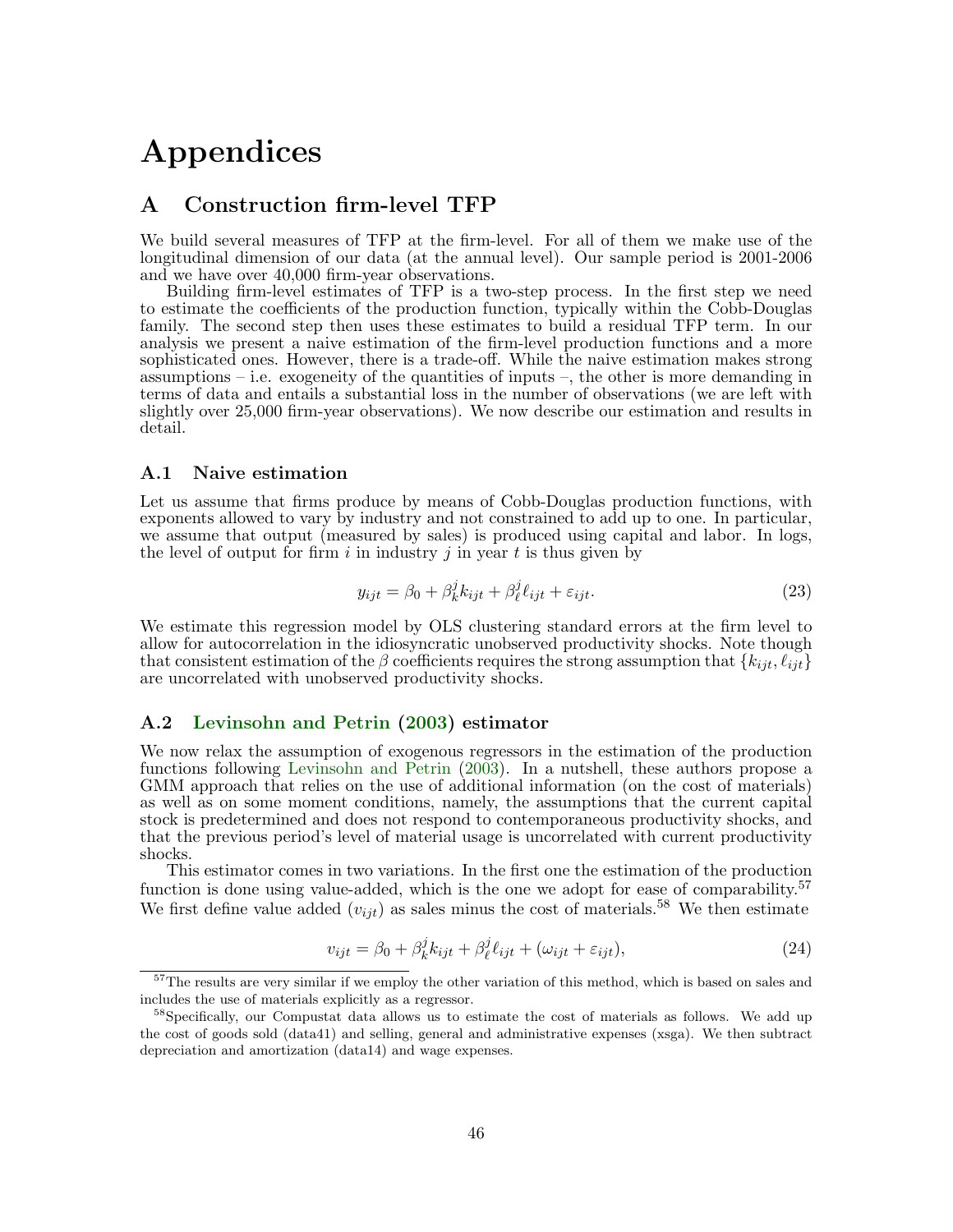where  $\omega_{ijt}$  may be correlated with input usage, introducing a problem of endogenous regressors. The estimation method proposed by [Levinsohn and Petrin](#page-31-16) [\(2003\)](#page-31-16) delivers, under some assumptions, consistent estimates of  $\beta_k^j$  $\frac{j}{k}$  and  $\beta_{\ell}^{j}$  $_{\ell}^{j}$ .59

#### A.3 Data and estimates production functions

We begin by reporting some summary statistics of the variables involved in these estimations.

| Table A.1: Summary statistics - production functions |          |           |               |            |       |  |
|------------------------------------------------------|----------|-----------|---------------|------------|-------|--|
| Variable                                             | Mean     | Std. Dev. | Min.          | Max.       | N     |  |
| naics2dg                                             | 42.31    | 12.943    | 11            | 99         | 40502 |  |
| sales                                                | 2549.485 | 11422.374 | 0.001         | 345977     | 40502 |  |
| materials                                            | 1352.935 | 7728.088  | $-119640.945$ | 270660     | 30567 |  |
| value added                                          | 823.752  | 3698.091  | $-1054.991$   | 119726.75  | 30567 |  |
| icapt                                                | 2543.143 | 13528.148 | $-25767$      | 597207.209 | 40416 |  |
| employment                                           | 8859.791 | 38934.078 | 11            | 2545209    | 40502 |  |

The observations in this table correspond to firm-year cells. It spans years 2001-2006 and over 9,000 firms but the panel is unbalanced, with observations for some years missing for a good number of firms. The most important observation is that the variable materials can only be constructed for about half of the industries and little over half of the individual firm-year observations.

Next we warm up by applying our two estimation methods to all firms pooled together, that is, imposing equal coefficients for all industries. The table below summarizes the results:

| <b>Factor of Production</b> | <b>OLS</b> | Levinsohn-Petrin VA |
|-----------------------------|------------|---------------------|
|                             | 0.64       | 0.64                |
| K                           | 0.42       | 0.41                |
| М                           |            |                     |
| Sum coeff.                  | 1.06       | 1.05                |
| Number Obs.                 | 40,502     | 26,326              |
| Number sectors              | 24         | 13                  |

Table A.2: Estimates Cobb-Douglas production functions (pooled)

Several observations are worth noting. First, the number of observations and the number of sectors contained in each of the effective samples differ. For the naive OLS estimation we have over 40 thousand observations whereas the implementation of the Levinsohn-Petrin estimator is based on many fewer observations (26 thousand) because the cost of materials is not available for a number of sectors. The final observation is that the estimated factor shares (for the aggregate production function) in columns 1 and 2 are very similar, at least for the pooled sample.

Now we estimate the production functions for each sector separately, by each of the two estimation methods. The next table presents the results. The top line displays again the estimated coefficients based on the sample that pools all sectors. Below we report the estimates for each 2-digit sector. Clearly, there is a lot of variation across sectors. There

<sup>59</sup>We estimate this model separately for each 2-digit sector.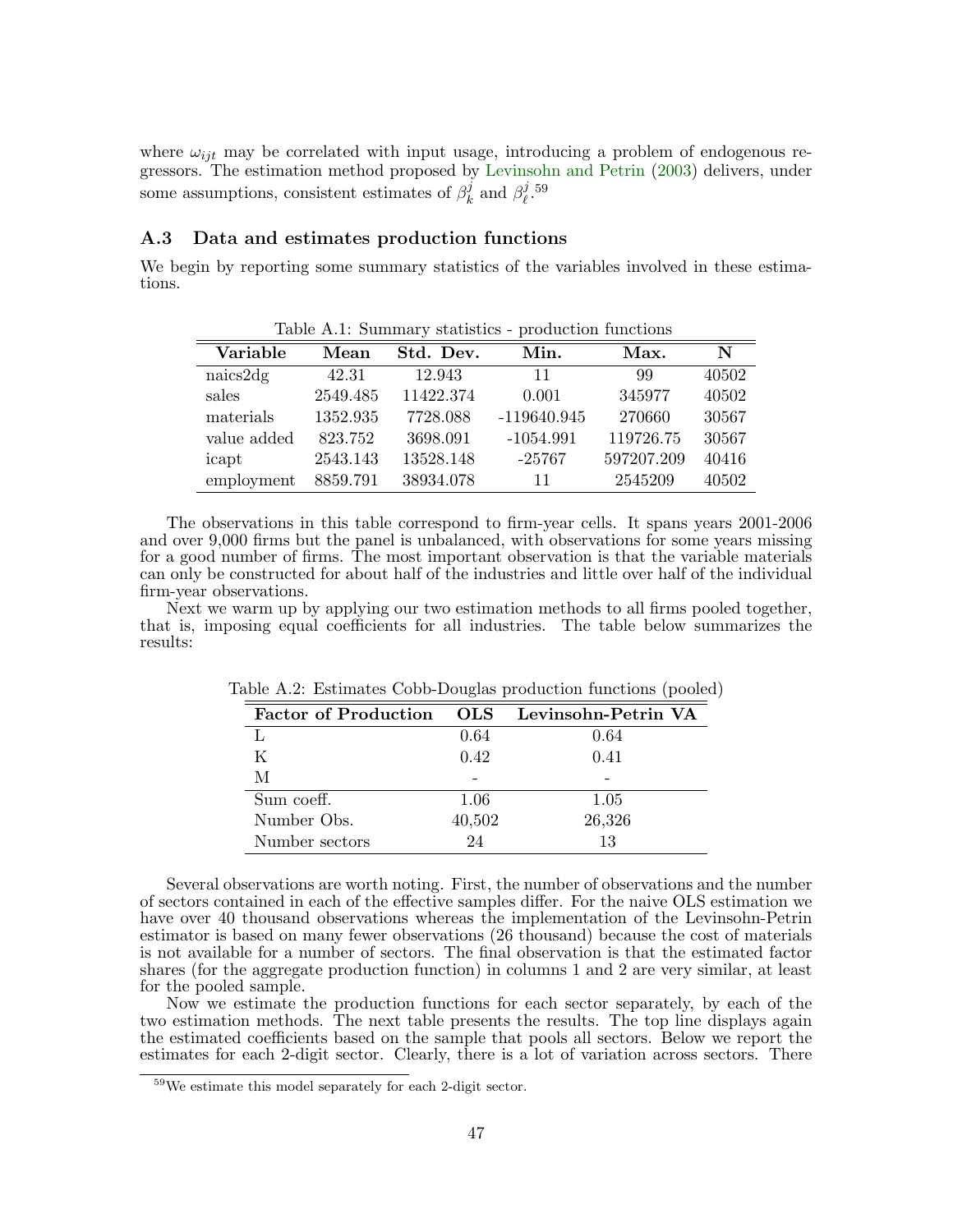is also a positive correlation (0.20) between the (labor) shares obtained by OLS and by the Levinsohn-Petrin GMM estimator. However, there are also important differences. For example the OLS estimation identifies the Construction sector (23) as the one with the highest labor share, in contrast the Levinsohn-Petrin approach implies that Professional, Scientific and Technical services (54) is the industry with the highest labor share. Both findings are reasonable but these discrepancies are likely to lead to differences in the resulting estimates of TFP.

| Estimation | <b>OLS</b> | <b>OLS</b> | Levinsohn-Petrin | Levinsohn-Petrin |
|------------|------------|------------|------------------|------------------|
| Factor     | Labor      | Capital    | Labor            | Capital          |
| Pooled     | $0.64\,$   | 0.42       | $0.64\,$         | 0.40             |
| Sector     |            |            |                  |                  |
| 11         | 0.56       | 0.47       |                  |                  |
| 21         | 0.38       | 0.72       |                  |                  |
| 22         | 0.47       | 0.48       |                  |                  |
| $23\,$     | $\rm 0.92$ | $0.08\,$   | 0.60             | 0.49             |
| 31         | 0.66       | $0.27\,$   | 0.58             | 0.37             |
| $32\,$     | 0.88       | 0.30       | 0.60             | 0.38             |
| $33\,$     | 0.84       | 0.20       | 0.75             | 0.48             |
| 42         | 0.79       | $0.16\,$   | 0.68             | $0.56\,$         |
| $44\,$     | 0.43       | 0.45       | 0.74             | $0.28\,$         |
| $45\,$     | 0.61       | 0.23       | 0.74             | 0.32             |
| $48\,$     | 0.56       | 0.28       |                  |                  |
| $\rm 49$   | 0.75       | 0.12       |                  |                  |
| 51         | 0.82       | 0.21       | 0.70             | 0.38             |
| $52\,$     | 0.89       | 0.17       | 0.73             | 0.31             |
| $53\,$     | 0.57       | $0.29\,$   |                  |                  |
| $54\,$     | 0.88       | 0.15       | $\rm 0.92$       | $0.25\,$         |
| $55\,$     | 0.64       | 0.42       |                  |                  |
| $56\,$     | 0.53       | 0.34       | 0.75             | $0.22\,$         |
| 61         | 0.27       | 0.43       |                  |                  |
| 62         | 0.71       | $0.20\,$   | 0.72             | $0.28\,$         |
| 71         | 0.48       | 0.39       | 0.52             | 0.59             |
| $72\,$     | 0.69       | $0.28\,$   | 0.70             | $0.26\,$         |
| 81         | 0.53       | 0.24       | 0.66             | 0.47             |

Table A.3: Estimates Cobb-Douglas production functions (by sector)

Several observations are worth noting. First, the table has many gaps. This corresponds to the sectors for which the cost of materials is missing.<sup>60</sup> We fill all these gaps using the estimated coefficients obtained on the pooled sample, using the appropriate estimation method in each case.

 $60$ For sector 55 the naive OLS estimation delivers a negative capital share, which does not make sense so we drop those estimates.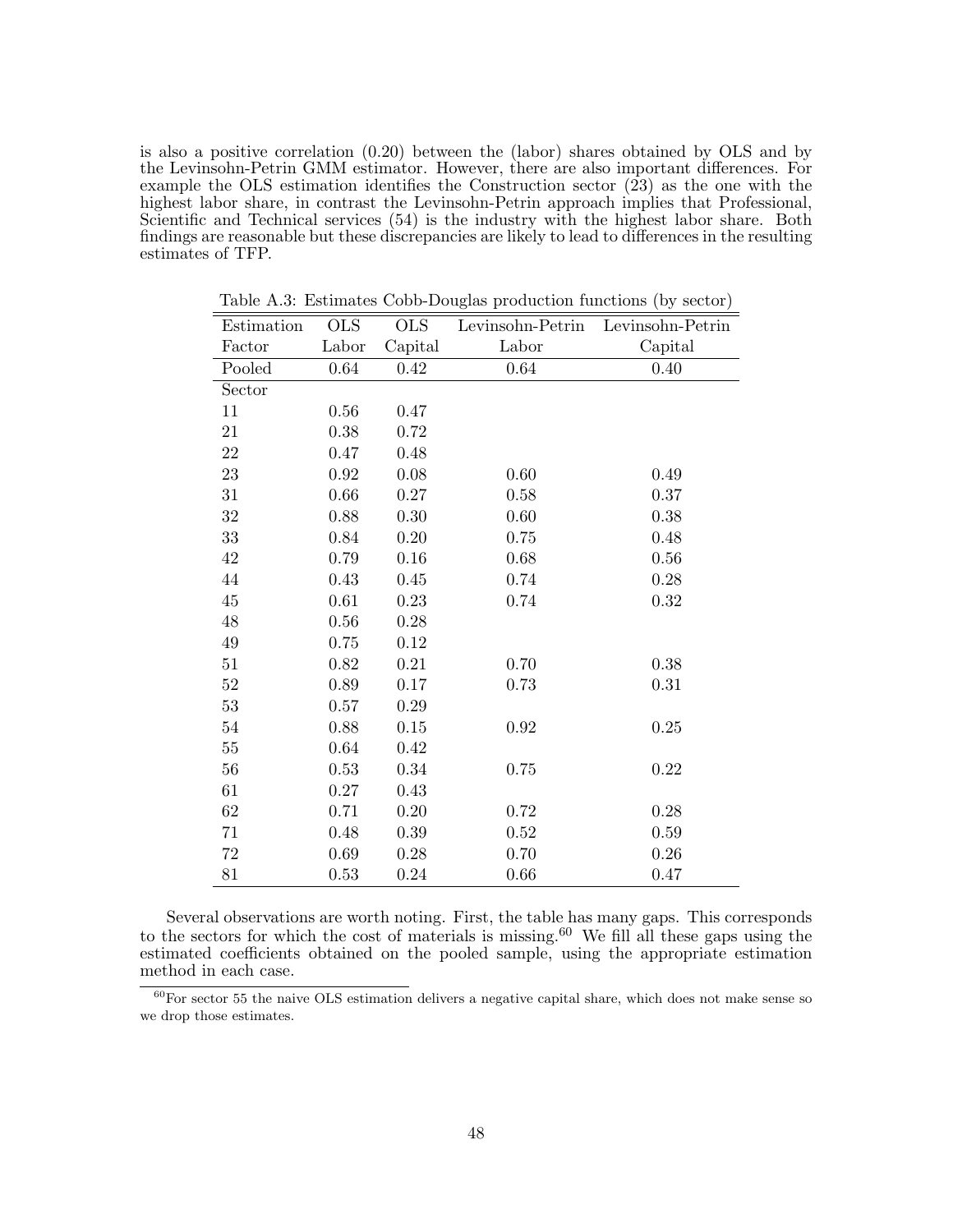#### A.4 Construction of TFP

On the basis of the sector-specific estimates for the coefficients of the production functions we now build firm-year TFP measures as a residual. Specifically, for the naive OLS method we do the following:  $61$ 

$$
TFP_{ijt}^1 = \widehat{\epsilon_{ijt}} = y_{ijt} - \widehat{\beta_k^j} k_{ijt} - \widehat{\beta_\ell^j} \ell_{ijt}.
$$
 (25)

For the Levinsohn-Petrin estimates we compute

$$
TFP_{ijt}^2 = \widehat{\epsilon_{ijt}} = v_{ijt} - \widehat{\beta_k^j} k_{ijt} - \widehat{\beta_\ell^j} \ell_{ijt}.
$$
 (26)

We next compute the 2001-2006 log difference for each of these measures, which is our focus on interest. The correlation coefficients among the log changes for these variables is around 0.40. The advantage of the first measure (naive estimation) is that we can compute it for all firms in the sample, spanning 24 sectors. The measures based on the Levinsohn-Petrin estimation have a stronger theoretical and econometric foundation. However, they are missing for about half of the firms in our final sample.

### B Alternative measure of dependency on H-1B visas

The Tables that follow are part of the discussion in [Section 8.](#page-27-0) Briefly, we experiment with an alternative measure of dependency on H-1B visas. Specifically, we follow [Kerr and Lincoln](#page-31-0) [\(2010\)](#page-31-0) and use the number of LCAs filed in 2001 normalized by total employment in the firm, whereas, in our main analysis, we have used the total number of LCAs filed by a firm in year 2001.

 $61$ We do not include the estimated intercept in the construction of the TFP value for each firm-year observation. Since our focus is on changes in TFP over time for a given firm this will not affect our results.